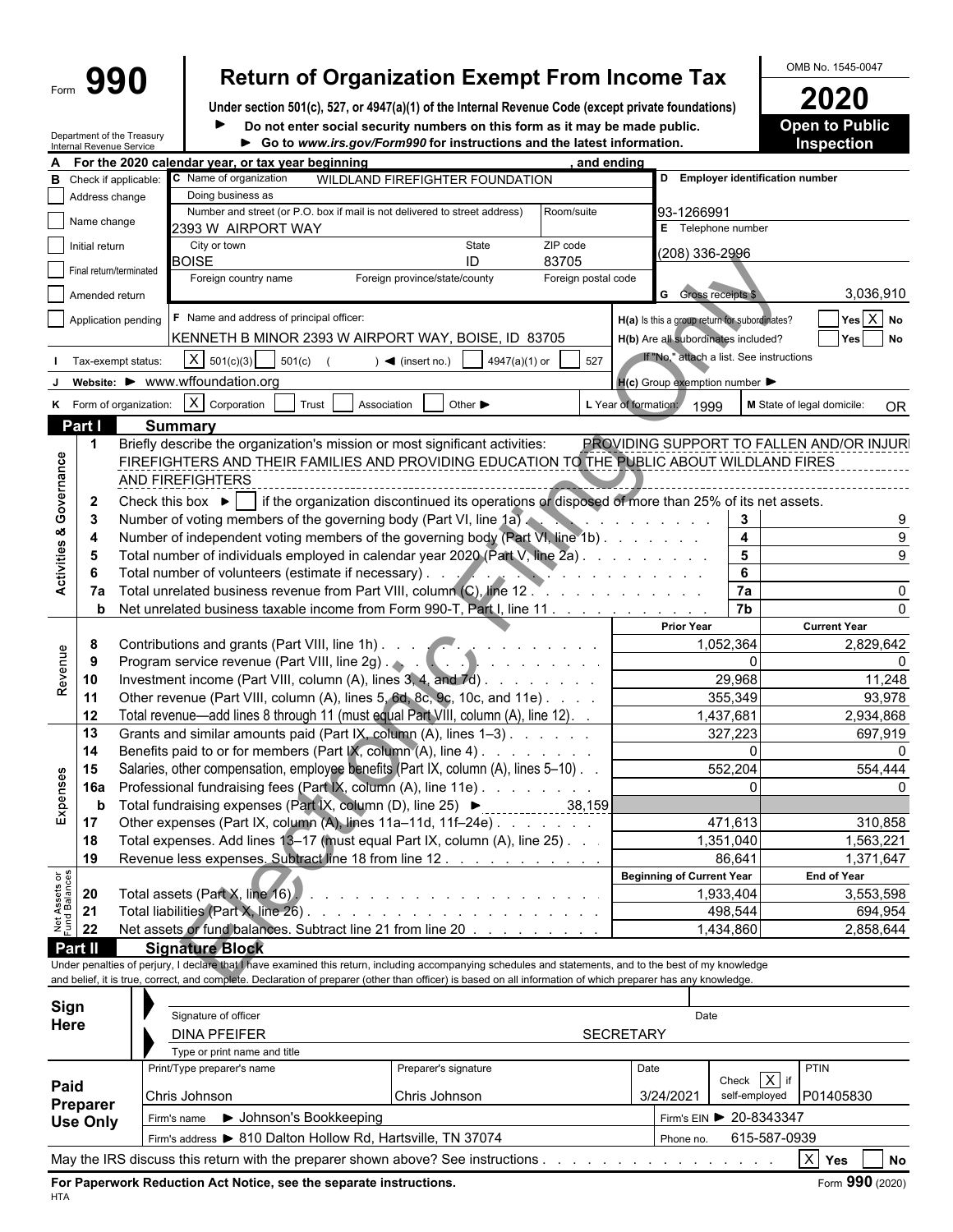|              | Form 990 (2020) | WILDLAND FIREFIGHTER FOUNDATION                                                                                                                                                                                                                                                                                                                                                                                                                                                                                                                                                                                                                                                      | 93-1266991  | Page 2 |
|--------------|-----------------|--------------------------------------------------------------------------------------------------------------------------------------------------------------------------------------------------------------------------------------------------------------------------------------------------------------------------------------------------------------------------------------------------------------------------------------------------------------------------------------------------------------------------------------------------------------------------------------------------------------------------------------------------------------------------------------|-------------|--------|
|              | Part III        | <b>Statement of Program Service Accomplishments</b>                                                                                                                                                                                                                                                                                                                                                                                                                                                                                                                                                                                                                                  |             |        |
|              |                 | Check if Schedule O contains a response or note to any line in this Part III                                                                                                                                                                                                                                                                                                                                                                                                                                                                                                                                                                                                         |             |        |
|              |                 | Briefly describe the organization's mission:<br>PROVIDING SUPPORT TO FALLEN AND/OR INJURED FIREFIGHTERS AND THEIR FAMILIES AND PROVIDING<br>EDUCATION TO THE PUBLIC ABOUT WILDLAND FIRES AND FIREFIGHTERS                                                                                                                                                                                                                                                                                                                                                                                                                                                                            |             |        |
| $\mathbf{2}$ |                 | Did the organization undertake any significant program services during the year which were not listed on<br>If "Yes," describe these new services on Schedule O.                                                                                                                                                                                                                                                                                                                                                                                                                                                                                                                     | Yes         | $X$ No |
|              |                 | Did the organization cease conducting, or make significant changes in how it conducts, any program                                                                                                                                                                                                                                                                                                                                                                                                                                                                                                                                                                                   | Yes         | $X$ No |
|              |                 | If "Yes," describe these changes on Schedule O.<br>Describe the organization's program service accomplishments for each of its three largest program services, as measured by<br>expenses. Section 501(c)(3) and 501(c)(4) organizations are required to report the amount of grants and allocations to others,<br>the total expenses, and revenue, if any, for each program service reported.                                                                                                                                                                                                                                                                                       |             |        |
| 4a           |                 | (Code: $($ Code: $)$ (Expenses \$ 1,328,698 including grants of \$ 700,419 ) (Revenue \$<br>ASSISTANCE TO FAMILIES OF FALLEN AND/OR INJURED WILDLAND FIREFIGHTERS: WFF provides direct grants<br>and benevolent assistance to help injured firefighters and their families, as well as families of<br>fallen firefighters, bereavement assistance and counseling, travel for medical and funeral<br>services, benevolent assistance for basic living needs in hardship cases, and Christmas assistance<br>for the children through the Santa's Helpers program. During 2020, WFF supported over 500<br>firefighters and their families.<br>------------ <del>---------------</del> - |             |        |
| 4b           |                 | (Code: ) (Expenses \$ 21,700 including grants of \$ ________________ ) (Revenue \$ ______________ )<br>PUBLIC EDUCATION: WFF provides education to the public regarding the nature of wildfires and the<br>dangers and the effects on the wildland firefighters (the men and women who put their lives on the<br>line). WFF offices house a wildland firefighter museum, providing memoriabilia, photographs and<br>educational materials on display to the public. During 2020 WFF staff also traveled to a few<br>locations to provide public education. (Note that the public education events for 2020 were<br>reduced due to Covid-19.                                          |             |        |
| 4с           | (Code:          | including grants of \$<br>) (Revenue \$<br>)(Expenses \$                                                                                                                                                                                                                                                                                                                                                                                                                                                                                                                                                                                                                             |             |        |
|              |                 | Other program services (Describe on Schedule O.)                                                                                                                                                                                                                                                                                                                                                                                                                                                                                                                                                                                                                                     |             |        |
| 4d           |                 | 0 including grants of \$<br>$0$ ) (Revenue \$                                                                                                                                                                                                                                                                                                                                                                                                                                                                                                                                                                                                                                        | $0^{\circ}$ |        |
|              | (Expenses \$    |                                                                                                                                                                                                                                                                                                                                                                                                                                                                                                                                                                                                                                                                                      |             |        |
| 4e           |                 | Total program service expenses<br>1,350,398                                                                                                                                                                                                                                                                                                                                                                                                                                                                                                                                                                                                                                          |             |        |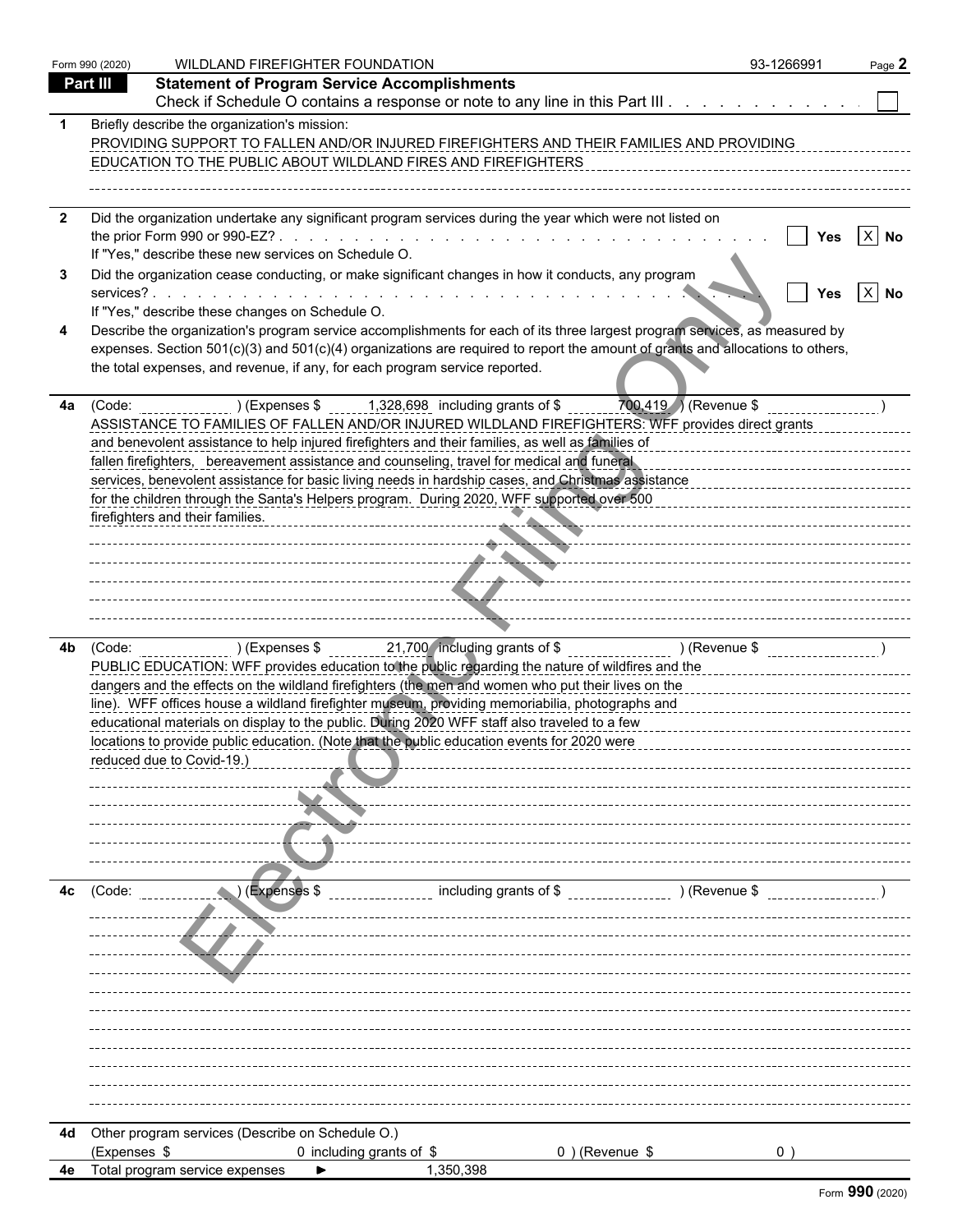Form 990 (2020) WILDLAND FIREFIGHTER FOUNDATION 93-1266991 Page **3**

|              | LOIIII AAN (SASA) I<br><b>WILDLAND FIREFIGHTER FOUNDATION</b>                                                                                                                                                                                                                                                                                             | <u>ap-1800aa1</u> |                 |                           | Page <b>J</b> |
|--------------|-----------------------------------------------------------------------------------------------------------------------------------------------------------------------------------------------------------------------------------------------------------------------------------------------------------------------------------------------------------|-------------------|-----------------|---------------------------|---------------|
| Part IV      | <b>Checklist of Required Schedules</b>                                                                                                                                                                                                                                                                                                                    |                   |                 |                           |               |
|              |                                                                                                                                                                                                                                                                                                                                                           |                   |                 | Yes                       | No            |
|              | Is the organization described in section 501(c)(3) or 4947(a)(1) (other than a private foundation)? If "Yes,"                                                                                                                                                                                                                                             |                   |                 | $\times$                  |               |
|              | complete Schedule A.<br><u>. In the second contract of the second contract of the second contract of the second</u>                                                                                                                                                                                                                                       |                   |                 |                           |               |
| $\mathbf{z}$ | Is the organization required to complete Schedule B, Schedule of Contributors See instructions?                                                                                                                                                                                                                                                           |                   |                 |                           | $\mathsf{X}$  |
|              | Did the organization engage in direct or indirect political campaign activities on behalf of or in opposition to                                                                                                                                                                                                                                          |                   |                 |                           | $\times$      |
|              | Section 501(c)(3) organizations. Did the organization engage in lobbying activities, or have a section 501(h)                                                                                                                                                                                                                                             |                   |                 |                           | $\mathsf{X}$  |
| 5            | Is the organization a section 501(c)(4), 501(c)(5), or 501(c)(6) organization that receives membership dues.<br>assessments, or similar amounts as defined in Revenue Procedure 98-19? If "Yes," complete Schedule C, Part III                                                                                                                            |                   | 5               |                           | $\mathsf{X}$  |
|              | Did the organization maintain any donor advised funds or any similar funds or accounts for which donors<br>have the right to provide advice on the distribution or investment of amounts in such funds or accounts? If                                                                                                                                    |                   |                 |                           | X             |
|              | Did the organization receive or hold a conservation easement, including easements to preserve open space,<br>the environment, historic land areas, or historic structures? If "Yes," complete Schedule D, Part II                                                                                                                                         |                   |                 |                           | X             |
|              | Did the organization maintain collections of works of art, historical treasures, or other similar assets? If "Yes,"<br>complete Schedule D, Part III.<br>de la caractería de la caractería de la caractería de la caractería                                                                                                                              |                   |                 |                           | $\mathsf{X}$  |
|              | Did the organization report an amount in Part X, line 21, for escrow or custodial account liability, serve as a<br>custodian for amounts not listed in Part X; or provide credit counseling, debt management, credit repair, or debt                                                                                                                      |                   |                 |                           | X             |
| 10           | Did the organization, directly or through a related organization, hold assets in donor-restricted endowments                                                                                                                                                                                                                                              |                   | 10              | $\times$                  |               |
| 11           | If the organization's answer to any of the following questions is "Yes," then complete Schedule D, Parts VI,<br>VII, VIII, IX, or X as applicable.                                                                                                                                                                                                        |                   |                 |                           |               |
|              | a Did the organization report an amount for land, buildings, and equipment in Part X, line 10? If "Yes," complete                                                                                                                                                                                                                                         |                   | 11a             | $\mathsf{X}$              |               |
|              | <b>b</b> Did the organization report an amount for investments—other securities in Part X, line 12, that is 5% or more<br>of its total assets reported in Part X, line 16? If "Yes," complete Schedule D, Part VII.                                                                                                                                       |                   | 11 <sub>b</sub> |                           | $\mathsf{X}$  |
|              | c Did the organization report an amount for investments-program related in Part X, line 13, that is 5% or more<br>of its total assets reported in Part X, line 16? If "Yes," complete Schedule D, Part VIII.                                                                                                                                              |                   | $11c$ $\times$  |                           |               |
|              | d Did the organization report an amount for other assets in Part X, line 15, that is 5% or more of its total assets<br>reported in Part X, line 16? If "Yes," complete Schedule D, Part IX. .<br>de la caractería de la caractería de la caractería                                                                                                       |                   | 11d             |                           | X.            |
|              | e Did the organization report an amount for other liabilities in Part X, line 25? If "Yes," complete Schedule D, Part X.<br>f Did the organization's separate or consolidated financial statements for the tax year include a footnote that addresses                                                                                                     |                   | <b>11e</b>      | $\boldsymbol{\mathsf{X}}$ |               |
|              | the organization's liability for uncertain tax positions under FIN 48 (ASC 740)? If "Yes," complete Schedule D, Part X.                                                                                                                                                                                                                                   |                   | 11f             |                           | X             |
|              | 12a Did the organization obtain separate, independent audited financial statements for the tax year? If "Yes," complete<br>the contract of the contract of the contract of the contract of the contract of the contract of the contract of the contract of the contract of the contract of the contract of the contract of the contract of the contract o |                   | $12a \quad X$   |                           |               |
|              | <b>b</b> Was the organization included in consolidated, independent audited financial statements for the tax year? If "Yes,"                                                                                                                                                                                                                              |                   |                 |                           |               |
|              | and if the organization answered "No" to line 12a, then completing Schedule D, Parts XI and XII is optional                                                                                                                                                                                                                                               |                   | 12b             |                           | X             |
| 13           | Is the organization a school described in section $170(b)(1)(A)(ii)$ ? If "Yes," complete Schedule E.                                                                                                                                                                                                                                                     |                   | 13              |                           | $\mathsf{X}$  |
|              | 14a Did the organization maintain an office, employees, or agents outside of the United States?                                                                                                                                                                                                                                                           |                   | 14a             |                           | $\mathsf{X}$  |
|              | <b>b</b> Did the organization have aggregate revenues or expenses of more than \$10,000 from grantmaking,<br>fundraising, business, investment, and program service activities outside the United States, or aggregate<br>foreign investments valued at \$100,000 or more? If "Yes," complete Schedule F, Parts I and IV.                                 |                   | 14b             |                           | $\mathsf{X}$  |
| 15           | Did the organization report on Part IX, column (A), line 3, more than \$5,000 of grants or other assistance to or                                                                                                                                                                                                                                         |                   |                 |                           |               |
|              | for any foreign organization? If "Yes," complete Schedule F, Parts II and IV. .<br>and the company of the company of the company of the company of the company of the company of the company of the company of the company of the company of the company of the company of the company of the company of the comp                                         |                   | 15              |                           | $\mathsf{X}$  |
| 16           | Did the organization report on Part IX, column (A), line 3, more than \$5,000 of aggregate grants or other<br>assistance to or for foreign individuals? If "Yes," complete Schedule F, Parts III and IV.<br>and the company of the company of                                                                                                             |                   | 16              |                           | $\mathsf{X}$  |
| 17           | Did the organization report a total of more than \$15,000 of expenses for professional fundraising services<br>on Part IX, column (A), lines 6 and 11e? If "Yes," complete Schedule G, Part I See instructions.                                                                                                                                           |                   | 17              | $\mathsf{X}$              |               |
| 18           | Did the organization report more than \$15,000 total of fundraising event gross income and contributions on                                                                                                                                                                                                                                               |                   | 18              | $\mathsf{X}$              |               |
| 19           | Did the organization report more than \$15,000 of gross income from gaming activities on Part VIII, line 9a?                                                                                                                                                                                                                                              |                   |                 |                           |               |

| 20a Did the organization operate one or more hospital facilities? If "Yes," complete Schedule H.               | <b>20a</b>      |  |
|----------------------------------------------------------------------------------------------------------------|-----------------|--|
| b If "Yes" to line 20a, did the organization attach a copy of its audited financial statements to this return? | 20 <sub>b</sub> |  |
| Did the organization report more than \$5,000 of grants or other assistance to any domestic organization or    |                 |  |
| domestic government on Part IX, column (A), line 1? If "Yes," complete Schedule I, Parts I and II.             |                 |  |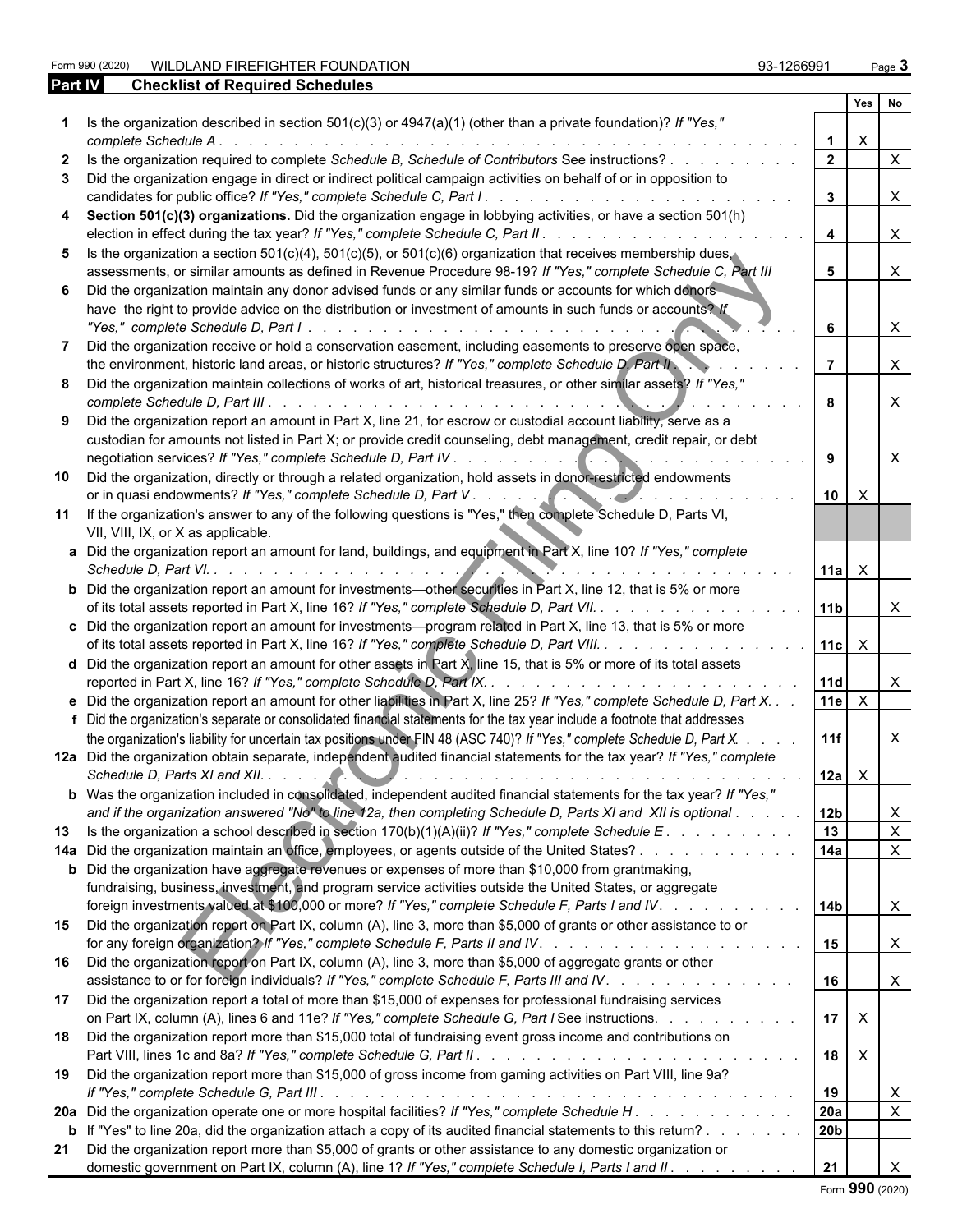|               |                                                                                                                                                                                                                                   | Yes No             |                           |
|---------------|-----------------------------------------------------------------------------------------------------------------------------------------------------------------------------------------------------------------------------------|--------------------|---------------------------|
| 22            | Did the organization report more than \$5,000 of grants or other assistance to or for domestic individuals on                                                                                                                     |                    |                           |
|               |                                                                                                                                                                                                                                   | 22                 | $\mathsf{X}$              |
| 23.           | Did the organization answer "Yes" to Part VII, Section A, line 3, 4, or 5 about compensation of the<br>organization's current and former officers, directors, trustees, key employees, and highest compensated                    |                    |                           |
|               |                                                                                                                                                                                                                                   | 23                 | $\mathsf{X}$              |
|               | 24a Did the organization have a tax-exempt bond issue with an outstanding principal amount of more than                                                                                                                           |                    |                           |
|               | \$100,000 as of the last day of the year, that was issued after December 31, 2002? If "Yes," answer lines                                                                                                                         |                    |                           |
|               |                                                                                                                                                                                                                                   | l 24a              | $\mathsf{X}$              |
|               | <b>b</b> Did the organization invest any proceeds of tax-exempt bonds beyond a temporary period exception?                                                                                                                        | 24 <sub>b</sub>    |                           |
|               | c Did the organization maintain an escrow account other than a refunding escrow at any time during the year                                                                                                                       |                    |                           |
|               |                                                                                                                                                                                                                                   | 24c                |                           |
|               | d Did the organization act as an "on behalf of" issuer for bonds outstanding at any time during the year?                                                                                                                         | 24d                |                           |
|               | 25a Section 501(c)(3), 501(c)(4), and 501(c)(29) organizations. Did the organization engage in an excess benefit                                                                                                                  |                    |                           |
|               | transaction with a disqualified person during the year? If "Yes," complete Schedule L, Part I.                                                                                                                                    | 25a                | X                         |
|               | <b>b</b> Is the organization aware that it engaged in an excess benefit transaction with a disqualified person in a<br>prior year, and that the transaction has not been reported on any of the organization's prior Forms 990 or |                    |                           |
|               |                                                                                                                                                                                                                                   | 25b                | $\mathsf{X}$              |
| -26           | Did the organization report any amount on Part X, line 5 or 22, for receivables from or payables to any current                                                                                                                   |                    |                           |
|               | or former officer, director, trustee, key employee, creator or founder, substantial contributor, or 35%                                                                                                                           |                    |                           |
|               | controlled entity or family member of any of these persons? If "Yes," complete Schedule L, Part II.                                                                                                                               | 26                 | $\mathsf{X}$              |
| 27            | Did the organization provide a grant or other assistance to any current or former officer, director, trustee, key                                                                                                                 |                    |                           |
|               | employee, creator or founder, substantial contributor or employee thereof, a grant selection committee                                                                                                                            |                    |                           |
|               | member, or to a 35% controlled entity (including an employee thereof) or family member of any of these                                                                                                                            |                    |                           |
|               |                                                                                                                                                                                                                                   | 27                 | $\boldsymbol{\mathsf{X}}$ |
|               | 28 Was the organization a party to a business transaction with one of the following parties (see Schedule L,                                                                                                                      |                    |                           |
|               | Part IV instructions, for applicable filing thresholds, conditions, and exceptions):<br>a A current or former officer, director, trustee, key employee, creator or founder, or substantial contributor? If                        |                    |                           |
|               |                                                                                                                                                                                                                                   |                    | X                         |
|               | <b>b</b> A family member of any individual described in line 28a? If "Yes," complete Schedule L, Part IV. 78b                                                                                                                     |                    | $\overline{X}$            |
|               | c A 35% controlled entity of one or more individuals and/or organizations described in lines 28a or 28b? If                                                                                                                       |                    |                           |
|               |                                                                                                                                                                                                                                   |                    | X                         |
| 29            | Did the organization receive more than \$25,000 in non-cash contributions? If "Yes," complete Schedule M.                                                                                                                         |                    | $\overline{X}$            |
| 30            | Did the organization receive contributions of art, historical treasures, or other similar assets, or qualified                                                                                                                    |                    |                           |
|               |                                                                                                                                                                                                                                   | 30                 | X                         |
| 31            | Did the organization liquidate, terminate, or dissolve and cease operations? If "Yes," complete Schedule N, Part I                                                                                                                | 31                 | $\overline{X}$            |
| 32            | Did the organization sell, exchange, dispose of, or transfer more than 25% of its net assets?                                                                                                                                     |                    |                           |
|               | If "Yes." complete Schedule N, Part II.                                                                                                                                                                                           | 32                 | $\overline{\phantom{a}}$  |
|               | Did the organization own 100% of an entity disregarded as separate from the organization under Regulations                                                                                                                        | 33                 |                           |
|               | 34 Was the organization related to any tax-exempt or taxable entity? If "Yes," complete Schedule R, Part II,                                                                                                                      |                    | X                         |
|               | III, or IV, and Part V, line 1. $\sim$ . $\sim$ . $\sim$ . $\sim$ . $\sim$ . $\sim$ . $\sim$ . $\sim$ . $\sim$ . $\sim$ . $\sim$ . $\sim$ . $\sim$ . $\sim$ .                                                                     | 34                 | X                         |
|               | 35a Did the organization have a controlled entity within the meaning of section 512(b)(13)?                                                                                                                                       | 35a                | $\overline{\mathsf{x}}$   |
|               | b If "Yes" to line 35a, did the organization receive any payment from or engage in any transaction with a controlled                                                                                                              |                    |                           |
|               | entity within the meaning of section 512(b)(13)? If "Yes," complete Schedule R, Part V, line 2                                                                                                                                    | 35b                |                           |
|               | 36 Section 501(c)(3) organizations. Did the organization make any transfers to an exempt non-charitable related                                                                                                                   |                    |                           |
|               |                                                                                                                                                                                                                                   | 36                 | X                         |
| 37            | Did the organization conduct more than 5% of its activities through an entity that is not a related organization                                                                                                                  |                    |                           |
|               | and that is treated as a partnership for federal income tax purposes? If "Yes," complete Schedule R, Part VI.                                                                                                                     | 37                 |                           |
| 38            | Did the organization complete Schedule O and provide explanations in Schedule O for Part VI, lines 11b and                                                                                                                        |                    |                           |
|               |                                                                                                                                                                                                                                   | $\mathsf{X}$<br>38 |                           |
| <b>Part V</b> | <b>Statements Regarding Other IRS Filings and Tax Compliance</b>                                                                                                                                                                  |                    |                           |
|               | Check if Schedule O contains a response or note to any line in this Part V                                                                                                                                                        |                    |                           |
|               |                                                                                                                                                                                                                                   | Yes No             |                           |
|               | Enter the number reported in Box 3 of Form 1096. Enter -0- if not applicable<br>  1a<br>$\mathbf{0}$                                                                                                                              |                    |                           |
|               | 1 <sub>b</sub><br>Enter the number of Forms W-2G included in line 1a. Enter -0- if not applicable                                                                                                                                 |                    |                           |
|               | Did the organization comply with backup withholding rules for reportable payments to vendors and reportable                                                                                                                       | 1c<br>$\times$     |                           |
|               |                                                                                                                                                                                                                                   |                    |                           |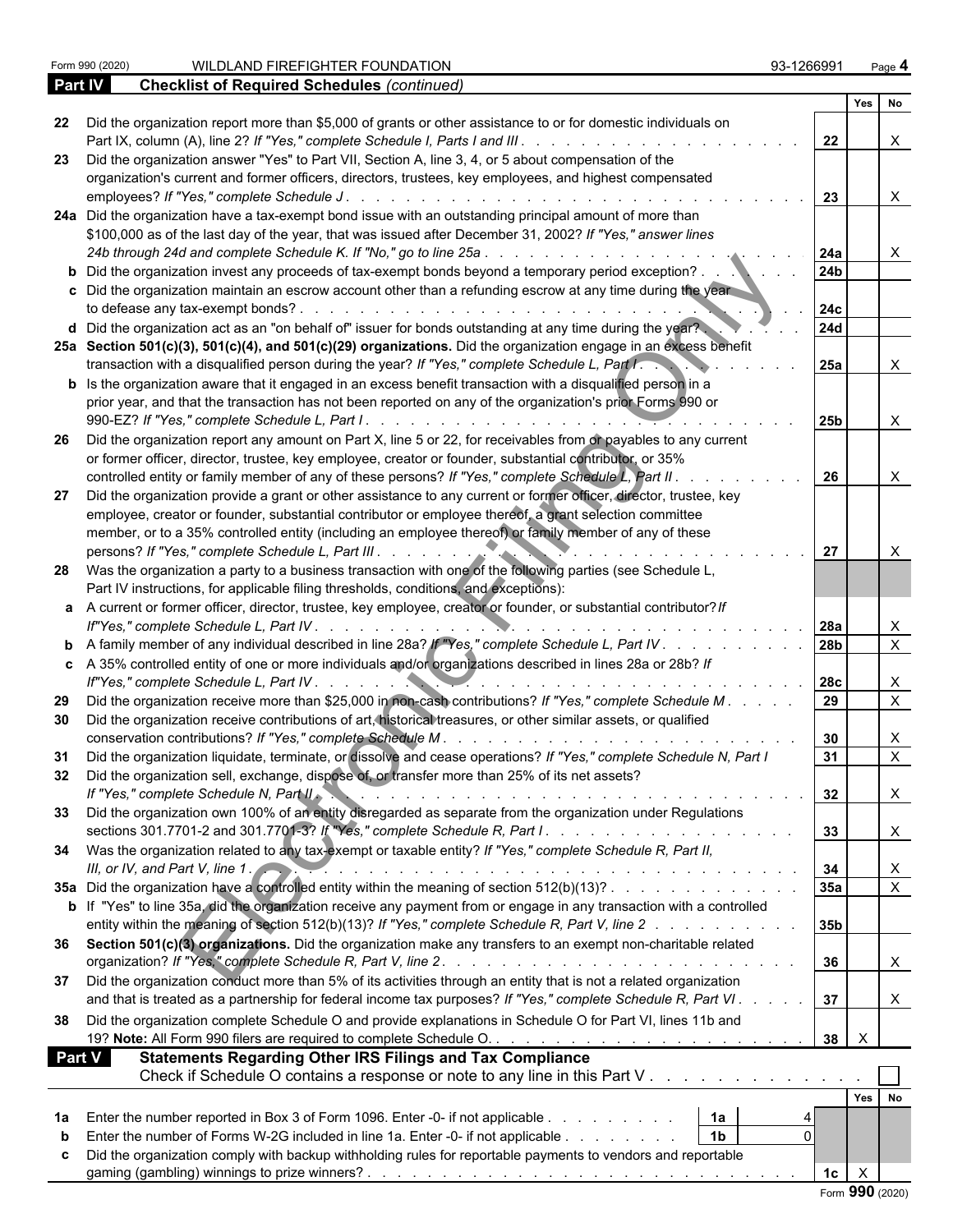|                   | Form 990 (2020) | WILDLAND FIREFIGHTER FOUNDATION                                                                                                                                | 93-1266991           | Page 5                    |  |
|-------------------|-----------------|----------------------------------------------------------------------------------------------------------------------------------------------------------------|----------------------|---------------------------|--|
| Part V            |                 | Statements Regarding Other IRS Filings and Tax Compliance (continued)                                                                                          |                      |                           |  |
|                   |                 |                                                                                                                                                                |                      | Yes<br>No                 |  |
|                   |                 | 2a Enter the number of employees reported on Form W-3, Transmittal of Wage and Tax                                                                             |                      |                           |  |
|                   |                 | Statements, filed for the calendar year ending with or within the year covered by this return.<br>2a                                                           |                      |                           |  |
|                   |                 | b If at least one is reported on line 2a, did the organization file all required federal employment tax returns?.                                              | 2 <sub>b</sub>       | $\mathsf{X}$              |  |
|                   |                 | Note: If the sum of lines 1a and 2a is greater than 250, you may be required to e-file. (see instructions)                                                     |                      |                           |  |
|                   |                 | 3a Did the organization have unrelated business gross income of \$1,000 or more during the year?.                                                              | 3a                   |                           |  |
|                   |                 | If "Yes," has it filed a Form 990-T for this year? If "No" to line 3b, provide an explanation on Schedule O                                                    | 3 <sub>b</sub>       |                           |  |
|                   |                 | 4a At any time during the calendar year, did the organization have an interest in, or a signature or other authority over,                                     |                      |                           |  |
|                   |                 | a financial account in a foreign country (such as a bank account, securities account, or other financial account)?                                             | 4a                   |                           |  |
|                   |                 | <b>b</b> If "Yes," enter the name of the foreign country ▶                                                                                                     |                      |                           |  |
|                   |                 | See instructions for filing requirements for FinCEN Form 114, Report of Foreign Bank and Financial Accounts (FBAR).                                            |                      |                           |  |
| 5а                |                 | Was the organization a party to a prohibited tax shelter transaction at any time during the tax year?.                                                         | 5a<br>5 <sub>b</sub> |                           |  |
|                   |                 | Did any taxable party notify the organization that it was or is a party to a prohibited tax shelter transaction?                                               |                      |                           |  |
|                   |                 | If "Yes" to line 5a or 5b, did the organization file Form 8886-T?                                                                                              | 5c                   |                           |  |
|                   |                 | 6a Does the organization have annual gross receipts that are normally greater than \$100,000, and did the                                                      |                      |                           |  |
|                   |                 | organization solicit any contributions that were not tax deductible as charitable contributions?.                                                              | 6a                   | X                         |  |
|                   |                 | b If "Yes," did the organization include with every solicitation an express statement that such contributions or<br>gifts were not tax deductible?.            | 6b                   |                           |  |
|                   |                 | Organizations that may receive deductible contributions under section 170(c).                                                                                  |                      |                           |  |
|                   |                 | a Did the organization receive a payment in excess of \$75 made partly as a contribution and partly for goods                                                  |                      |                           |  |
|                   |                 | and services provided to the payor?.                                                                                                                           | 7a                   |                           |  |
|                   |                 | b If "Yes," did the organization notify the donor of the value of the goods or services provided?.                                                             | 7b                   |                           |  |
|                   |                 | c  Did the organization sell, exchange, or otherwise dispose of tangible personal property for which it was                                                    |                      |                           |  |
|                   |                 | required to file Form 8282?                                                                                                                                    | 7c                   | X                         |  |
|                   |                 | d If "Yes," indicate the number of Forms 8282 filed during the year.                                                                                           |                      |                           |  |
|                   |                 | Did the organization receive any funds, directly or indirectly, to pay premiums on a personal benefit contract?.                                               | 7e                   |                           |  |
|                   |                 | Did the organization, during the year, pay premiums, directly or indirectly, on a personal benefit contract? .                                                 | $\overline{7f}$      | X                         |  |
|                   |                 | If the organization received a contribution of qualified intellectual property, did the organization file Form 8899 as required?.                              | 7g                   |                           |  |
|                   |                 | If the organization received a contribution of cars, boats, airplanes, or other vehicles, did the organization file a Form 1098-C?.                            | $\overline{7h}$      |                           |  |
| 8                 |                 | Sponsoring organizations maintaining donor advised funds. Did a donor advised fund maintained by the                                                           |                      |                           |  |
|                   |                 | sponsoring organization have excess business holdings at any time during the year?.                                                                            | 8                    |                           |  |
| 9                 |                 | Sponsoring organizations maintaining donor advised funds.                                                                                                      |                      |                           |  |
|                   |                 | Did the sponsoring organization make any taxable distributions under section 4966?.                                                                            | 9a                   |                           |  |
|                   |                 | Did the sponsoring organization make a distribution to a donor, donor advisor, or related person?.                                                             | 9 <sub>b</sub>       |                           |  |
|                   |                 | Section 501(c)(7) organizations. Enter:                                                                                                                        |                      |                           |  |
| a                 |                 | Initiation fees and capital contributions included on Part VIII, line 12.<br>10a                                                                               |                      |                           |  |
|                   |                 | 10 <sub>b</sub><br>Gross receipts, included on Form 990, Part VIII, line 12, for public use of club facilities                                                 |                      |                           |  |
|                   |                 | Section 501(c)(12) organizations. Entert                                                                                                                       |                      |                           |  |
|                   |                 | 11a                                                                                                                                                            |                      |                           |  |
| b                 |                 | Gross income from other sources (Do not net amounts due or paid to other sources<br>11 <sub>b</sub>                                                            |                      |                           |  |
|                   |                 | 12a Section 4947(a)(1) non-exempt charitable trusts. Is the organization filing Form 990 in lieu of Form 1041?.                                                | 12a                  |                           |  |
|                   |                 | If "Yes," enter the amount of tax-exempt interest received or accrued during the year<br>12 <sub>b</sub>                                                       |                      |                           |  |
| $\mathbf b$<br>13 |                 | Section 501(c)(29) qualified nonprofit health insurance issuers.                                                                                               |                      |                           |  |
|                   |                 | a Is the organization licensed to issue qualified health plans in more than one state?.                                                                        | 13a                  |                           |  |
|                   |                 | Note: See the instructions for additional information the organization must report on Schedule O.                                                              |                      |                           |  |
|                   |                 | <b>b</b> Enter the amount of reserves the organization is required to maintain by the states in which                                                          |                      |                           |  |
|                   |                 |                                                                                                                                                                |                      |                           |  |
|                   |                 | 13c<br><b>c</b> Enter the amount of reserves on hand $\ldots$ $\ldots$ $\ldots$ $\ldots$ $\ldots$ $\ldots$ $\ldots$ $\ldots$ $\ldots$                          |                      |                           |  |
| 14a               |                 | Did the organization receive any payments for indoor tanning services during the tax year?                                                                     | 14a                  | $\boldsymbol{\mathsf{X}}$ |  |
| $\mathbf b$       |                 | If "Yes," has it filed a Form 720 to report these payments? If "No," provide an explanation on Schedule O.                                                     | 14 <sub>b</sub>      |                           |  |
| 15                |                 | Is the organization subject to the section 4960 tax on payment(s) of more than \$1,000,000 in remuneration or                                                  |                      |                           |  |
|                   |                 | excess parachute payment(s) during the year.<br>and a complete that the complete the complete the complete the complete the complete the complete the complete | 15                   | X                         |  |
|                   |                 | If "Yes," see instructions and file Form 4720, Schedule N.                                                                                                     |                      |                           |  |
| 16                |                 | Is the organization an educational institution subject to the section 4968 excise tax on net investment income?                                                | 16                   | Χ                         |  |
|                   |                 |                                                                                                                                                                |                      |                           |  |
|                   |                 | If "Yes," complete Form 4720, Schedule O.                                                                                                                      |                      | $\sim$                    |  |

|  |  | Form 990 (2020) |
|--|--|-----------------|
|--|--|-----------------|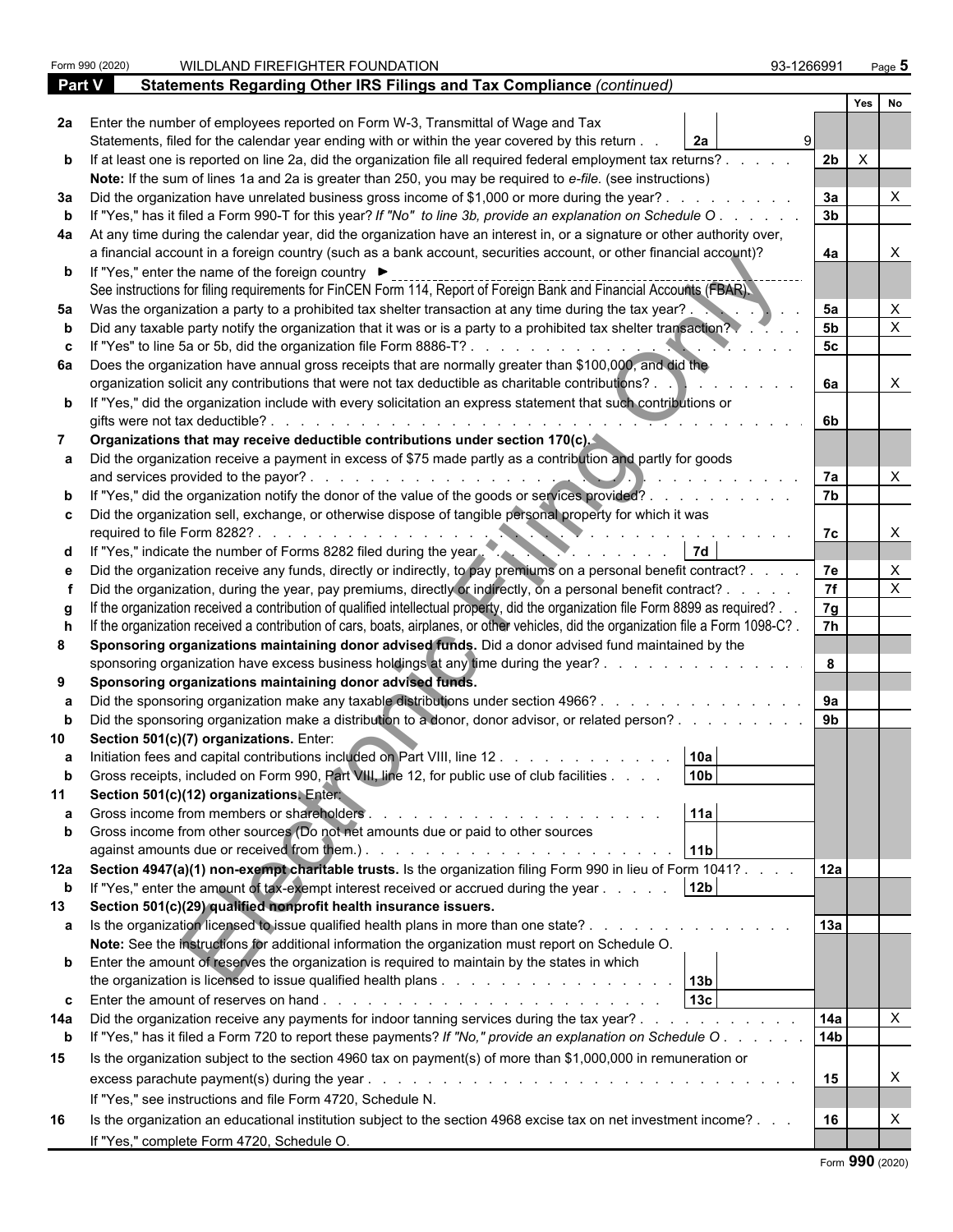| <b>Part VI</b> | Form 990 (2020)              | WILDLAND FIREFIGHTER FOUNDATION<br>93-1266991<br>Governance, Management, and Disclosure For each "Yes" response to lines 2 through 7b below, and for a "No"<br>response to line 8a, 8b, or 10b below, describe the circumstances, processes, or changes on Schedule O. See instructions.<br>Check if Schedule O contains a response or note to any line in this Part VI. $\vert x \vert$                                                                                                                                                                                                                                                                                                                                                                                                                                                                                                                                                                                                                      |                                                                                      |     | Page 6                                                                                                           |
|----------------|------------------------------|---------------------------------------------------------------------------------------------------------------------------------------------------------------------------------------------------------------------------------------------------------------------------------------------------------------------------------------------------------------------------------------------------------------------------------------------------------------------------------------------------------------------------------------------------------------------------------------------------------------------------------------------------------------------------------------------------------------------------------------------------------------------------------------------------------------------------------------------------------------------------------------------------------------------------------------------------------------------------------------------------------------|--------------------------------------------------------------------------------------|-----|------------------------------------------------------------------------------------------------------------------|
|                |                              | <b>Section A. Governing Body and Management</b>                                                                                                                                                                                                                                                                                                                                                                                                                                                                                                                                                                                                                                                                                                                                                                                                                                                                                                                                                               |                                                                                      |     |                                                                                                                  |
|                |                              |                                                                                                                                                                                                                                                                                                                                                                                                                                                                                                                                                                                                                                                                                                                                                                                                                                                                                                                                                                                                               |                                                                                      | Yes | No                                                                                                               |
| 3              |                              | 1a Enter the number of voting members of the governing body at the end of the tax year<br>1a<br>If there are material differences in voting rights among members of the governing body, or<br>if the governing body delegated broad authority to an executive committee or similar<br>committee, explain on Schedule O.<br><b>b</b> Enter the number of voting members included on line 1a, above, who are independent.<br>l 1b<br>Did any officer, director, trustee, or key employee have a family relationship or a business relationship with<br>Did the organization delegate control over management duties customarily performed by or under the direct<br>supervision of officers, directors, trustees, or key employees to a management company or other person?<br>Did the organization make any significant changes to its governing documents since the prior Form 990 was filed?<br>Did the organization become aware during the year of a significant diversion of the organization's assets? . | $\mathsf{X}$<br>$\overline{2}$<br>$\mathbf{3}$<br>$\overline{4}$<br>$5^{\circ}$<br>6 |     | $\boldsymbol{\mathsf{X}}$<br>$\boldsymbol{\mathsf{X}}$<br>$\boldsymbol{\mathsf{X}}$<br>$\boldsymbol{\mathsf{X}}$ |
|                |                              | 7a Did the organization have members, stockholders, or other persons who had the power to elect or appoint                                                                                                                                                                                                                                                                                                                                                                                                                                                                                                                                                                                                                                                                                                                                                                                                                                                                                                    |                                                                                      |     |                                                                                                                  |
|                |                              |                                                                                                                                                                                                                                                                                                                                                                                                                                                                                                                                                                                                                                                                                                                                                                                                                                                                                                                                                                                                               | 7a                                                                                   |     | $\boldsymbol{\mathsf{X}}$                                                                                        |
|                |                              | <b>b</b> Are any governance decisions of the organization reserved to (or subject to approval by) members,                                                                                                                                                                                                                                                                                                                                                                                                                                                                                                                                                                                                                                                                                                                                                                                                                                                                                                    |                                                                                      |     |                                                                                                                  |
|                |                              | Did the organization contemporaneously document the meetings held or written actions undertaken during                                                                                                                                                                                                                                                                                                                                                                                                                                                                                                                                                                                                                                                                                                                                                                                                                                                                                                        | 7b                                                                                   |     |                                                                                                                  |
|                |                              | the year by the following:                                                                                                                                                                                                                                                                                                                                                                                                                                                                                                                                                                                                                                                                                                                                                                                                                                                                                                                                                                                    |                                                                                      |     |                                                                                                                  |
|                |                              | <b>a</b> The governing body?<br>.                                                                                                                                                                                                                                                                                                                                                                                                                                                                                                                                                                                                                                                                                                                                                                                                                                                                                                                                                                             | <b>8a</b><br>$\times$                                                                |     |                                                                                                                  |
|                |                              | <b>b</b> Each committee with authority to act on behalf of the governing body?                                                                                                                                                                                                                                                                                                                                                                                                                                                                                                                                                                                                                                                                                                                                                                                                                                                                                                                                | 8 <sub>b</sub><br>$\mathsf{X}$                                                       |     |                                                                                                                  |
| 9              |                              | Is there any officer, director, trustee, or key employee listed in Part VII, Section A, who cannot be reached                                                                                                                                                                                                                                                                                                                                                                                                                                                                                                                                                                                                                                                                                                                                                                                                                                                                                                 |                                                                                      |     |                                                                                                                  |
|                |                              | at the organization's mailing address? If "Yes," provide the names and addresses on Schedule O.                                                                                                                                                                                                                                                                                                                                                                                                                                                                                                                                                                                                                                                                                                                                                                                                                                                                                                               | 9                                                                                    |     |                                                                                                                  |
|                |                              | Section B. Policies (This Section B requests information about policies not required by the Internal Revenue Code.)                                                                                                                                                                                                                                                                                                                                                                                                                                                                                                                                                                                                                                                                                                                                                                                                                                                                                           |                                                                                      | Yes | No                                                                                                               |
|                |                              | 10a Did the organization have local chapters, branches, or affiliates?                                                                                                                                                                                                                                                                                                                                                                                                                                                                                                                                                                                                                                                                                                                                                                                                                                                                                                                                        | 10a                                                                                  |     | $\boldsymbol{\mathsf{X}}$                                                                                        |
|                |                              | <b>b</b> If "Yes," did the organization have written policies and procedures governing the activities of such chapters,                                                                                                                                                                                                                                                                                                                                                                                                                                                                                                                                                                                                                                                                                                                                                                                                                                                                                       |                                                                                      |     |                                                                                                                  |
|                |                              | affiliates, and branches to ensure their operations are consistent with the organization's exempt purposes?                                                                                                                                                                                                                                                                                                                                                                                                                                                                                                                                                                                                                                                                                                                                                                                                                                                                                                   | 10 <sub>b</sub>                                                                      |     |                                                                                                                  |
|                |                              | 11a Has the organization provided a complete copy of this Form 990 to all members of its governing body before filing the form?                                                                                                                                                                                                                                                                                                                                                                                                                                                                                                                                                                                                                                                                                                                                                                                                                                                                               | $11a \times$                                                                         |     |                                                                                                                  |
|                |                              | <b>b</b> Describe in Schedule O the process, if any, used by the organization to review this Form 990.                                                                                                                                                                                                                                                                                                                                                                                                                                                                                                                                                                                                                                                                                                                                                                                                                                                                                                        |                                                                                      |     |                                                                                                                  |
|                |                              | 12a Did the organization have a written conflict of interest policy? If "No," go to line 13.                                                                                                                                                                                                                                                                                                                                                                                                                                                                                                                                                                                                                                                                                                                                                                                                                                                                                                                  | 12a<br>X                                                                             |     |                                                                                                                  |
|                |                              | b Were officers, directors, or trustees, and key employees required to disclose annually interests that could give rise to conflicts?                                                                                                                                                                                                                                                                                                                                                                                                                                                                                                                                                                                                                                                                                                                                                                                                                                                                         | 12 <sub>b</sub><br>$\mathsf{X}$                                                      |     |                                                                                                                  |
|                |                              | <b>c</b> Did the organization regularly and consistently monitor and enforce compliance with the policy? If "Yes,"<br>describe in Schedule O how this was done                                                                                                                                                                                                                                                                                                                                                                                                                                                                                                                                                                                                                                                                                                                                                                                                                                                | $12c \times$                                                                         |     |                                                                                                                  |
| 13             |                              |                                                                                                                                                                                                                                                                                                                                                                                                                                                                                                                                                                                                                                                                                                                                                                                                                                                                                                                                                                                                               | 13<br>$\mathsf{X}$                                                                   |     |                                                                                                                  |
|                |                              | Did the organization have a written document retention and destruction policy?                                                                                                                                                                                                                                                                                                                                                                                                                                                                                                                                                                                                                                                                                                                                                                                                                                                                                                                                | $14$ $\times$                                                                        |     |                                                                                                                  |
|                |                              | 15 Did the process for determining compensation of the following persons include a review and approval by                                                                                                                                                                                                                                                                                                                                                                                                                                                                                                                                                                                                                                                                                                                                                                                                                                                                                                     |                                                                                      |     |                                                                                                                  |
|                |                              | independent persons, comparability data, and contemporaneous substantiation of the deliberation and decision?                                                                                                                                                                                                                                                                                                                                                                                                                                                                                                                                                                                                                                                                                                                                                                                                                                                                                                 | 15a<br>$\mathsf{X}$                                                                  |     |                                                                                                                  |
|                |                              |                                                                                                                                                                                                                                                                                                                                                                                                                                                                                                                                                                                                                                                                                                                                                                                                                                                                                                                                                                                                               | $15b$ $X$                                                                            |     |                                                                                                                  |
|                |                              | If "Yes" to line 15a or 15b, describe the process in Schedule O (see instructions).                                                                                                                                                                                                                                                                                                                                                                                                                                                                                                                                                                                                                                                                                                                                                                                                                                                                                                                           |                                                                                      |     |                                                                                                                  |
|                |                              | 16a Did the organization invest in, contribute assets to, or participate in a joint venture or similar arrangement                                                                                                                                                                                                                                                                                                                                                                                                                                                                                                                                                                                                                                                                                                                                                                                                                                                                                            |                                                                                      |     |                                                                                                                  |
|                |                              | with a taxable entity during the year?<br>and the contract of the contract of the contract of the contract of the contract of the contract of the contract of the contract of the contract of the contract of the contract of the contract of the contract of the contra                                                                                                                                                                                                                                                                                                                                                                                                                                                                                                                                                                                                                                                                                                                                      | 16a                                                                                  |     |                                                                                                                  |
|                |                              | b If "Yes," did the organization follow a written policy or procedure requiring the organization to evaluate its<br>participation in joint venture arrangements under applicable federal tax law, and take steps to safeguard                                                                                                                                                                                                                                                                                                                                                                                                                                                                                                                                                                                                                                                                                                                                                                                 |                                                                                      |     |                                                                                                                  |
|                |                              |                                                                                                                                                                                                                                                                                                                                                                                                                                                                                                                                                                                                                                                                                                                                                                                                                                                                                                                                                                                                               | <b>16b</b>                                                                           |     |                                                                                                                  |
|                | <b>Section C. Disclosure</b> |                                                                                                                                                                                                                                                                                                                                                                                                                                                                                                                                                                                                                                                                                                                                                                                                                                                                                                                                                                                                               |                                                                                      |     |                                                                                                                  |
| 17             |                              | List the states with which a copy of this Form 990 is required to be filed $\bullet$ CA CONCORDIDELLET CONDUCT THE STATE THEORY OF THE STATE THEORY OF THE STATE THEORY OF THE STATE THEORY OF THE STATE THEORY OF THE STATE THEORY                                                                                                                                                                                                                                                                                                                                                                                                                                                                                                                                                                                                                                                                                                                                                                           |                                                                                      |     |                                                                                                                  |
| 18             |                              | Section 6104 requires an organization to make its Forms 1023 (1024 or 1024-A, if applicable), 990, and 990-T (Section 501(c)                                                                                                                                                                                                                                                                                                                                                                                                                                                                                                                                                                                                                                                                                                                                                                                                                                                                                  |                                                                                      |     |                                                                                                                  |
|                | X Own website                | (3)s only) available for public inspection. Indicate how you made these available. Check all that apply.<br>X Upon request<br>$ X $ Another's website<br>  Other (explain on Schedule O)                                                                                                                                                                                                                                                                                                                                                                                                                                                                                                                                                                                                                                                                                                                                                                                                                      |                                                                                      |     |                                                                                                                  |
| 19             |                              | Describe on Schedule O whether (and if so, how) the organization made its governing documents, conflict of interest policy,                                                                                                                                                                                                                                                                                                                                                                                                                                                                                                                                                                                                                                                                                                                                                                                                                                                                                   |                                                                                      |     |                                                                                                                  |
|                |                              | and financial statements available to the public during the tax year.                                                                                                                                                                                                                                                                                                                                                                                                                                                                                                                                                                                                                                                                                                                                                                                                                                                                                                                                         |                                                                                      |     |                                                                                                                  |
| 20             |                              | State the name, address, and telephone number of the person who possesses the organization's books and records<br>WILDLIFE FIREFIGHTER FOUNDATION<br>(208) 336-2996                                                                                                                                                                                                                                                                                                                                                                                                                                                                                                                                                                                                                                                                                                                                                                                                                                           |                                                                                      |     |                                                                                                                  |
|                |                              | ------------------------------<br>2393 W AIRPORT WAY, BOISE, ID 83705                                                                                                                                                                                                                                                                                                                                                                                                                                                                                                                                                                                                                                                                                                                                                                                                                                                                                                                                         |                                                                                      |     |                                                                                                                  |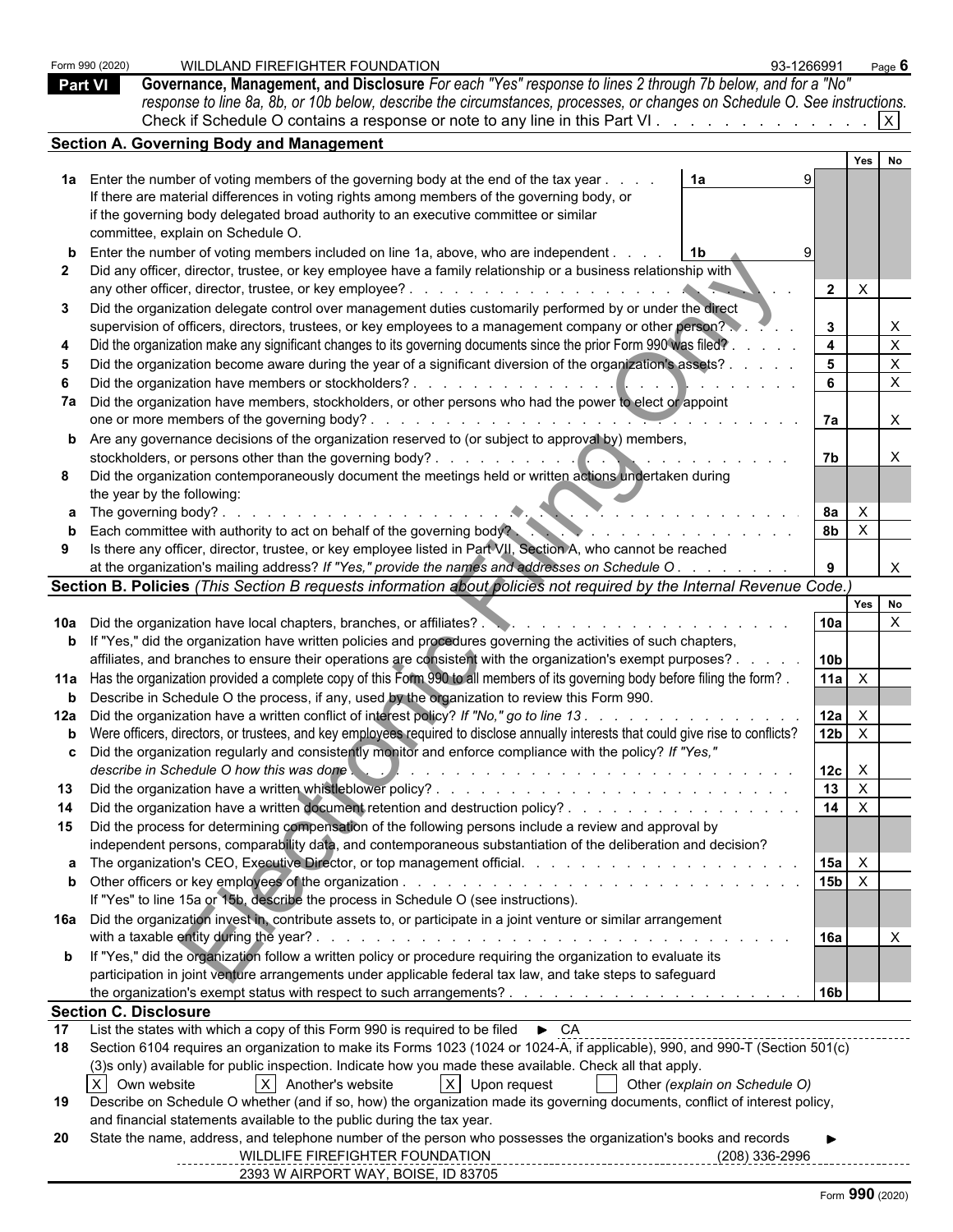| Form 990 (2020)          | WILDLAND FIREFIGHTER FOUNDATION                                                                                                   | 93-1266991 | Page 7 |
|--------------------------|-----------------------------------------------------------------------------------------------------------------------------------|------------|--------|
| Part VII                 | <b>Compensation of Officers, Directors, Trustees, Key Employees, Highest Compensated</b>                                          |            |        |
|                          | <b>Employees, and Independent Contractors</b>                                                                                     |            |        |
| <b>Section A.</b>        | Officers, Directors, Trustees, Key Employees, and Highest Compensated Employees                                                   |            |        |
|                          | 1a Complete this table for all persons required to be listed. Report compensation for the calendar year ending with or within the |            |        |
| organization's tax year. |                                                                                                                                   |            |        |

List all of the organization's **current** officers, directors, trustees (whether individuals or organizations), regardless of amount of compensation. Enter -0- in columns (D), (E), and (F) if no compensation was paid.

- List all of the organization's **current** key employees, if any. See instructions for definition of "key employee."
- List the organization's five **current** highest compensated employees (other than an officer, director, trustee, or key employee)

| $\bullet$ List the organization's five current highest compensated employees (other than an officer, director, trustee, or key employee)<br>who received reportable compensation (Box 5 of Form W-2 and/or Box 7 of Form 1099-MISC) of more than \$100,000 from the |                       |                                   |               |         |              |                                                              |                   |                          |                              |                                           |
|---------------------------------------------------------------------------------------------------------------------------------------------------------------------------------------------------------------------------------------------------------------------|-----------------------|-----------------------------------|---------------|---------|--------------|--------------------------------------------------------------|-------------------|--------------------------|------------------------------|-------------------------------------------|
| organization and any related organizations.                                                                                                                                                                                                                         |                       |                                   |               |         |              |                                                              |                   |                          |                              |                                           |
| • List all of the organization's former officers, key employees, and highest compensated employees who received more than<br>\$100,000 of reportable compensation from the organization and any related organizations.                                              |                       |                                   |               |         |              |                                                              |                   |                          |                              |                                           |
| • List all of the organization's former directors or trustees that received, in the capacity as a former director or trustee of the                                                                                                                                 |                       |                                   |               |         |              |                                                              |                   |                          |                              |                                           |
| organization, more than \$10,000 of reportable compensation from the organization and any related organizations.                                                                                                                                                    |                       |                                   |               |         |              |                                                              |                   |                          |                              |                                           |
| See instructions for the order in which to list the persons above.                                                                                                                                                                                                  |                       |                                   |               |         |              |                                                              |                   |                          |                              |                                           |
| Check this box if neither the organization nor any related organization compensated any current officer, director, or trustee.                                                                                                                                      |                       |                                   |               |         |              |                                                              |                   |                          |                              |                                           |
|                                                                                                                                                                                                                                                                     |                       |                                   |               |         | (C)          |                                                              |                   |                          |                              |                                           |
|                                                                                                                                                                                                                                                                     |                       |                                   |               |         | Position     |                                                              |                   |                          |                              |                                           |
| (A)<br>Name and title                                                                                                                                                                                                                                               | (B)<br>Average        |                                   |               |         |              | (do not check more than one<br>box, unless person is both an |                   | (D)<br>Reportable        | (E)<br>Reportable            | (F)<br>Estimated amount                   |
|                                                                                                                                                                                                                                                                     | hours<br>per week     |                                   |               |         |              | officer and a director/trustee)                              |                   | compensation<br>from the | compensation<br>from related | of other                                  |
|                                                                                                                                                                                                                                                                     | (list any             | Individual trustee<br>or director | Institutional | Officer | Key employee |                                                              | $F_{\text{oume}}$ | organization             | organizations                | compensation<br>from the                  |
|                                                                                                                                                                                                                                                                     | hours for<br>related  |                                   |               |         |              |                                                              |                   | (W-2/1099-MISC)          | (W-2/1099-MISC)              | organization and<br>related organizations |
|                                                                                                                                                                                                                                                                     | organizations         |                                   |               |         |              |                                                              |                   |                          |                              |                                           |
|                                                                                                                                                                                                                                                                     | below<br>dotted line) |                                   | trustee       |         |              |                                                              |                   |                          |                              |                                           |
|                                                                                                                                                                                                                                                                     |                       |                                   |               |         |              | Highest compensated<br>  employee                            |                   |                          |                              |                                           |
| <b>KENNETH B MINOR</b><br>(1)                                                                                                                                                                                                                                       | 60.00                 |                                   |               |         |              |                                                              |                   |                          |                              |                                           |
| <b>EXEC. DIRECTOR</b>                                                                                                                                                                                                                                               | 0.00                  |                                   |               |         | X            | X                                                            |                   | 99,500                   | 0                            | 0                                         |
| <b>DINA PFEIFER</b><br>(2)                                                                                                                                                                                                                                          | 60.00                 |                                   |               |         |              |                                                              |                   |                          |                              |                                           |
| <b>SECRETARY</b>                                                                                                                                                                                                                                                    | $0.00$ X              |                                   |               | X       |              |                                                              |                   | 89,000                   | 0                            | 0                                         |
| (3) VICKI MINOR                                                                                                                                                                                                                                                     | 35.00                 |                                   |               |         |              |                                                              |                   |                          |                              |                                           |
| <b>DIRECTOR</b>                                                                                                                                                                                                                                                     | 0.00                  | X                                 |               |         |              |                                                              |                   | 70,000                   | 0                            | 0                                         |
| (4) STEPHEN GAGE                                                                                                                                                                                                                                                    | 1.00                  |                                   |               |         |              |                                                              |                   |                          |                              |                                           |
| <b>PRESIDENT</b>                                                                                                                                                                                                                                                    | 0.00                  | X                                 |               | х       |              |                                                              |                   | 0                        | 0                            | 0                                         |
| (5) JULIE QUIGLEY                                                                                                                                                                                                                                                   | 1.00                  |                                   |               |         |              |                                                              |                   |                          |                              |                                           |
| <b>VICE-PRESIDENT</b>                                                                                                                                                                                                                                               | 0.00                  | X                                 |               | X       |              |                                                              |                   | 0                        | 0                            | 0                                         |
| (6) MARGARET DOHERTY                                                                                                                                                                                                                                                | 1.00                  |                                   |               |         |              |                                                              |                   |                          |                              |                                           |
| <b>TREASURER</b>                                                                                                                                                                                                                                                    | 0.00                  | X                                 |               | X       |              |                                                              |                   | 0                        | 0                            | 0                                         |
| (7) TODD ABEL<br><b>DIRECTOR</b>                                                                                                                                                                                                                                    | 1.00<br>0.00          | X                                 |               |         |              |                                                              |                   | 0                        | 0                            | 0                                         |
| <b>MARK DEGREGORIO</b><br>(8)                                                                                                                                                                                                                                       | 1.00                  |                                   |               |         |              |                                                              |                   |                          |                              |                                           |
| <b>DIRECTOR</b>                                                                                                                                                                                                                                                     | 0.00                  | X                                 |               |         |              |                                                              |                   | 0                        | 0                            | 0                                         |
| (9) DAVID CRUMB                                                                                                                                                                                                                                                     | 1.00                  |                                   |               |         |              |                                                              |                   |                          |                              |                                           |
| <b>DIRECTOR</b>                                                                                                                                                                                                                                                     | 0.00                  | X                                 |               |         |              |                                                              |                   | 0                        | 0                            | 0                                         |
| (10)                                                                                                                                                                                                                                                                |                       |                                   |               |         |              |                                                              |                   |                          |                              |                                           |
|                                                                                                                                                                                                                                                                     |                       |                                   |               |         |              |                                                              |                   |                          |                              |                                           |
| (11)                                                                                                                                                                                                                                                                |                       |                                   |               |         |              |                                                              |                   |                          |                              |                                           |
|                                                                                                                                                                                                                                                                     |                       |                                   |               |         |              |                                                              |                   |                          |                              |                                           |
| (12)                                                                                                                                                                                                                                                                |                       |                                   |               |         |              |                                                              |                   |                          |                              |                                           |
| (13)                                                                                                                                                                                                                                                                |                       |                                   |               |         |              |                                                              |                   |                          |                              |                                           |
|                                                                                                                                                                                                                                                                     |                       |                                   |               |         |              |                                                              |                   |                          |                              |                                           |
| (14)                                                                                                                                                                                                                                                                |                       |                                   |               |         |              |                                                              |                   |                          |                              |                                           |
|                                                                                                                                                                                                                                                                     |                       |                                   |               |         |              |                                                              |                   |                          |                              |                                           |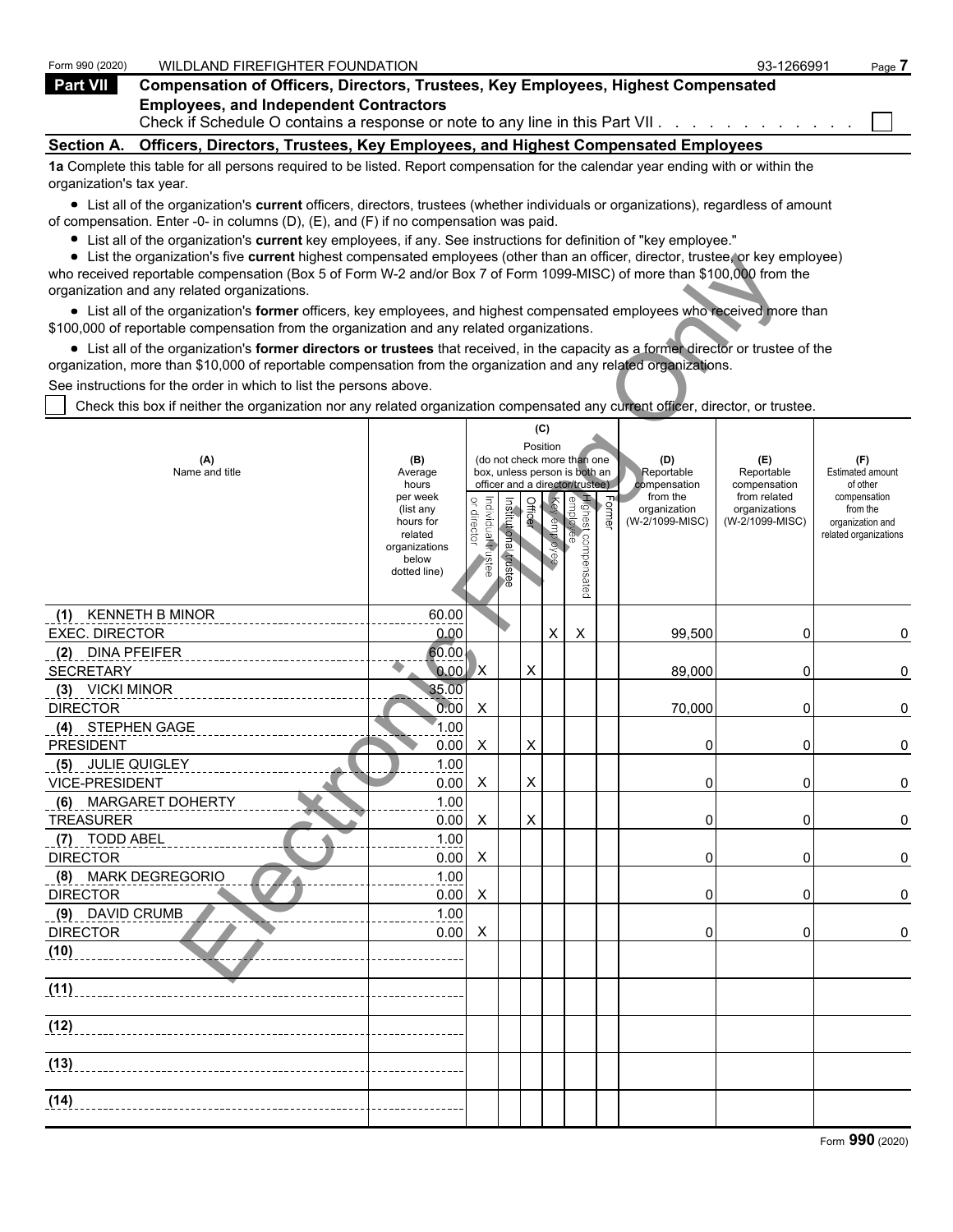| Form 990 (2020) | <b>WILDLAND FIREFIGHTER FOUNDATION</b>                                                                                                                                                                                                                 |                                                                                                                    |                                   |                       |                       |          |                                                                                                                                                                      |   |                                                                                                                                                                                                                               |                                                                                       | 93-1266991                               | Page 8                                                                                                              |
|-----------------|--------------------------------------------------------------------------------------------------------------------------------------------------------------------------------------------------------------------------------------------------------|--------------------------------------------------------------------------------------------------------------------|-----------------------------------|-----------------------|-----------------------|----------|----------------------------------------------------------------------------------------------------------------------------------------------------------------------|---|-------------------------------------------------------------------------------------------------------------------------------------------------------------------------------------------------------------------------------|---------------------------------------------------------------------------------------|------------------------------------------|---------------------------------------------------------------------------------------------------------------------|
| <b>Part VII</b> | Section A. Officers, Directors, Trustees, Key Employees, and Highest Compensated Employees (continued)                                                                                                                                                 |                                                                                                                    |                                   |                       |                       |          |                                                                                                                                                                      |   |                                                                                                                                                                                                                               |                                                                                       |                                          |                                                                                                                     |
|                 | (A)<br>Name and title                                                                                                                                                                                                                                  | (B)<br>Average<br>hours<br>per week<br>(list any<br>hours for<br>related<br>organizations<br>below<br>dotted line) | Individual trustee<br>or director | Institutional trustee | (C)<br><b>Officer</b> | Position | (do not check more than one<br>box, unless person is both an<br>officer and a director/trustee)<br>, Former<br>Highest compensated<br>Expremployee<br>  Key employee |   | (D)<br>Reportable<br>compensation<br>from the<br>organization<br>(W-2/1099-MISC)                                                                                                                                              | (E)<br>Reportable<br>compensation<br>from related<br>organizations<br>(W-2/1099-MISC) |                                          | (F)<br><b>Estimated amount</b><br>of other<br>compensation<br>from the<br>organization and<br>related organizations |
| (15)            |                                                                                                                                                                                                                                                        |                                                                                                                    |                                   |                       |                       |          |                                                                                                                                                                      |   |                                                                                                                                                                                                                               |                                                                                       |                                          |                                                                                                                     |
| (16)            |                                                                                                                                                                                                                                                        |                                                                                                                    |                                   |                       |                       |          |                                                                                                                                                                      |   |                                                                                                                                                                                                                               |                                                                                       |                                          |                                                                                                                     |
|                 |                                                                                                                                                                                                                                                        |                                                                                                                    |                                   |                       |                       |          |                                                                                                                                                                      |   |                                                                                                                                                                                                                               |                                                                                       |                                          |                                                                                                                     |
| (18)            |                                                                                                                                                                                                                                                        |                                                                                                                    |                                   |                       |                       |          |                                                                                                                                                                      |   |                                                                                                                                                                                                                               |                                                                                       |                                          |                                                                                                                     |
| (19)            |                                                                                                                                                                                                                                                        |                                                                                                                    |                                   |                       |                       |          |                                                                                                                                                                      |   |                                                                                                                                                                                                                               |                                                                                       |                                          |                                                                                                                     |
| (20)            |                                                                                                                                                                                                                                                        |                                                                                                                    |                                   |                       |                       |          |                                                                                                                                                                      |   |                                                                                                                                                                                                                               |                                                                                       |                                          |                                                                                                                     |
| (21)            |                                                                                                                                                                                                                                                        |                                                                                                                    |                                   |                       |                       |          |                                                                                                                                                                      |   |                                                                                                                                                                                                                               |                                                                                       |                                          |                                                                                                                     |
|                 |                                                                                                                                                                                                                                                        |                                                                                                                    |                                   |                       |                       |          |                                                                                                                                                                      |   |                                                                                                                                                                                                                               |                                                                                       |                                          |                                                                                                                     |
|                 | (23)                                                                                                                                                                                                                                                   |                                                                                                                    |                                   |                       |                       |          |                                                                                                                                                                      |   |                                                                                                                                                                                                                               |                                                                                       |                                          |                                                                                                                     |
|                 |                                                                                                                                                                                                                                                        |                                                                                                                    |                                   |                       |                       |          |                                                                                                                                                                      |   |                                                                                                                                                                                                                               |                                                                                       |                                          |                                                                                                                     |
| (25)            |                                                                                                                                                                                                                                                        |                                                                                                                    |                                   |                       |                       |          |                                                                                                                                                                      |   |                                                                                                                                                                                                                               |                                                                                       |                                          |                                                                                                                     |
| 1b              | Subtotal.<br>Total from continuation sheets to Part VII, Section A.<br>2 Total number of individuals (including but not limited to those listed above) who received more than \$100,000 of<br>reportable compensation from the organization            | ◢▸                                                                                                                 |                                   |                       |                       |          |                                                                                                                                                                      |   | 258,500<br>$\mathbf{0}$<br>258,500                                                                                                                                                                                            |                                                                                       | $\mathbf{0}$<br>$\mathbf{0}$<br>$\Omega$ | 0<br>0<br>$\Omega$<br>Yes No                                                                                        |
| 3               | Did the organization list any former officer, director, trustee, key employee, or highest compensated                                                                                                                                                  |                                                                                                                    |                                   |                       |                       |          |                                                                                                                                                                      |   |                                                                                                                                                                                                                               |                                                                                       | 3                                        | X                                                                                                                   |
| 4               | For any individual listed on line 1a, is the sum of reportable compensation and other compensation from<br>the organization and related organizations greater than \$150,000? If "Yes," complete Schedule J for such                                   |                                                                                                                    |                                   |                       |                       |          |                                                                                                                                                                      |   | and a constitution of the constitution of the constitution of the constitution of the constitution of the constitution of the constitution of the constitution of the constitution of the constitution of the constitution of |                                                                                       | 4                                        | X                                                                                                                   |
| 5               | Did any person listed on line 1a receive or accrue compensation from any unrelated organization or individual<br>for services rendered to the organization? If "Yes," complete Schedule J for such person                                              |                                                                                                                    |                                   |                       |                       |          |                                                                                                                                                                      |   |                                                                                                                                                                                                                               |                                                                                       | 5                                        | X                                                                                                                   |
|                 | <b>Section B. Independent Contractors</b>                                                                                                                                                                                                              |                                                                                                                    |                                   |                       |                       |          |                                                                                                                                                                      |   |                                                                                                                                                                                                                               |                                                                                       |                                          |                                                                                                                     |
| 1               | Complete this table for your five highest compensated independent contractors that received more than \$100,000 of<br>compensation from the organization. Report compensation for the calendar year ending with or within the organization's tax year. |                                                                                                                    |                                   |                       |                       |          |                                                                                                                                                                      |   |                                                                                                                                                                                                                               |                                                                                       |                                          |                                                                                                                     |
|                 | (A)<br>Name and business address                                                                                                                                                                                                                       |                                                                                                                    |                                   |                       |                       |          |                                                                                                                                                                      |   | (B)<br>Description of services                                                                                                                                                                                                |                                                                                       | (C)<br>Compensation                      |                                                                                                                     |
|                 |                                                                                                                                                                                                                                                        |                                                                                                                    |                                   |                       |                       |          |                                                                                                                                                                      |   |                                                                                                                                                                                                                               |                                                                                       |                                          | 0<br>0                                                                                                              |
|                 |                                                                                                                                                                                                                                                        |                                                                                                                    |                                   |                       |                       |          |                                                                                                                                                                      |   |                                                                                                                                                                                                                               |                                                                                       |                                          | 0<br>0                                                                                                              |
|                 |                                                                                                                                                                                                                                                        |                                                                                                                    |                                   |                       |                       |          |                                                                                                                                                                      |   |                                                                                                                                                                                                                               |                                                                                       |                                          | 0                                                                                                                   |
| 2               | Total number of independent contractors (including but not limited to those listed above) who received<br>more than \$100,000 of compensation from the organization ▶                                                                                  |                                                                                                                    |                                   |                       |                       |          |                                                                                                                                                                      | 0 |                                                                                                                                                                                                                               |                                                                                       |                                          |                                                                                                                     |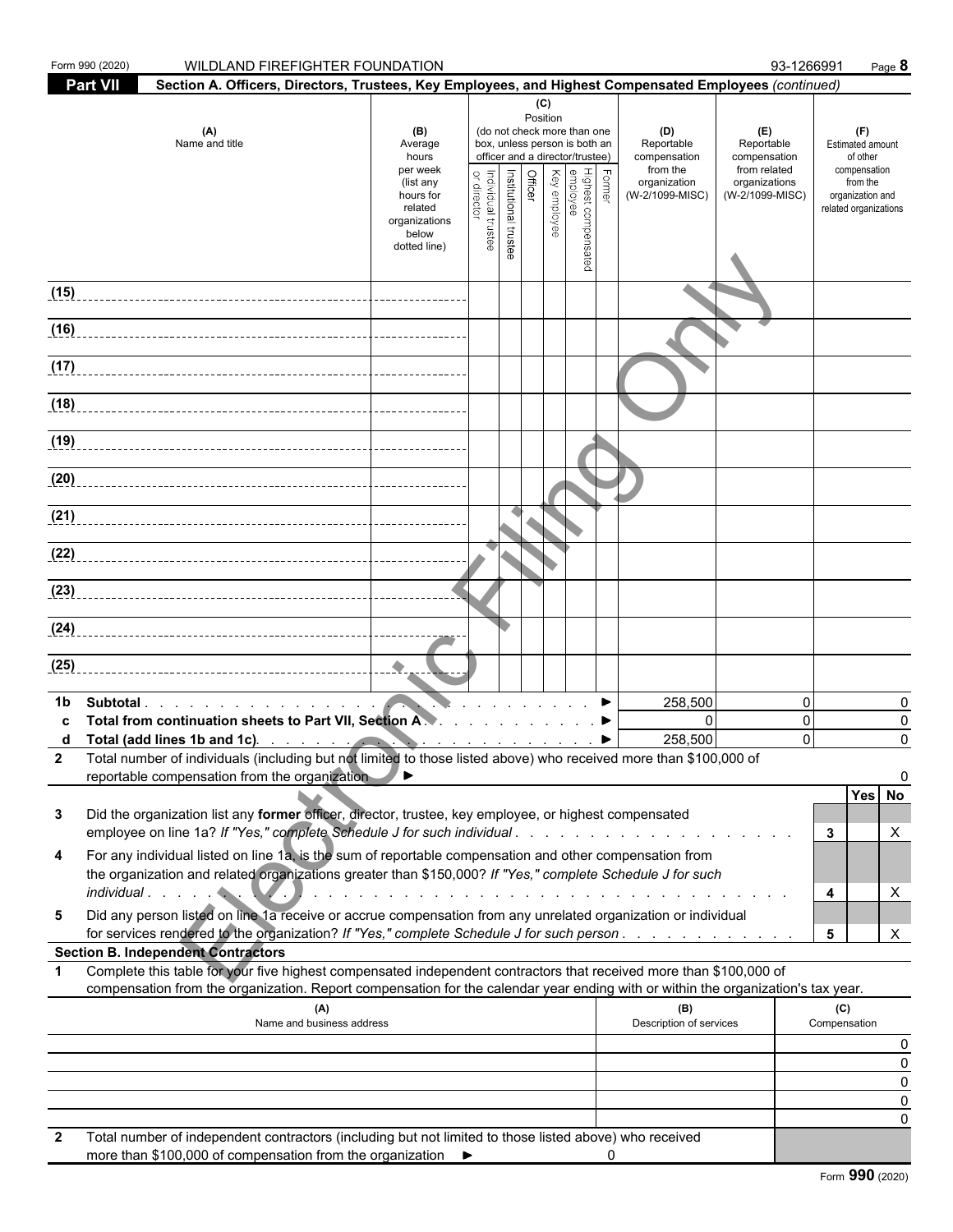|                                                                                                                     | Form 990 (2020)  | WILDLAND FIREFIGHTER FOUNDATION                                                         |                            |                                              | 93-1266991                           | Page 9                                                        |
|---------------------------------------------------------------------------------------------------------------------|------------------|-----------------------------------------------------------------------------------------|----------------------------|----------------------------------------------|--------------------------------------|---------------------------------------------------------------|
|                                                                                                                     | <b>Part VIII</b> | <b>Statement of Revenue</b>                                                             |                            |                                              |                                      |                                                               |
|                                                                                                                     |                  |                                                                                         |                            |                                              |                                      |                                                               |
|                                                                                                                     |                  |                                                                                         | (A)<br>Total revenue       | (B)<br>Related or exempt<br>function revenue | (C)<br>Unrelated<br>business revenue | (D)<br>Revenue excluded<br>from tax under<br>sections 512-514 |
|                                                                                                                     | 1a               | Federated campaigns<br>1a<br>17,901                                                     |                            |                                              |                                      |                                                               |
|                                                                                                                     | b                | 1 <sub>b</sub><br>Membership dues<br>$\Omega$                                           |                            |                                              |                                      |                                                               |
|                                                                                                                     | c                | 1 <sub>c</sub><br>2,225<br>Fundraising events                                           |                            |                                              |                                      |                                                               |
|                                                                                                                     | d                | $\overline{1d}$<br>Related organizations                                                |                            |                                              |                                      |                                                               |
| <b>Contributions, Gifts, Grants</b><br>and Other Similar Amounts<br>Program Service<br>Revenue<br>enue<br>Other Rev | е                | Government grants (contributions)<br>1e<br>93,100                                       |                            |                                              |                                      |                                                               |
|                                                                                                                     |                  | All other contributions, gifts, grants, and<br>similar amounts not included above<br>1f |                            |                                              |                                      |                                                               |
|                                                                                                                     | q                | 2,716,416<br>Noncash contributions included in                                          |                            |                                              |                                      |                                                               |
|                                                                                                                     |                  | $1g$ \$<br>lines $1a-1f$ .<br>$\Omega$                                                  |                            |                                              |                                      |                                                               |
|                                                                                                                     |                  |                                                                                         | 2,829,642                  |                                              |                                      |                                                               |
|                                                                                                                     |                  | <b>Business Code</b>                                                                    |                            |                                              |                                      |                                                               |
|                                                                                                                     | 2a               |                                                                                         | $\Omega$                   |                                              |                                      |                                                               |
|                                                                                                                     | b                |                                                                                         | $\Omega$                   |                                              |                                      |                                                               |
|                                                                                                                     |                  |                                                                                         | 0                          |                                              |                                      |                                                               |
|                                                                                                                     |                  |                                                                                         | $\Omega$<br>$\overline{0}$ |                                              |                                      |                                                               |
|                                                                                                                     | e                | All other program service revenue                                                       | $\Omega$                   |                                              |                                      |                                                               |
|                                                                                                                     |                  | $\blacktriangleright$<br>Total. Add lines 2a-2f.                                        | $\overline{\Omega}$        |                                              |                                      |                                                               |
|                                                                                                                     | 3                | Investment income (including dividends, interest, and                                   |                            |                                              |                                      |                                                               |
|                                                                                                                     |                  | other similar amounts).<br>P.                                                           | 12,026                     | 12,026                                       |                                      |                                                               |
|                                                                                                                     | 4                |                                                                                         | $\Omega$                   |                                              |                                      |                                                               |
|                                                                                                                     | 5                | Royalties <u>.</u>                                                                      | 0                          |                                              |                                      |                                                               |
|                                                                                                                     |                  | (i) Real<br>(ii) Personal                                                               |                            |                                              |                                      |                                                               |
|                                                                                                                     | 6a               | 6а<br>Gross rents                                                                       |                            |                                              |                                      |                                                               |
|                                                                                                                     | b                | Less: rental expenses.<br>6b<br>6c<br>Rental income or (loss)<br>$\Omega$               |                            |                                              |                                      |                                                               |
|                                                                                                                     | c<br>d           | Net rental income or (loss)<br>▶                                                        | $\Omega$                   |                                              |                                      |                                                               |
|                                                                                                                     |                  | the contract of the<br>(i) Securities<br>(ii) Other<br>7a Gross amount from             |                            |                                              |                                      |                                                               |
|                                                                                                                     |                  | sales of assets                                                                         |                            |                                              |                                      |                                                               |
|                                                                                                                     |                  | 7a<br>other than inventory<br>300<br>0                                                  |                            |                                              |                                      |                                                               |
|                                                                                                                     | b                | Less: cost or other basis                                                               |                            |                                              |                                      |                                                               |
|                                                                                                                     |                  | 7b<br>1,078<br>and sales expenses.                                                      |                            |                                              |                                      |                                                               |
|                                                                                                                     |                  | l 0  <br>$-778$                                                                         |                            |                                              |                                      |                                                               |
|                                                                                                                     | d                | $\sim$ $\sim$                                                                           | $-778$                     | $-778$                                       |                                      |                                                               |
|                                                                                                                     |                  | 8a Gross income from fundraising<br>events (not including \$<br>2,225                   |                            |                                              |                                      |                                                               |
|                                                                                                                     |                  | of contributions reported on line 1c).                                                  |                            |                                              |                                      |                                                               |
|                                                                                                                     |                  | See Part IV, line 18 $\ldots$<br>8a<br>194,942                                          |                            |                                              |                                      |                                                               |
|                                                                                                                     |                  | <b>8b</b><br>b Less: direct expenses<br>100,964                                         |                            |                                              |                                      |                                                               |
|                                                                                                                     |                  | c Net income or (loss) from fundraising events<br>▶                                     | 93,978                     |                                              |                                      |                                                               |
|                                                                                                                     |                  | 9a Gross income from gaming activities.                                                 |                            |                                              |                                      |                                                               |
|                                                                                                                     |                  | 9a<br>See Part IV, line 19.<br>$\Omega$                                                 |                            |                                              |                                      |                                                               |
|                                                                                                                     |                  | b Less: direct expenses<br>9 <sub>b</sub><br>$\Omega$<br>$\blacktriangleright$          |                            |                                              |                                      |                                                               |
|                                                                                                                     |                  | c Net income or (loss) from gaming activities                                           | $\Omega$                   |                                              |                                      |                                                               |
|                                                                                                                     |                  | 10a Gross sales of inventory, less<br>returns and allowances 10a<br>$\Omega$            |                            |                                              |                                      |                                                               |
|                                                                                                                     |                  | 10b<br><b>b</b> Less: $\cosh$ of goods $\sinh$<br>$\Omega$                              |                            |                                              |                                      |                                                               |
|                                                                                                                     |                  | <b>c</b> Net income or (loss) from sales of inventory                                   | $\Omega$                   |                                              |                                      |                                                               |
|                                                                                                                     |                  | <b>Business Code</b>                                                                    |                            |                                              |                                      |                                                               |
| Miscellaneous<br>Revenue                                                                                            | 11a              |                                                                                         | $\Omega$                   |                                              |                                      |                                                               |
|                                                                                                                     | b                |                                                                                         | $\Omega$                   |                                              |                                      |                                                               |
|                                                                                                                     | C                |                                                                                         | $\Omega$                   |                                              |                                      |                                                               |
|                                                                                                                     |                  | d All other revenue                                                                     | $\Omega$                   |                                              |                                      |                                                               |
|                                                                                                                     |                  | e Total. Add lines 11a-11d ▶                                                            |                            |                                              |                                      |                                                               |
|                                                                                                                     | 12 <sub>2</sub>  | Total revenue. See instructions.<br>▶                                                   | 2,934,868                  | 11,248                                       | 0                                    |                                                               |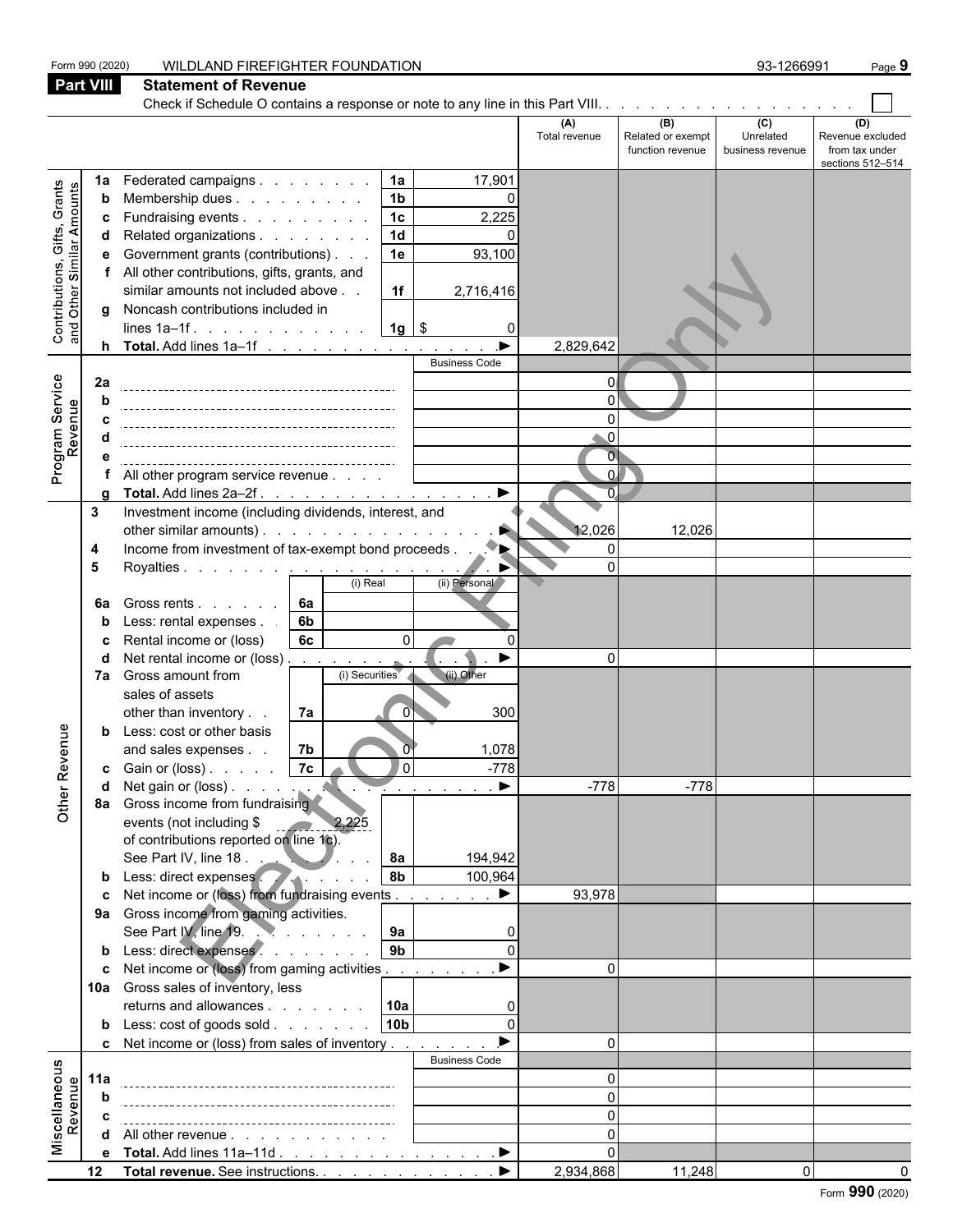### Form 990 (2020) WILDLAND FIREFIGHTER FOUNDATION 93-1266991 Page **10**

|              | Part IX<br><b>Statement of Functional Expenses</b>                                                                                                                                                                             |                       |                                    |                                           |                                |
|--------------|--------------------------------------------------------------------------------------------------------------------------------------------------------------------------------------------------------------------------------|-----------------------|------------------------------------|-------------------------------------------|--------------------------------|
|              | Section 501(c)(3) and 501(c)(4) organizations must complete all columns. All other organizations must complete column (A).                                                                                                     |                       |                                    |                                           |                                |
|              |                                                                                                                                                                                                                                |                       |                                    |                                           |                                |
|              | Do not include amounts reported on lines 6b, 7b,<br>8b, 9b, and 10b of Part VIII.                                                                                                                                              | (A)<br>Total expenses | (B)<br>Program service<br>expenses | (C)<br>Management and<br>general expenses | (D)<br>Fundraising<br>expenses |
| $\mathbf 1$  | Grants and other assistance to domestic organizations                                                                                                                                                                          |                       |                                    |                                           |                                |
|              | domestic governments. See Part IV, line 21                                                                                                                                                                                     | ŋ                     |                                    |                                           |                                |
| $\mathbf{2}$ | Grants and other assistance to domestic                                                                                                                                                                                        |                       |                                    |                                           |                                |
|              | individuals. See Part IV, line 22                                                                                                                                                                                              | 697,919               | 697,919                            |                                           |                                |
| 3            | Grants and other assistance to foreign                                                                                                                                                                                         |                       |                                    |                                           |                                |
|              | organizations, foreign governments, and foreign                                                                                                                                                                                |                       |                                    |                                           |                                |
|              | individuals. See Part IV, lines 15 and 16                                                                                                                                                                                      | 0                     |                                    |                                           |                                |
| 4            | Benefits paid to or for members                                                                                                                                                                                                |                       |                                    |                                           |                                |
| 5            | Compensation of current officers, directors,                                                                                                                                                                                   |                       |                                    |                                           |                                |
|              | trustees, and key employees                                                                                                                                                                                                    | 258,500               | 216,350                            | 27,750                                    | 14,400                         |
| 6            | Compensation not included above to disqualified<br>persons (as defined under section 4958(f)(1)) and                                                                                                                           |                       |                                    |                                           |                                |
|              | persons described in section 4958(c)(3)(B)                                                                                                                                                                                     |                       |                                    |                                           |                                |
|              | Other salaries and wages                                                                                                                                                                                                       | 196,161               | 143,408                            | 42,990                                    | 9,763                          |
| 8            | Pension plan accruals and contributions (include                                                                                                                                                                               |                       |                                    |                                           |                                |
|              | section 401(k) and 403(b) employer contributions).                                                                                                                                                                             | 0                     |                                    |                                           |                                |
| 9            | Other employee benefits                                                                                                                                                                                                        | 62,555                | 55,590                             | 6,093                                     | 872                            |
| 10           | Payroll taxes                                                                                                                                                                                                                  | 37,228                | 29,534                             | 5,626                                     | 2,068                          |
| 11           | Fees for services (nonemployees):                                                                                                                                                                                              |                       |                                    |                                           |                                |
| a            | Management.                                                                                                                                                                                                                    | $\sim$ $\alpha$       |                                    |                                           |                                |
| b            |                                                                                                                                                                                                                                | 6,574                 | 6,574                              |                                           |                                |
| C.           |                                                                                                                                                                                                                                | 17,200                |                                    | 17,200                                    |                                |
| d            |                                                                                                                                                                                                                                | $\mathbf{0}$          |                                    |                                           |                                |
| е            | Professional fundraising services. See Part IV, line 17.                                                                                                                                                                       | $\Omega$              |                                    |                                           |                                |
|              | Investment management fees                                                                                                                                                                                                     | 1,420                 |                                    | 1,420                                     |                                |
| g            | Other. (If line 11g amount exceeds 10% of line 25, column                                                                                                                                                                      |                       |                                    |                                           |                                |
|              | (A) amount, list line 11g expenses on Schedule O.)                                                                                                                                                                             | 8,390                 | 8,390                              |                                           |                                |
| 12<br>13     | Office expenses                                                                                                                                                                                                                | 5,896<br>75,727       | 5,202<br>24,520                    | 694<br>40,151                             | 11,056                         |
| 14           |                                                                                                                                                                                                                                | 13,616                | 5,446                              | 8,170                                     |                                |
| 15           | Royalties                                                                                                                                                                                                                      | $\Omega$              |                                    |                                           |                                |
| 16           |                                                                                                                                                                                                                                | 68,119                | 54,495                             | 13,624                                    |                                |
| 17           | Travel and the second contract of the second second second second second second second second second second second second second second second second second second second second second second second second second second se | 27,247                | 23,696                             | 3,551                                     |                                |
| 18           | Payments of travel or entertainment expenses                                                                                                                                                                                   |                       |                                    |                                           |                                |
|              | for any federal, state, or local public officials                                                                                                                                                                              | 0                     |                                    |                                           |                                |
| 19           | Conferences, conventions, and meetings. Webler, and                                                                                                                                                                            | 262                   | 262                                |                                           |                                |
| 20           | Interest.                                                                                                                                                                                                                      | $\Omega$              |                                    |                                           |                                |
| 21           |                                                                                                                                                                                                                                | $\mathbf{0}$          |                                    |                                           |                                |
| 22           | Depreciation, depletion, and amortization                                                                                                                                                                                      | 15,162                | 11,371                             | 3,791                                     | 0                              |
| 23           | Insurance $\ldots$ $\ldots$ $\ldots$ $\ldots$ $\ldots$ $\ldots$                                                                                                                                                                | 8,465                 | 4,861                              | 3,604                                     |                                |
| 24           | Other expenses. Itemize expenses not covered                                                                                                                                                                                   |                       |                                    |                                           |                                |
|              | above (List miscellaneous expenses on line 24e. If                                                                                                                                                                             |                       |                                    |                                           |                                |
|              | line 24e amount exceeds 10% of line 25, column<br>(A) amount, list line 24e expenses on Schedule O.)                                                                                                                           |                       |                                    |                                           |                                |
| a            | FALLEN & INJURED FIREFIGHTER FAMILY PROGRAI                                                                                                                                                                                    | 53,074                | 53,074                             |                                           |                                |
| b            | <b>FLOWERS &amp; GIFTS</b>                                                                                                                                                                                                     | 3,523                 | 3,523                              |                                           |                                |
| c            | -----------------------------<br>BOARD & STAFF MEETINGS                                                                                                                                                                        | 3,028                 | 3,028                              |                                           |                                |
| d            |                                                                                                                                                                                                                                | $\Omega$              |                                    |                                           |                                |
| е            | All other expenses                                                                                                                                                                                                             | 3,155                 | 3,155                              |                                           |                                |
| 25           | Total functional expenses. Add lines 1 through 24e                                                                                                                                                                             | 1,563,221             | 1,350,398                          | 174,664                                   | 38,159                         |
| 26           | Joint costs. Complete this line only if the                                                                                                                                                                                    |                       |                                    |                                           |                                |
|              | organization reported in column (B) joint costs                                                                                                                                                                                |                       |                                    |                                           |                                |
|              | from a combined educational campaign and                                                                                                                                                                                       |                       |                                    |                                           |                                |
|              | fundraising solicitation. Check here $\blacktriangleright$   if                                                                                                                                                                |                       |                                    |                                           |                                |

following SOP 98-2 (ASC 958-720) . . . . . . . . . . . . . . . . . . . . . . . . . . . . . . . . . . . . . . . . . . . . . . . . . . . . .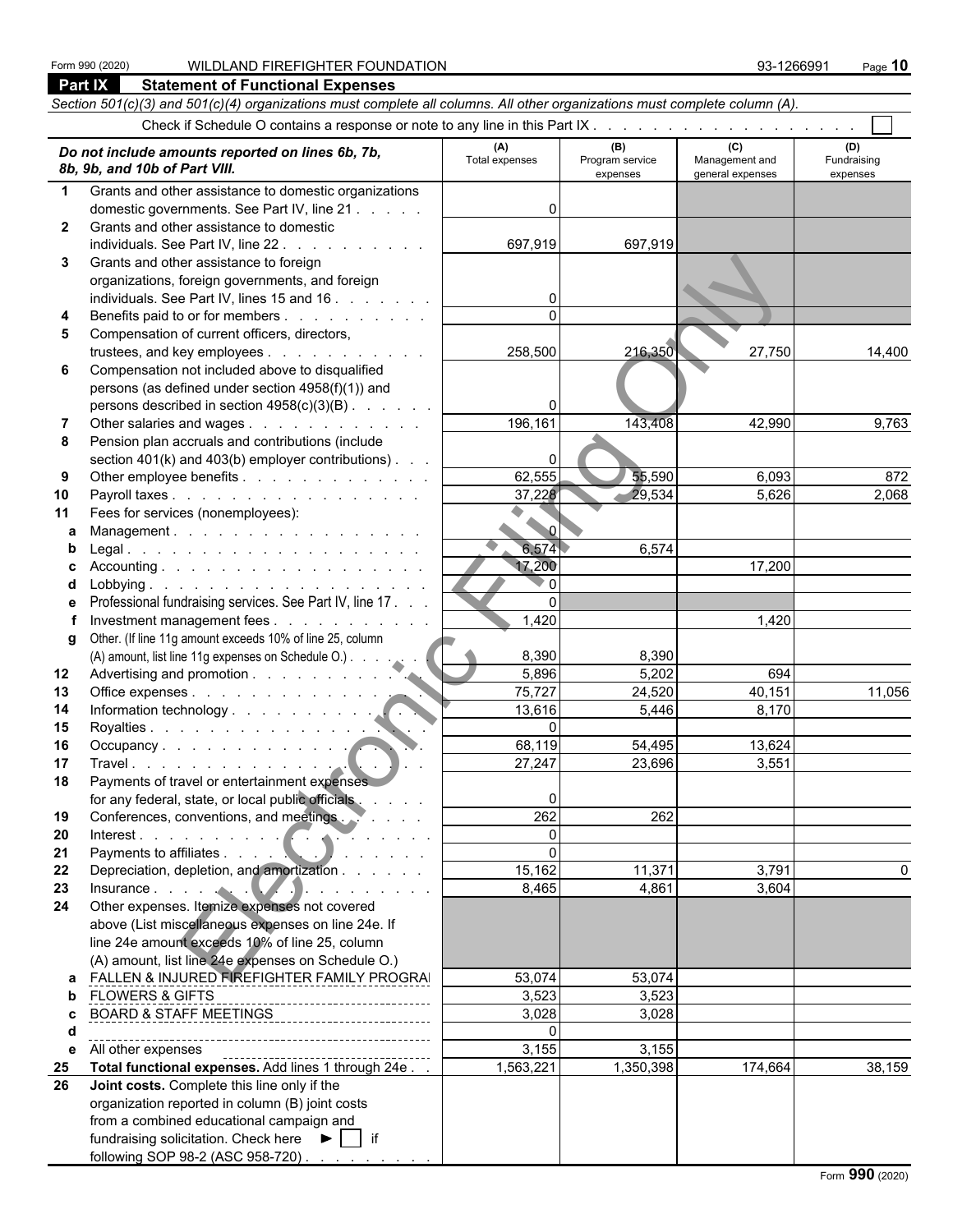|                   | <b>Part X</b>  | <b>Balance Sheet</b>                                                                                |                          |                         |                    |
|-------------------|----------------|-----------------------------------------------------------------------------------------------------|--------------------------|-------------------------|--------------------|
|                   |                | Check if Schedule O contains a response or note to any line in this Part X                          |                          |                         |                    |
|                   |                |                                                                                                     | (A)<br>Beginning of year |                         | (B)<br>End of year |
|                   |                |                                                                                                     | 423,630                  | $\overline{1}$          | 985,478            |
|                   | $\mathbf{2}$   |                                                                                                     | 146,961                  | $\overline{2}$          | 442,657            |
|                   | 3              |                                                                                                     | $\Omega$                 | $\mathbf{3}$            |                    |
|                   | 4              |                                                                                                     | $\Omega$                 | $\overline{\mathbf{4}}$ |                    |
|                   | 5              | Loans and other receivables from any current or former officer, director,                           |                          |                         |                    |
|                   |                | trustee, key employee, creator or founder, substantial contributor, or 35%                          |                          |                         |                    |
|                   |                | controlled entity or family member of any of these persons                                          | $\overline{0}$           | $\overline{\mathbf{5}}$ |                    |
|                   | 6              | Loans and other receivables from other disqualified persons (as defined                             |                          |                         |                    |
|                   |                | under section $4958(f)(1)$ , and persons described in section $4958(c)(3)(B)$                       |                          | 6                       |                    |
|                   | $\overline{7}$ |                                                                                                     |                          | -7                      |                    |
| Assets            | 8              |                                                                                                     |                          | 8                       |                    |
|                   | 9              | Prepaid expenses and deferred charges                                                               | 1,000                    | 9                       | 1,355              |
|                   | 10a            | Land, buildings, and equipment: cost or                                                             |                          |                         |                    |
|                   |                | other basis. Complete Part VI of Schedule D<br>10a<br>1,673,719                                     |                          |                         |                    |
|                   | b              | 10b <br>58,513<br>Less: accumulated depreciation                                                    | 805,128 10c              |                         | 1,615,206          |
|                   | 11             | Investments—publicly traded securities                                                              |                          | 11                      |                    |
|                   | 12             | Investments—other securities. See Part IV, line 11                                                  |                          | 12                      | U                  |
|                   | 13             | Investments-program-related. See Part IV, line 11                                                   | 523,585                  | 13                      | 475,802            |
|                   | 14             |                                                                                                     |                          | 14                      |                    |
|                   | 15             |                                                                                                     | 33,100                   | 15                      | 33,100             |
|                   | 16             |                                                                                                     | 1,933,404                | 16                      | 3,553,598          |
|                   | 17             | Total assets. Add lines it unough to the country of the counts payable and accrued expenses.        | 9,429                    | 17                      | 11,101             |
|                   | 18             |                                                                                                     |                          | 18                      |                    |
|                   | 19             |                                                                                                     |                          | 19                      |                    |
|                   | 20             |                                                                                                     | $\Omega$                 | 20                      |                    |
|                   | 21             | Escrow or custodial account liability. Complete Part IV of Schedule D                               | $\Omega$                 | 21                      |                    |
|                   | 22             | Loans and other payables to any current or former officer, director,                                |                          |                         |                    |
|                   |                | trustee, key employee, creator or founder, substantial contributor, or 35%                          |                          |                         |                    |
| Liabilities       |                | controlled entity or family member of any of these persons                                          | $\Omega$                 | 22                      |                    |
|                   | 23             | Secured mortgages and notes payable to unrelated third parties                                      | 394,269                  | 23                      | 464,295            |
|                   | 24             | Unsecured notes and loans payable to unrelated third parties                                        | 83,156                   | 24                      | 208,658            |
|                   | 25             | Other liabilities (including federal income tax, payables to related third                          |                          |                         |                    |
|                   |                | parties, and other liabilities not included on lines 17-24). Complete                               |                          |                         |                    |
|                   |                |                                                                                                     | 11,690 25                |                         | 10,900             |
|                   | 26             | Total liabilities. Add lines 17 through 25                                                          | 498,544 26               |                         | 694,954            |
|                   |                | Organizations that follow FASB ASC 958, check here $\blacktriangleright \lceil \overline{X} \rceil$ |                          |                         |                    |
|                   |                | and complete lines 27, 28, 32, and 33.                                                              |                          |                         |                    |
|                   | 27             |                                                                                                     | $1,313,101$ 27           |                         | 2,837,457          |
| or Fund Balances  | 28             |                                                                                                     | 121,759 28               |                         | 21,187             |
|                   |                | Organizations that do not follow FASB ASC 958, check here ▶                                         |                          |                         |                    |
|                   |                | and complete lines 29 through 33.                                                                   |                          |                         |                    |
|                   | 29             | Capital stock or trust principal, or current funds                                                  | $\overline{0}$           | 29                      |                    |
|                   | 30             | Paid-in or capital surplus, or land, building, or equipment fund                                    | $\overline{0}$           | 30                      |                    |
|                   | 31             | Retained earnings, endowment, accumulated income, or other funds                                    | 0                        | 31                      |                    |
| <b>Net Assets</b> | 32             |                                                                                                     | 1,434,860 32             |                         | 2,858,644          |
|                   | 33             | Total liabilities and net assets/fund balances                                                      | 1,933,404 33             |                         | 3,553,598          |
|                   |                |                                                                                                     |                          |                         | Form 990 (2020)    |

Form 990 (2020) WILDLAND FIREFIGHTER FOUNDATION 93-1266991 Page 11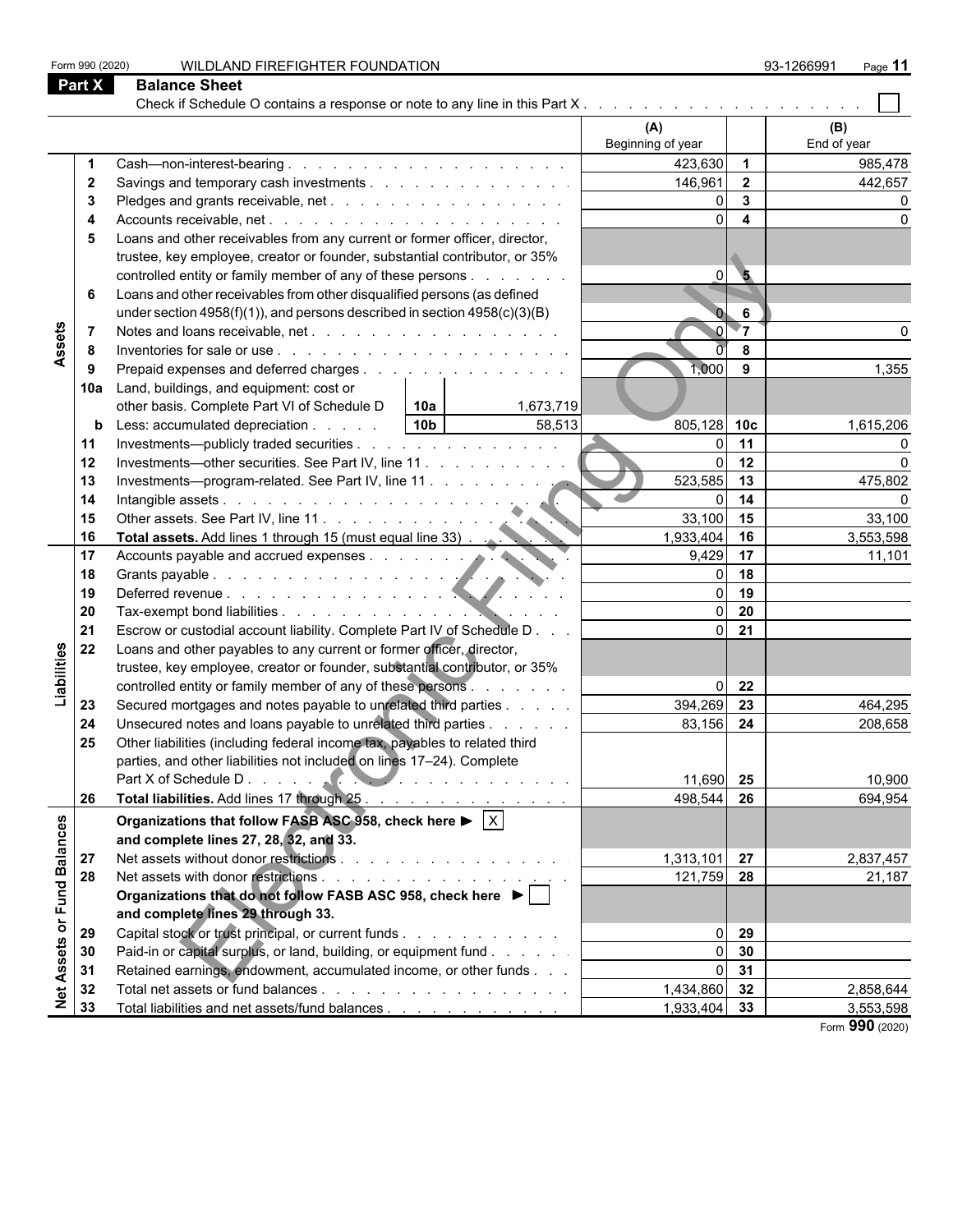|                | WILDLAND FIREFIGHTER FOUNDATION<br>Form 990 (2020)                                                             | 93-1266991     |                | Page 12         |
|----------------|----------------------------------------------------------------------------------------------------------------|----------------|----------------|-----------------|
| <b>Part XI</b> | <b>Reconciliation of Net Assets</b>                                                                            |                |                |                 |
|                | Check if Schedule O contains a response or note to any line in this Part XI                                    |                |                |                 |
|                |                                                                                                                | $\mathbf 1$    |                | 2,934,868       |
|                |                                                                                                                | 2 <sub>2</sub> |                | 1,563,221       |
| 3              |                                                                                                                | $\mathbf{3}$   |                | 1,371,647       |
|                | Net assets or fund balances at beginning of year (must equal Part X, line 32, column (A))                      | 4              |                | 1,434,860       |
|                |                                                                                                                | 5              |                | 38,955          |
|                |                                                                                                                | 6              |                |                 |
|                |                                                                                                                | $\overline{7}$ |                |                 |
| 8              | $\bf{8}$                                                                                                       |                |                | 13,182          |
|                |                                                                                                                | $\mathbf{9}$   |                |                 |
| 10             | Net assets or fund balances at end of year. Combine lines 3 through 9 (must equal Part X, line 32,             | 10.            |                | 2,858,644       |
|                | Part XII Financial Statements and Reporting                                                                    |                |                |                 |
|                | Check if Schedule O contains a response or note to any line in this Part XII.                                  |                |                |                 |
|                |                                                                                                                |                |                | Yes<br>No       |
|                | X Accrual<br><b>Other</b><br>Accounting method used to prepare the Form 990:<br>Cash                           |                |                |                 |
|                | If the organization changed its method of accounting from a prior year or checked "Other," explain in          |                |                |                 |
|                | Schedule O.                                                                                                    |                |                |                 |
| 2a             | Were the organization's financial statements compiled or reviewed by an independent accountant?                |                | 2a             | X               |
|                | If "Yes," check a box below to indicate whether the financial statements for the year were compiled or         |                |                |                 |
|                | reviewed on a separate basis, consolidated basis, or both:                                                     |                |                |                 |
|                | Separate basis<br>Consolidated basis<br>Both consolidated and separate basis                                   |                |                |                 |
|                | Were the organization's financial statements audited by an independent accountant?                             |                | 2 <sub>b</sub> | $\mathsf{X}$    |
|                | If "Yes," check a box below to indicate whether the financial statements for the year were audited on a        |                |                |                 |
|                | separate basis, consolidated basis, or both:                                                                   |                |                |                 |
|                |                                                                                                                |                |                |                 |
|                | $X$ Separate basis<br>Both consolidated and separate basis<br>Consolidated basis                               |                |                |                 |
|                | If "Yes" to line 2a or 2b, does the organization have a committee that assumes responsibility for oversight of |                |                |                 |
|                | the audit, review, or compilation of its financial statements and selection of an independent accountant?.     |                | 2c             | $\times$        |
|                | If the organization changed either its oversight process or selection process during the tax year, explain on  |                |                |                 |
|                | Schedule O.                                                                                                    |                |                |                 |
| За             | As a result of a federal award, was the organization required to undergo an audit or audits as set forth in    |                |                |                 |
|                | the Single Audit Act and OMB Circular A-133?.                                                                  |                | За             | X               |
|                | If "Yes," did the organization undergo the required audit or audits? If the organization did not undergo the   |                |                |                 |
|                | required audit or audits, explain why on Schedule O and describe any steps taken to undergo such audits        |                | 3 <sub>b</sub> |                 |
|                |                                                                                                                |                |                | Form 990 (2020) |
|                |                                                                                                                |                |                |                 |
|                |                                                                                                                |                |                |                 |
|                |                                                                                                                |                |                |                 |
|                |                                                                                                                |                |                |                 |
|                |                                                                                                                |                |                |                 |
|                |                                                                                                                |                |                |                 |
|                | 133                                                                                                            |                |                |                 |
|                |                                                                                                                |                |                |                 |
|                |                                                                                                                |                |                |                 |
|                |                                                                                                                |                |                |                 |
|                |                                                                                                                |                |                |                 |
|                |                                                                                                                |                |                |                 |
|                |                                                                                                                |                |                |                 |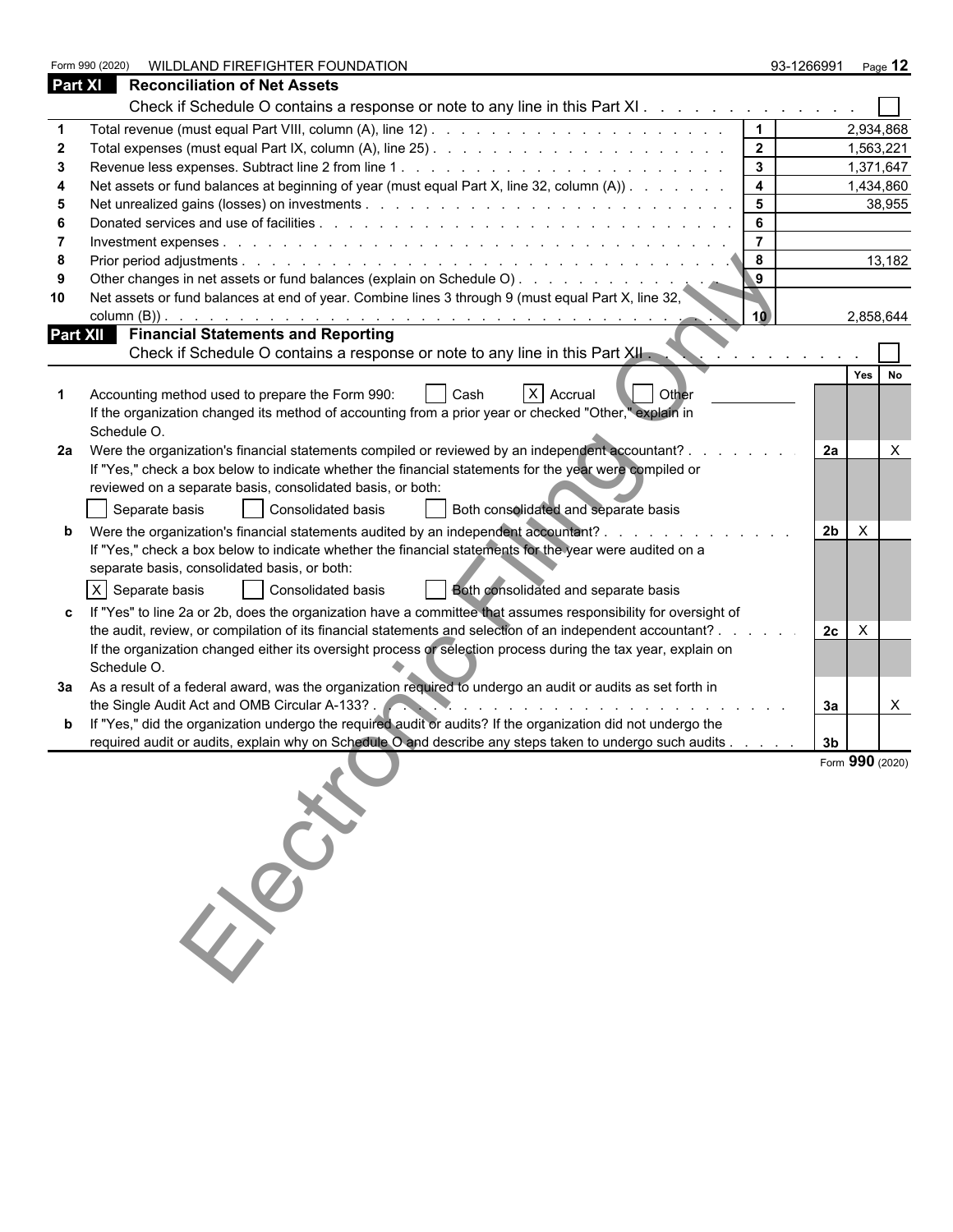| <b>SCHEDULE A</b> |                      |
|-------------------|----------------------|
|                   | (Form 990 or 990-EZ) |

### **Public Charity Status and Public Support** <br> **Solution Status A Public Support** Charitable *I*nstant Charitable *I*nstant Charitable *I*nstant Charitable *I*nstant Charitable *I*nstant Charitable *I*nstant Charitable *I*

**Complete if the organization is a section 501(c)(3) organization or a section 4947(a)(1) nonexempt charitable trust. 2020**

▶ Attach to Form 990 or Form 990-EZ. **Depart of Public** 

| Internal Revenue Service    | Department of the Treasury                                                                                                                                                                                                                                                                                                                                                                                                                                                       | Go to www.irs.gov/Form990 for instructions and the latest information.                                                                                                                                                                                                                                                                                |                                                       |                                       |    |                                       | Inspection                          |  |  |  |  |  |
|-----------------------------|----------------------------------------------------------------------------------------------------------------------------------------------------------------------------------------------------------------------------------------------------------------------------------------------------------------------------------------------------------------------------------------------------------------------------------------------------------------------------------|-------------------------------------------------------------------------------------------------------------------------------------------------------------------------------------------------------------------------------------------------------------------------------------------------------------------------------------------------------|-------------------------------------------------------|---------------------------------------|----|---------------------------------------|-------------------------------------|--|--|--|--|--|
|                             | Name of the organization                                                                                                                                                                                                                                                                                                                                                                                                                                                         |                                                                                                                                                                                                                                                                                                                                                       |                                                       |                                       |    | <b>Employer identification number</b> |                                     |  |  |  |  |  |
|                             | WILDLAND FIREFIGHTER FOUNDATION                                                                                                                                                                                                                                                                                                                                                                                                                                                  |                                                                                                                                                                                                                                                                                                                                                       |                                                       |                                       |    | 93-1266991                            |                                     |  |  |  |  |  |
| Part I                      | Reason for Public Charity Status. (All organizations must complete this part.) See instructions.                                                                                                                                                                                                                                                                                                                                                                                 |                                                                                                                                                                                                                                                                                                                                                       |                                                       |                                       |    |                                       |                                     |  |  |  |  |  |
|                             | The organization is not a private foundation because it is: (For lines 1 through 12, check only one box.)                                                                                                                                                                                                                                                                                                                                                                        |                                                                                                                                                                                                                                                                                                                                                       |                                                       |                                       |    |                                       |                                     |  |  |  |  |  |
| 1.                          | A church, convention of churches, or association of churches described in section 170(b)(1)(A)(i).                                                                                                                                                                                                                                                                                                                                                                               |                                                                                                                                                                                                                                                                                                                                                       |                                                       |                                       |    |                                       |                                     |  |  |  |  |  |
| 2                           | A school described in section 170(b)(1)(A)(ii). (Attach Schedule E (Form 990 or 990-EZ).)                                                                                                                                                                                                                                                                                                                                                                                        |                                                                                                                                                                                                                                                                                                                                                       |                                                       |                                       |    |                                       |                                     |  |  |  |  |  |
| 3                           | A hospital or a cooperative hospital service organization described in section 170(b)(1)(A)(iii).                                                                                                                                                                                                                                                                                                                                                                                |                                                                                                                                                                                                                                                                                                                                                       |                                                       |                                       |    |                                       |                                     |  |  |  |  |  |
| 4                           | A medical research organization operated in conjunction with a hospital described in section 170(b)(1)(A)(iii). Enter the<br>hospital's name, city, and state:                                                                                                                                                                                                                                                                                                                   |                                                                                                                                                                                                                                                                                                                                                       |                                                       |                                       |    |                                       |                                     |  |  |  |  |  |
| 5                           | An organization operated for the benefit of a college or university owned or operated by a governmental unit described in<br>section 170(b)(1)(A)(iv). (Complete Part II.)                                                                                                                                                                                                                                                                                                       |                                                                                                                                                                                                                                                                                                                                                       |                                                       |                                       |    |                                       |                                     |  |  |  |  |  |
| 6                           | A federal, state, or local government or governmental unit described in section 170(b)(1)(A)(v).                                                                                                                                                                                                                                                                                                                                                                                 |                                                                                                                                                                                                                                                                                                                                                       |                                                       |                                       |    |                                       |                                     |  |  |  |  |  |
| $\mathsf{I}\mathsf{X}$<br>7 | An organization that normally receives a substantial part of its support from a governmental unit or from the general public<br>described in section 170(b)(1)(A)(vi). (Complete Part II.)                                                                                                                                                                                                                                                                                       |                                                                                                                                                                                                                                                                                                                                                       |                                                       |                                       |    |                                       |                                     |  |  |  |  |  |
| 8                           | A community trust described in section 170(b)(1)(A)(vi). (Complete Part II.)                                                                                                                                                                                                                                                                                                                                                                                                     |                                                                                                                                                                                                                                                                                                                                                       |                                                       |                                       |    |                                       |                                     |  |  |  |  |  |
| 9                           | An agricultural research organization described in section 170(b)(1)(A)(ix) operated in conjunction with a land-grant college<br>or university or a non-land-grant college of agriculture (see instructions). Enter the name, city, and state of the college or<br>university:                                                                                                                                                                                                   |                                                                                                                                                                                                                                                                                                                                                       |                                                       |                                       |    |                                       |                                     |  |  |  |  |  |
| 10                          | An organization that normally receives: (1) more than 33 1/3% of its support from contributions, membership fees, and gross<br>receipts from activities related to its exempt functions—subject to certain exceptions, and (2) no more than 33 1/3% of its<br>support from gross investment income and unrelated business taxable income (less section 511 tax) from businesses<br>acquired by the organization after June 30, 1975. See section 509(a)(2). (Complete Part III.) |                                                                                                                                                                                                                                                                                                                                                       |                                                       |                                       |    |                                       |                                     |  |  |  |  |  |
| 11                          | An organization organized and operated exclusively to test for public safety. See section 509(a)(4).                                                                                                                                                                                                                                                                                                                                                                             |                                                                                                                                                                                                                                                                                                                                                       |                                                       |                                       |    |                                       |                                     |  |  |  |  |  |
| 12                          | An organization organized and operated exclusively for the benefit of, to perform the functions of, or to carry out the purposes<br>of one or more publicly supported organizations described in section 509(a)(1) or section 509(a)(2). See section 509(a)(3).<br>Check the box in lines 12a through 12d that describes the type of supporting organization and complete lines 12e, 12f, and 12g.                                                                               |                                                                                                                                                                                                                                                                                                                                                       |                                                       |                                       |    |                                       |                                     |  |  |  |  |  |
| a                           |                                                                                                                                                                                                                                                                                                                                                                                                                                                                                  | Type I. A supporting organization operated, supervised, or controlled by its supported organization(s), typically by giving<br>the supported organization(s) the power to regularly appoint or elect a majority of the directors or trustees of the supporting<br>organization. You must complete Part IV, Sections A and B.                          |                                                       |                                       |    |                                       |                                     |  |  |  |  |  |
| b                           |                                                                                                                                                                                                                                                                                                                                                                                                                                                                                  | Type II. A supporting organization supervised or controlled in connection with its supported organization(s), by having<br>control or management of the supporting organization vested in the same persons that control or manage the supported<br>organization(s). You must complete Part IV, Sections A and C.                                      |                                                       |                                       |    |                                       |                                     |  |  |  |  |  |
| c                           |                                                                                                                                                                                                                                                                                                                                                                                                                                                                                  | Type III functionally integrated. A supporting organization operated in connection with, and functionally integrated with,<br>its supported organization(s) (see instructions). You must complete Part IV, Sections A, D, and E.                                                                                                                      |                                                       |                                       |    |                                       |                                     |  |  |  |  |  |
| d                           |                                                                                                                                                                                                                                                                                                                                                                                                                                                                                  | Type III non-functionally integrated. A supporting organization operated in connection with its supported organization(s)<br>that is not functionally integrated. The organization generally must satisfy a distribution requirement and an attentiveness<br>requirement (see instructions). You must complete Part IV, Sections A and D, and Part V. |                                                       |                                       |    |                                       |                                     |  |  |  |  |  |
| е                           |                                                                                                                                                                                                                                                                                                                                                                                                                                                                                  | Check this box if the organization received a written determination from the IRS that it is a Type I, Type II, Type III                                                                                                                                                                                                                               |                                                       |                                       |    |                                       |                                     |  |  |  |  |  |
|                             |                                                                                                                                                                                                                                                                                                                                                                                                                                                                                  | functionally integrated, or Type III non-functionally integrated supporting organization.                                                                                                                                                                                                                                                             |                                                       |                                       |    |                                       |                                     |  |  |  |  |  |
| f                           |                                                                                                                                                                                                                                                                                                                                                                                                                                                                                  |                                                                                                                                                                                                                                                                                                                                                       |                                                       |                                       |    |                                       | $\overline{0}$                      |  |  |  |  |  |
|                             | Provide the following information about the supported organization(s).<br>(i) Name of supported organization                                                                                                                                                                                                                                                                                                                                                                     | $(ii)$ EIN                                                                                                                                                                                                                                                                                                                                            | (iii) Type of organization                            | (iv) Is the organization              |    | (v) Amount of monetary                | (vi) Amount of                      |  |  |  |  |  |
|                             |                                                                                                                                                                                                                                                                                                                                                                                                                                                                                  |                                                                                                                                                                                                                                                                                                                                                       | (described on lines 1-10<br>above (see instructions)) | listed in your governing<br>document? |    | support (see<br>instructions)         | other support (see<br>instructions) |  |  |  |  |  |
|                             |                                                                                                                                                                                                                                                                                                                                                                                                                                                                                  |                                                                                                                                                                                                                                                                                                                                                       |                                                       | Yes                                   | No |                                       |                                     |  |  |  |  |  |
| (A)                         |                                                                                                                                                                                                                                                                                                                                                                                                                                                                                  |                                                                                                                                                                                                                                                                                                                                                       |                                                       |                                       |    |                                       |                                     |  |  |  |  |  |
| (B)                         |                                                                                                                                                                                                                                                                                                                                                                                                                                                                                  |                                                                                                                                                                                                                                                                                                                                                       |                                                       |                                       |    |                                       |                                     |  |  |  |  |  |
| (C)                         |                                                                                                                                                                                                                                                                                                                                                                                                                                                                                  |                                                                                                                                                                                                                                                                                                                                                       |                                                       |                                       |    |                                       |                                     |  |  |  |  |  |
| (D)                         |                                                                                                                                                                                                                                                                                                                                                                                                                                                                                  |                                                                                                                                                                                                                                                                                                                                                       |                                                       |                                       |    |                                       |                                     |  |  |  |  |  |
| (E)                         |                                                                                                                                                                                                                                                                                                                                                                                                                                                                                  |                                                                                                                                                                                                                                                                                                                                                       |                                                       |                                       |    |                                       |                                     |  |  |  |  |  |

**Total** 0 0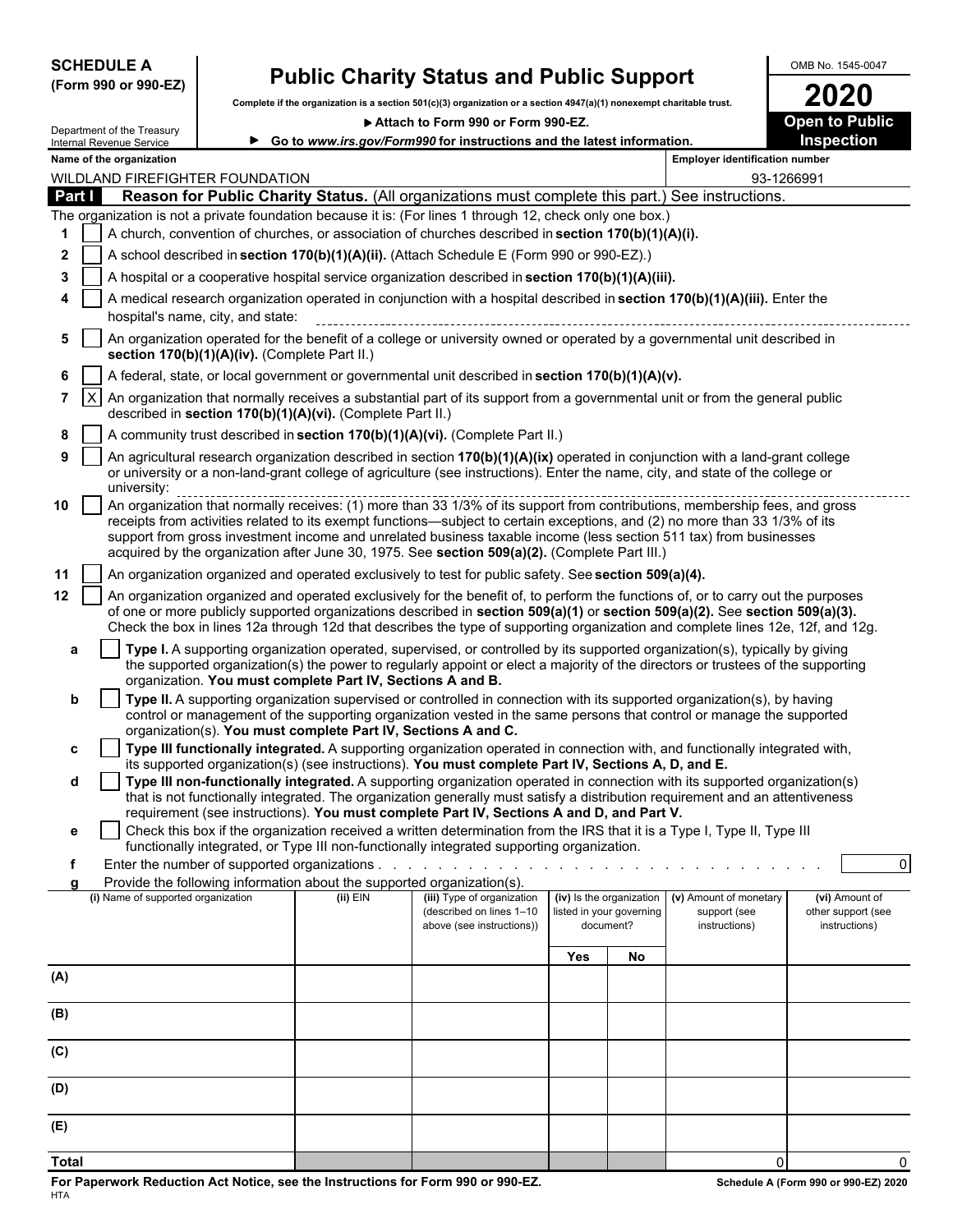|              | (Complete only if you checked the box on line 5, 7, or 8 of Part I or if the organization failed to qualify under<br>Part III. If the organization fails to qualify under the tests listed below, please complete Part III.)                                                                                                                                                                                                                                                                                                                                                                                                                                                                                                                                            |          |           |            |            |           |                                      |  |  |  |
|--------------|-------------------------------------------------------------------------------------------------------------------------------------------------------------------------------------------------------------------------------------------------------------------------------------------------------------------------------------------------------------------------------------------------------------------------------------------------------------------------------------------------------------------------------------------------------------------------------------------------------------------------------------------------------------------------------------------------------------------------------------------------------------------------|----------|-----------|------------|------------|-----------|--------------------------------------|--|--|--|
|              | <b>Section A. Public Support</b>                                                                                                                                                                                                                                                                                                                                                                                                                                                                                                                                                                                                                                                                                                                                        |          |           |            |            |           |                                      |  |  |  |
|              | Calendar year (or fiscal year beginning in)<br>▶                                                                                                                                                                                                                                                                                                                                                                                                                                                                                                                                                                                                                                                                                                                        | (a) 2016 | (b) 2017  | $(c)$ 2018 | $(d)$ 2019 | (e) 2020  | (f) Total                            |  |  |  |
| 1            | Gifts, grants, contributions, and<br>membership fees received. (Do not<br>include any "unusual grants.")                                                                                                                                                                                                                                                                                                                                                                                                                                                                                                                                                                                                                                                                | 910,156  | 1,010,966 | 1,642,620  | 1,047,864  | 2,733,371 | 7,344,977                            |  |  |  |
| $\mathbf{2}$ | Tax revenues levied for the<br>organization's benefit and either paid<br>to or expended on its behalf                                                                                                                                                                                                                                                                                                                                                                                                                                                                                                                                                                                                                                                                   |          |           |            |            |           | 0                                    |  |  |  |
| 3            | The value of services or facilities<br>furnished by a governmental unit to the<br>organization without charge                                                                                                                                                                                                                                                                                                                                                                                                                                                                                                                                                                                                                                                           |          |           |            |            |           | 0                                    |  |  |  |
| 4<br>5       | Total. Add lines 1 through 3<br>The portion of total contributions by<br>each person (other than a<br>governmental unit or publicly<br>supported organization) included on<br>line 1 that exceeds 2% of the amount<br>shown on line 11, column $(f)$ . $\ldots$ .                                                                                                                                                                                                                                                                                                                                                                                                                                                                                                       | 910,156  | 1,010,966 | 1,642,620  | 1,047,864  | 2,733,371 | 7,344,977                            |  |  |  |
| 6            | Public support. Subtract line 5 from line 4                                                                                                                                                                                                                                                                                                                                                                                                                                                                                                                                                                                                                                                                                                                             |          |           |            |            |           | 7,344,977                            |  |  |  |
|              | <b>Section B. Total Support</b>                                                                                                                                                                                                                                                                                                                                                                                                                                                                                                                                                                                                                                                                                                                                         |          |           |            |            |           |                                      |  |  |  |
|              | Calendar year (or fiscal year beginning in)                                                                                                                                                                                                                                                                                                                                                                                                                                                                                                                                                                                                                                                                                                                             | (a) 2016 | (b) 2017  | $(c)$ 2018 | $(d)$ 2019 | (e) 2020  | (f) Total                            |  |  |  |
| 7            | Amounts from line 4.                                                                                                                                                                                                                                                                                                                                                                                                                                                                                                                                                                                                                                                                                                                                                    | 910,156  | 1,010,966 | 1,642,620  | 1,047,864  | 2,733,371 | 7,344,977                            |  |  |  |
| 8            | Gross income from interest, dividends,<br>payments received on securities loans,<br>rents, royalties, and income from<br>similar sources                                                                                                                                                                                                                                                                                                                                                                                                                                                                                                                                                                                                                                | 127      | 69,187    | 45,653     | 28,917     | 12,026    | 155,910                              |  |  |  |
| 9            | Net income from unrelated business<br>activities, whether or not the business is<br>regularly carried on                                                                                                                                                                                                                                                                                                                                                                                                                                                                                                                                                                                                                                                                |          |           |            |            |           | 0                                    |  |  |  |
| 10           | Other income. Do not include gain or<br>loss from the sale of capital assets<br>(Explain in Part VI.)                                                                                                                                                                                                                                                                                                                                                                                                                                                                                                                                                                                                                                                                   |          |           |            |            |           | 0                                    |  |  |  |
| 11           | Total support. Add lines 7 through 10.                                                                                                                                                                                                                                                                                                                                                                                                                                                                                                                                                                                                                                                                                                                                  |          |           |            |            |           | 7,500,887                            |  |  |  |
| 12           |                                                                                                                                                                                                                                                                                                                                                                                                                                                                                                                                                                                                                                                                                                                                                                         |          |           |            |            | 12        | 581,925                              |  |  |  |
| 13           | First 5 years. If the Form 990 is for the organization's first, second, third, fourth, or fifth tax year as a section 501(c)(3)                                                                                                                                                                                                                                                                                                                                                                                                                                                                                                                                                                                                                                         |          |           |            |            |           | $\sqrt{2}$                           |  |  |  |
|              |                                                                                                                                                                                                                                                                                                                                                                                                                                                                                                                                                                                                                                                                                                                                                                         |          |           |            |            |           |                                      |  |  |  |
|              | <b>Section C. Computation of Public Support Percentage</b>                                                                                                                                                                                                                                                                                                                                                                                                                                                                                                                                                                                                                                                                                                              |          |           |            |            |           |                                      |  |  |  |
| 14           | Public support percentage for 2020 (line 6, column (f), divided by line 11, column (f)).                                                                                                                                                                                                                                                                                                                                                                                                                                                                                                                                                                                                                                                                                |          |           |            |            | 14        | 97.92%                               |  |  |  |
| 15           |                                                                                                                                                                                                                                                                                                                                                                                                                                                                                                                                                                                                                                                                                                                                                                         |          |           |            |            | 15        | 97.53%                               |  |  |  |
|              | 16a 33 1/3% support test-2020. If the organization did not check the box on line 13, and line 14 is 33 1/3% or more, check this box                                                                                                                                                                                                                                                                                                                                                                                                                                                                                                                                                                                                                                     |          |           |            |            |           | $\blacktriangleright$ $\overline{X}$ |  |  |  |
|              | <b>b</b> 33 1/3% support test-2019. If the organization did not check a box on line 13 or 16a, and line 15 is 33 1/3% or more, check this                                                                                                                                                                                                                                                                                                                                                                                                                                                                                                                                                                                                                               |          |           |            |            |           |                                      |  |  |  |
|              | 17a 10%-facts-and-circumstances test—2020. If the organization did not check a box on line 13, 16a, or 16b, and line 14<br>10% or more, and if the organization meets the facts-and-circumstances test, check this box and stop here. Explain in<br>Part VI how the organization meets the facts-and-circumstances test. The organization qualifies as a publicly supported<br><b>b 10%-facts-and-circumstances test-2019.</b> If the organization did not check a box on line 13, 16a, 16b, or 17a, and line<br>15 is 10% or more, and if the organization meets the facts-and-circumstances test, check this box and stop here. Explain<br>in Part VI how the organization meets the facts-and-circumstances test. The organization qualifies as a publicly supported |          |           |            |            |           |                                      |  |  |  |
| 18.          | Private foundation. If the organization did not check a box on line 13, 16a, 16b, 17a, or 17b, check this box and see                                                                                                                                                                                                                                                                                                                                                                                                                                                                                                                                                                                                                                                   |          |           |            |            |           |                                      |  |  |  |
|              |                                                                                                                                                                                                                                                                                                                                                                                                                                                                                                                                                                                                                                                                                                                                                                         |          |           |            |            |           |                                      |  |  |  |

**Part II Support Schedule for Organizations Described in Sections 170(b)(1)(A)(iv) and 170(b)(1)(A)(vi)**

**Schedule A (Form 990 or 990-EZ) 2020**

Schedule A (Form 990 or 990-EZ) 2020 WILDLAND FIREFIGHTER FOUNDATION 93-1266991 Page 2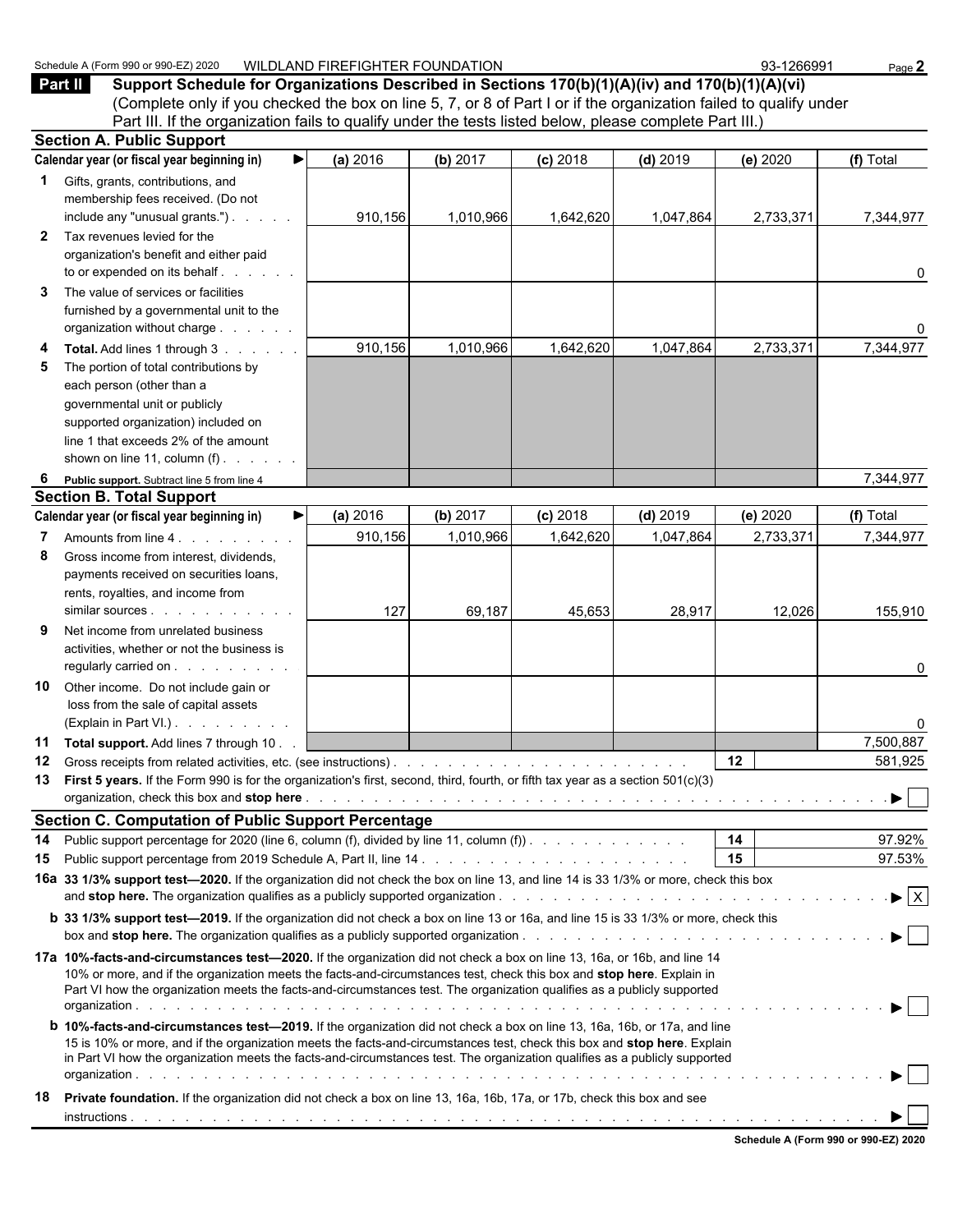#### Schedule A (Form 990 or 990-EZ) 2020 WILDLAND FIREFIGHTER FOUNDATION 93-1266991 Page 3

**Part III Support Schedule for Organizations Described in Section 509(a)(2)** (Complete only if you checked the box on line 10 of Part I or if the organization failed to qualify under Part II. If the organization fails to qualify under the tests listed below, please complete Part II.)

|    | <b>Section A. Public Support</b>                                                                                                       |               |                      |            |              |                |           |
|----|----------------------------------------------------------------------------------------------------------------------------------------|---------------|----------------------|------------|--------------|----------------|-----------|
|    | Calendar year (or fiscal year beginning in)                                                                                            | (a) 2016      | (b) 2017             | $(c)$ 2018 | $(d)$ 2019   | (e) 2020       | (f) Total |
|    | <b>1</b> Gifts, grants, contributions, and membership fees                                                                             |               |                      |            |              |                |           |
|    | received. (Do not include any "unusual grants.")                                                                                       |               |                      |            |              |                | 0         |
| 2  | Gross receipts from admissions, merchandise<br>sold or services performed, or facilities                                               |               |                      |            |              |                |           |
|    | furnished in any activity that is related to the                                                                                       |               |                      |            |              |                |           |
|    | organization's tax-exempt purpose                                                                                                      |               |                      |            |              |                | 0         |
| 3  | Gross receipts from activities that are not an                                                                                         |               |                      |            |              |                |           |
|    | unrelated trade or business under section 513.                                                                                         |               |                      |            |              |                | 0         |
| 4  | Tax revenues levied for the                                                                                                            |               |                      |            |              |                |           |
|    | organization's benefit and either paid to                                                                                              |               |                      |            |              |                |           |
|    |                                                                                                                                        |               |                      |            |              |                | 0         |
| 5  | The value of services or facilities                                                                                                    |               |                      |            |              |                |           |
|    | furnished by a governmental unit to the                                                                                                |               |                      |            |              |                |           |
|    | organization without charge                                                                                                            |               |                      |            |              |                | 0         |
| 6  | <b>Total.</b> Add lines 1 through 5.                                                                                                   |               | $\Omega$<br>0        | $\Omega$   | $\mathbf{0}$ | $\Omega$       | 0         |
|    | 7a Amounts included on lines 1, 2, and 3<br>received from disqualified persons                                                         |               |                      |            |              |                | 0         |
|    | <b>b</b> Amounts included on lines 2 and 3                                                                                             |               |                      |            |              |                |           |
|    | received from other than disqualified                                                                                                  |               |                      |            |              |                |           |
|    | persons that exceed the greater of \$5,000                                                                                             |               |                      |            |              |                |           |
|    | or 1% of the amount on line 13 for the year                                                                                            |               |                      |            |              |                | 0         |
|    | c Add lines 7a and 7b. $\ldots$ . $\ldots$                                                                                             |               | $\Omega$<br>$\Omega$ | $\Omega$   | $\Omega$     | $\Omega$       | $\Omega$  |
| 8  | <b>Public support (Subtract line 7c from</b>                                                                                           |               |                      |            |              |                |           |
|    | $line 6.)$ .                                                                                                                           |               |                      |            |              |                | 0         |
|    | <b>Section B. Total Support</b>                                                                                                        |               |                      |            |              |                |           |
|    | Calendar year (or fiscal year beginning in)                                                                                            | (a) 2016<br>▶ | (b) 2017             | $(c)$ 2018 | $(d)$ 2019   | (e) 2020       | (f) Total |
| 9  | Amounts from line 6. Amounts from line 6.                                                                                              |               | $\Omega$<br>$\Omega$ | $\Omega$   | $\Omega$     | $\Omega$       | 0         |
|    | <b>10a</b> Gross income from interest, dividends,                                                                                      |               |                      |            |              |                |           |
|    | payments received on securities loans, rents,                                                                                          |               |                      |            |              |                |           |
|    | royalties, and income from similar sources.                                                                                            |               |                      |            |              |                | 0         |
|    | <b>b</b> Unrelated business taxable income (less                                                                                       |               |                      |            |              |                |           |
|    | section 511 taxes) from businesses                                                                                                     |               |                      |            |              |                |           |
|    | acquired after June 30, 1975                                                                                                           |               |                      |            |              |                | 0         |
|    | c Add lines 10a and 10b                                                                                                                |               | $\Omega$<br>0        | O          | $\Omega$     | 0              | $\Omega$  |
| 11 | Net income from unrelated business                                                                                                     |               |                      |            |              |                |           |
|    | activities not included in line 10b, whether                                                                                           |               |                      |            |              |                |           |
|    | or not the business is regularly carried on.<br>12 Other income. Do not include gain or                                                |               |                      |            |              |                |           |
|    | loss from the sale of capital assets                                                                                                   |               |                      |            |              |                |           |
|    | (Explain in Part VI.)                                                                                                                  |               |                      |            |              |                | 0         |
|    | 13 Total support. (Add lines 9, 10c, 11,                                                                                               |               |                      |            |              |                |           |
|    |                                                                                                                                        |               | n                    |            | $\mathbf{0}$ | $\overline{0}$ | 0         |
|    | 14 First 5 years. If the Form 990 is for the organization's first, second, third, fourth, or fifth tax year as a section 501(c)(3)     |               |                      |            |              |                |           |
|    |                                                                                                                                        |               |                      |            |              |                |           |
|    | <b>Section C. Computation of Public Support Percentage</b>                                                                             |               |                      |            |              |                |           |
|    | 15 Public support percentage for 2020 (line 8, column (f), divided by line 13, column (f)).                                            |               |                      |            |              | 15             | 0.00%     |
|    |                                                                                                                                        |               |                      |            |              | 16             | 0.00%     |
|    | Section D. Computation of Investment Income Percentage                                                                                 |               |                      |            |              |                |           |
| 17 | Investment income percentage for 2020 (line 10c, column (f), divided by line 13, column (f)).                                          |               |                      |            |              | 17             | 0.00%     |
| 18 |                                                                                                                                        |               |                      |            |              | 18             | 0.00%     |
|    | 19a 33 1/3% support tests-2020. If the organization did not check the box on line 14, and line 15 is more than 33 1/3%, and line 17 is |               |                      |            |              |                |           |
|    |                                                                                                                                        |               |                      |            |              |                | ▶         |
|    | b 33 1/3% support tests—2019. If the organization did not check a box on line 14 or line 19a, and line 16 is more than 33 1/3%, and    |               |                      |            |              |                |           |
|    | line 18 is not more than 33 1/3%, check this box and stop here. The organization qualifies as a publicly supported organization        |               |                      |            |              |                |           |
|    |                                                                                                                                        |               |                      |            |              |                |           |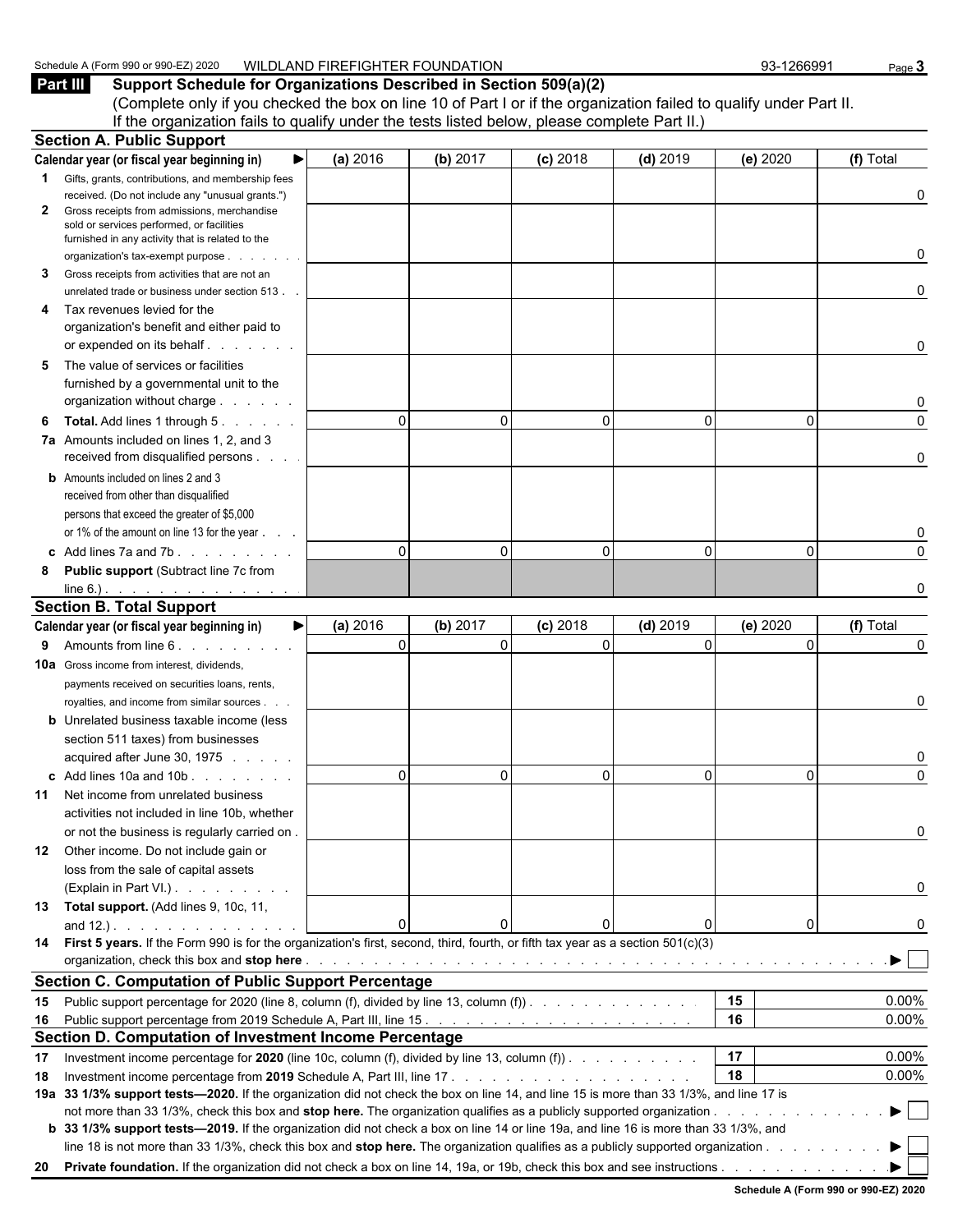#### **Part IV Supporting Organizations**

(Complete only if you checked a box in line 12 on Part I. If you checked box 12a, Part I, complete Sections A and B. If you checked box 12b, Part I, complete Sections A and C. If you checked box 12c, Part I, complete Sections A, D, and E. If you checked box 12d, Part I, complete Sections A and D, and complete Part V.)

#### **Section A. All Supporting Organizations**

- **1** Are all of the organization's supported organizations listed by name in the organization's governing documents? *If "No," describe in Part VI how the supported organizations are designated. If designated by class or purpose, describe the designation. If historic and continuing relationship, explain.* **1**
- **2** Did the organization have any supported organization that does not have an IRS determination of status under section 509(a)(1) or (2)? *If "Yes," explain in Part VI how the organization determined that the supported organization was described in section 509(a)(1) or (2).*
- **3a** Did the organization have a supported organization described in section 501(c)(4), (5), or (6)? *If "Yes," answer*  $lines$  3b and 3c below.
- **b** Did the organization confirm that each supported organization qualified under section 501(c)(4), (5), or (6) and satisfied the public support tests under section 509(a)(2)? *If "Yes," describe in Part VI when and how the organization made the determination.* **3b**
- **c** Did the organization ensure that all support to such organizations was used exclusively for section 170(c)(2) (B) purposes? *If* "*Yes,*" *explain in Part VI what controls the organization put in place to ensure such use.* **3c**
- **4a** Was any supported organization not organized in the United States ("foreign supported organization")? *If "Yes," and if you checked box 12a or 12b in Part I, answer lines 4b and 4c below.* **4a**
- **b** Did the organization have ultimate control and discretion in deciding whether to make grants to the foreign supported organization? *If* "*Yes,*" *describe in Part VI how the organization had such control and discretion despite being controlled or supervised by or in connection with its supported organizations.* **4b**
- **c** Did the organization support any foreign supported organization that does not have an IRS determination under sections 501(c)(3) and 509(a)(1) or (2)? *If* "*Yes,*" *explain in Part VI what controls the organization used to ensure that all support to the foreign supported organization was used exclusively for section 170(c)(2)(B) purposes.* **4c**
- **5a** Did the organization add, substitute, or remove any supported organizations during the tax year? *If* "*Yes,*" *answer lines 5b and 5c below (if applicable). Also, provide detail in Part VI, including (i) the names and EIN numbers of the supported organizations added, substituted, or removed; (ii) the reasons for each such action; (iii) the authority under the organization's organizing document authorizing such action; and (iv) how the action was accomplished (such as by amendment to the organizing document).* **5a**
- **b Type I or Type II only.** Was any added or substituted supported organization part of a class already designated in the organization's organizing document? **5b**
- **c Substitutions only.** Was the substitution the result of an event beyond the organization's control? **5c**
- **6** Did the organization provide support (whether in the form of grants or the provision of services or facilities) to anyone other than (i) its supported organizations, (ii) individuals that are part of the charitable class benefited by one or more of its supported organizations, or (iii) other supporting organizations that also support or benefit one or more of the filing organization's supported organizations? *If "Yes," provide detail in Part VI.* **6**
- **7** Did the organization provide a grant, loan, compensation, or other similar payment to a substantial contributor (as defined in section 4958(c)(3)(C)), a family member of a substantial contributor, or a 35% controlled entity with regard to a substantial contribut*or? If "Yes," complete Part I of Schedule L (Form 990 or 990-EZ).* **7**
- **8** Did the organization make a loan to a disqualified person (as defined in section 4958) not described in line 7? *If "Yes," complete Part I of Schedule L (Form 990 or 990-EZ).* **8**
- **9a** Was the organization controlled directly or indirectly at any time during the tax year by one or more disqualified persons, as defined in section 4946 (other than foundation managers and organizations described in section 509(a)(1) or (2))? If "Yes," provide detail in Part VI.
- **b** Did one or more disqualified persons (as defined in line 9a) hold a controlling interest in any entity in which the supporting organization had an interest? *If* "*Yes,*" *provide detail in Part VI.* **9b**
- **c** Did a disqualified person (as defined in line 9a) have an ownership interest in, or derive any personal benefit from, assets in which the supporting organization also had an interest? *If* "*Yes,*" *provide detail in Part VI.* **9c**
- **10a** Was the organization subject to the excess business holdings rules of section 4943 because of section 4943(f) (regarding certain Type II supporting organizations, and all Type III non-functionally integrated supporting organizations)? If "Yes," answer line 10b below.
	- **b** Did the organization have any excess business holdings in the tax year? *(Use Schedule C, Form 4720, to determine whether the organization had excess business holdings.)*

|                | <b>Yes</b> | No |
|----------------|------------|----|
|                |            |    |
| 1              |            |    |
|                |            |    |
| $\overline{2}$ |            |    |
|                |            |    |
| 3a             |            |    |
|                |            |    |
| 3 <sub>b</sub> |            |    |
|                |            |    |
| $\frac{3c}{2}$ |            |    |
|                |            |    |
| 4a             |            |    |
|                |            |    |
| 4b             |            |    |
|                |            |    |
| 4c             |            |    |
|                |            |    |
| 5a             |            |    |
|                |            |    |
| <u>5b</u>      |            |    |
| 5 <u>c</u>     |            |    |
|                |            |    |
| 6              |            |    |
|                |            |    |
| 7              |            |    |
| 8              |            |    |
|                |            |    |
| 9а             |            |    |
|                |            |    |
| 9b             |            |    |
|                |            |    |
| 9с             |            |    |
|                |            |    |
| 1<br>0a        |            |    |
| 0b             |            |    |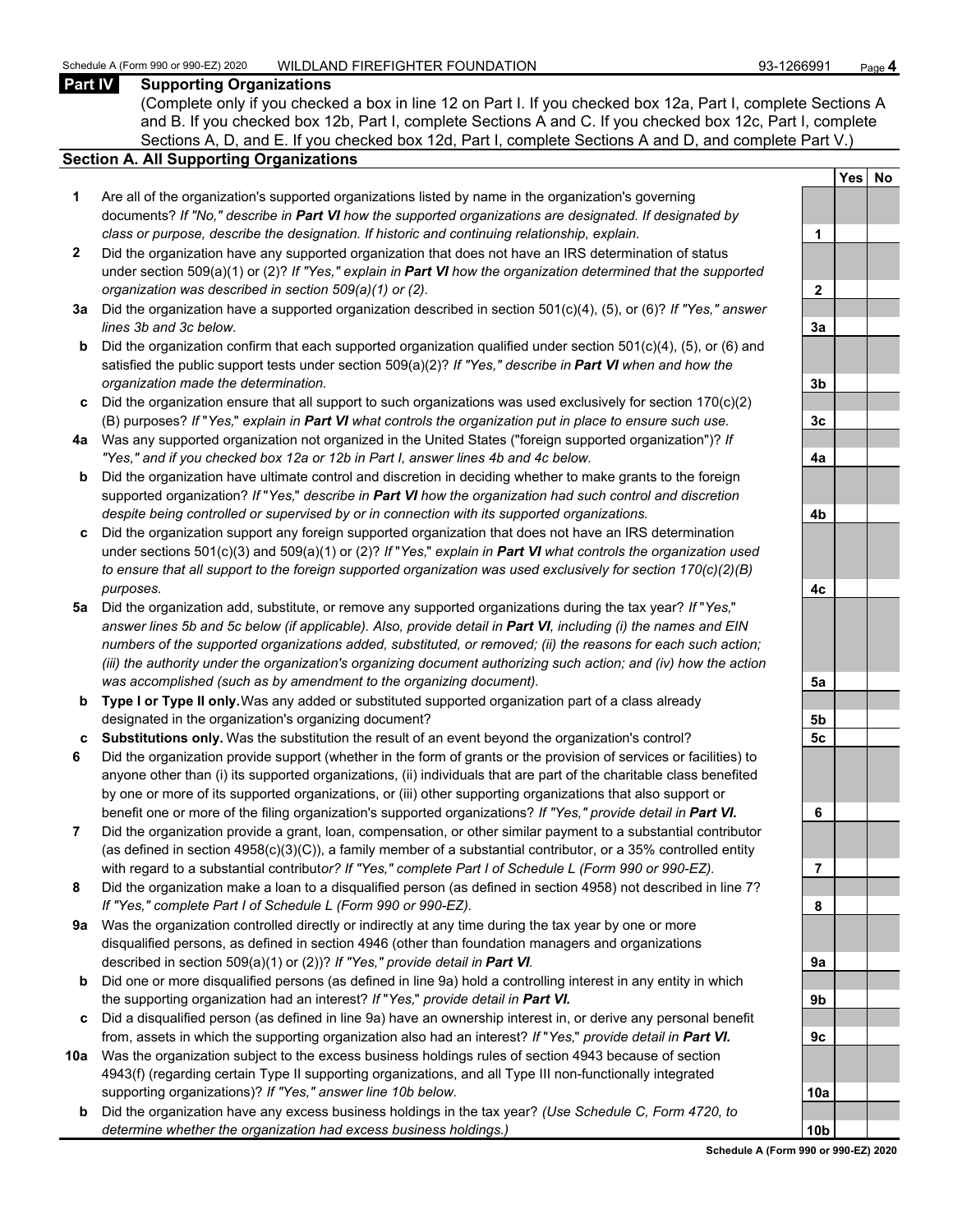|                | Schedule A (Form 990 or 990-EZ) 2020<br>WILDLAND FIREFIGHTER FOUNDATION                                            | 93-1266991      |      | Page 5 |
|----------------|--------------------------------------------------------------------------------------------------------------------|-----------------|------|--------|
| <b>Part IV</b> | <b>Supporting Organizations (continued)</b>                                                                        |                 |      |        |
|                |                                                                                                                    |                 | Yesl | No     |
| 11             | Has the organization accepted a gift or contribution from any of the following persons?                            |                 |      |        |
| a              | A person who directly or indirectly controls, either alone or together with persons described in lines 11b and     |                 |      |        |
|                | 11c below, the governing body of a supported organization?                                                         | 11a             |      |        |
| b              | A family member of a person described in line 11a above?                                                           | 11 <sub>b</sub> |      |        |
| c              | A 35% controlled entity of a person described in line 11a or 11b above? If "Yes" to line 11a, 11b, or 11c, provide |                 |      |        |
|                | detail in <b>Part VI.</b>                                                                                          | 11c             |      |        |
|                | <b>Section B. Type I Supporting Organizations</b>                                                                  |                 |      |        |
|                |                                                                                                                    |                 | Yes  |        |

- **1** Did the governing body, members of the governing body, officers acting in their official capacity, or membership of one or more supported organizations have the power to regularly appoint or elect at least a majority of the organization's officers, directors, or trustees at all times during the tax year? *If "No," describe in Part VI how the supported organization(s) effectively operated, supervised, or controlled the organization's activities. If the organization had more than one supported organization, describe how the powers to appoint and/or remove officers, directors, or trustees were allocated among the supported organizations and what conditions or restrictions, if any, applied to such powers during the tax year.* **1**
- **2** Did the organization operate for the benefit of any supported organization other than the supported organization(s) that operated, supervised, or controlled the supporting organization? *If* "*Yes,*" *explain in Part VI how providing such benefit carried out the purposes of the supported organization(s) that operated, supervised, or controlled the supporting organization.* **2**

#### **Section C. Type II Supporting Organizations**

| Were a majority of the organization's directors or trustees during the tax year also a majority of the directors |  |
|------------------------------------------------------------------------------------------------------------------|--|
| or trustees of each of the organization's supported organization(s)? If "No," describe in Part VI how control    |  |
| or management of the supporting organization was vested in the same persons that controlled or managed           |  |
| the supported organization(s).                                                                                   |  |

#### **Section D. All Type III Supporting Organizations**

|                |                                                                                                                                                                                                                                                                                                                                                                   |   | Yes | No |
|----------------|-------------------------------------------------------------------------------------------------------------------------------------------------------------------------------------------------------------------------------------------------------------------------------------------------------------------------------------------------------------------|---|-----|----|
| $\mathbf 1$    | Did the organization provide to each of its supported organizations, by the last day of the fifth month of the<br>organization's tax year, (i) a written notice describing the type and amount of support provided during the prior tax<br>year, (ii) a copy of the Form 990 that was most recently filed as of the date of notification, and (iii) copies of the |   |     |    |
|                | organization's governing documents in effect on the date of notification, to the extent not previously provided?                                                                                                                                                                                                                                                  |   |     |    |
| $\overline{2}$ | Were any of the organization's officers, directors, or trustees either (i) appointed or elected by the supported<br>organization(s) or (ii) serving on the governing body of a supported organization? If "No," explain in Part VI how                                                                                                                            |   |     |    |
|                | the organization maintained a close and continuous working relationship with the supported organization(s).                                                                                                                                                                                                                                                       |   |     |    |
| 3              | By reason of the relationship described in line 2, above, did the organization's supported organizations have<br>a significant voice in the organization's investment policies and in directing the use of the organization's<br>income or assets at all times during the tax year? If "Yes," describe in Part VI the role the organization's                     |   |     |    |
|                | supported organizations played in this regard.                                                                                                                                                                                                                                                                                                                    | 3 |     |    |

#### **Section E. Type III Functionally Integrated Supporting Organizations**

- **1** *Check the box next to the method that the organization used to satisfy the Integral Part Test during the year (see instructions).*
- **a** The organization satisfied the Activities Test. *Complete line 2 below.*
- **b** The organization is the parent of each of its supported organizations. *Complete line 3 below.*
- **c** The organization supported a governmental entity. *Describe in Part VI how you supported a governmental entity (see instructions).*
- **2** Activities Test. *Answer lines 2a and 2b below.* **Yes No**
- **a** Did substantially all of the organization's activities during the tax year directly further the exempt purposes of the supported organization(s) to which the organization was responsive? *If* "*Yes,*" *then in Part VI identify those supported organizations and explain how these activities directly furthered their exempt purposes, how the organization was responsive to those supported organizations, and how the organization determined that these activities constituted substantially all of its activities.* **2a**
- **b** Did the activities described in line 2a, above, constitute activities that, but for the organization's involvement, one or more of the organization's supported organization(s) would have been engaged in? *If "Yes," explain in Part VI the reasons for the organization's position that its supported organization(s) would have engaged in these activities but for the organization's involvement.* **2b**
- **3** Parent of Supported Organizations. *Answer lines 3a and 3b below.*
- **a** Did the organization have the power to regularly appoint or elect a majority of the officers, directors, or trustees of each of the supported organizations? *If "Yes" or "No," provide details in Part VI.* **3a**
- **b** Did the organization exercise a substantial degree of direction over the policies, programs, and activities of each of its supported organizations? *If* "*Yes,*" *describe in Part VI the role played by the organization in this regard.* **3b**

#### **Schedule A (Form 990 or 990-EZ) 2020**

**Yes No**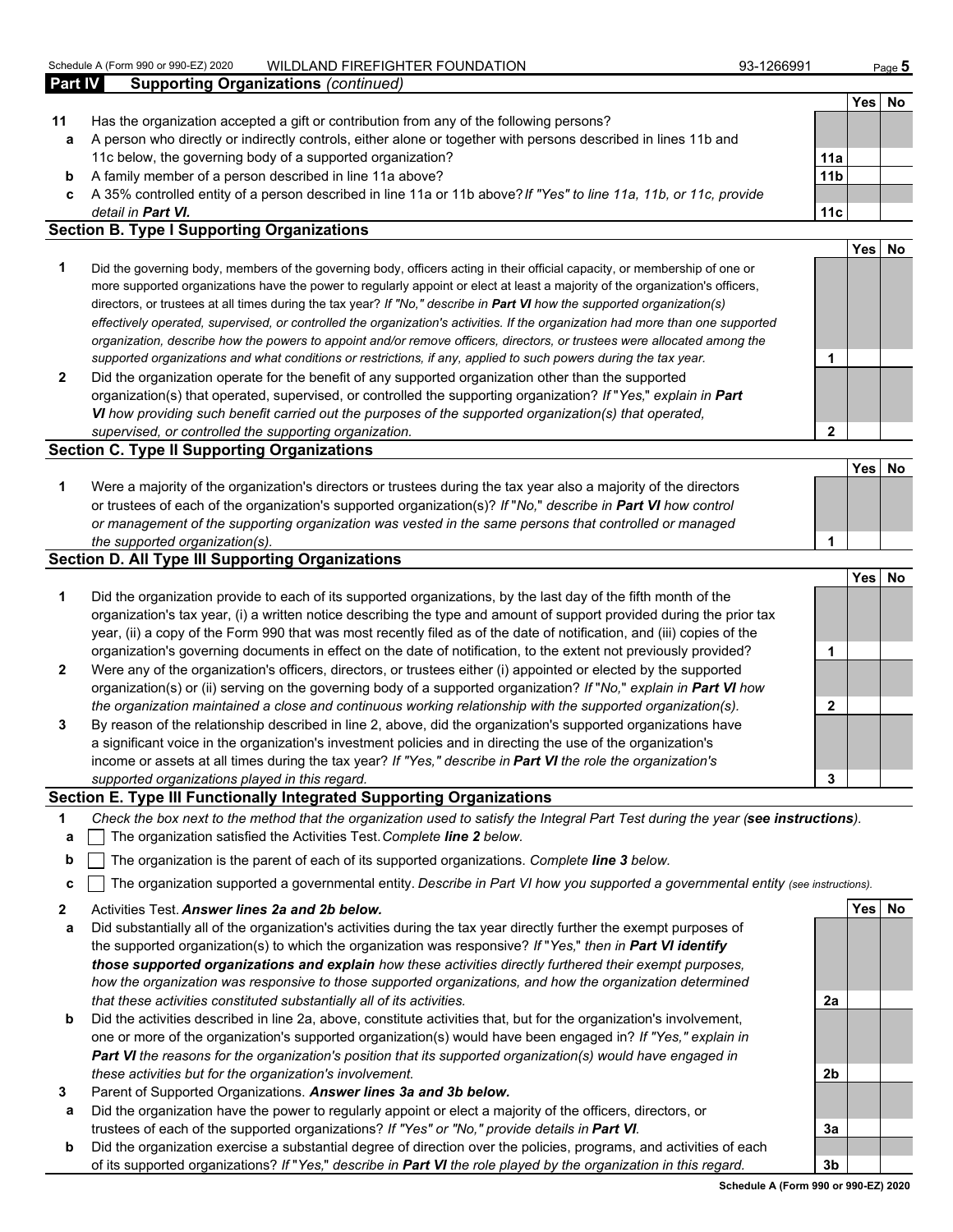Schedule A (Form 990 or 990-EZ) 2020 WILDLAND FIREFIGHTER FOUNDATION 93-1266991 Page **6**<br>**Part 1/4 Type III Non-Eunotionally Integrated 500(a)(3)** Supporting Organizations **Part V Type III Non-Functionally Integrated 509(a)(3) Supporting Organizations**

| Part v<br>Type iii Non-Functionally Integrated 509(a)(3) Supporting Organizations<br>Check here if the organization satisfied the Integral Part Test as a qualifying trust on Nov. 20, 1970 (explain in Part VI). See<br>1<br>instructions. All other Type III non-functionally integrated supporting organizations must complete Sections A through E. |                |                |                                |
|---------------------------------------------------------------------------------------------------------------------------------------------------------------------------------------------------------------------------------------------------------------------------------------------------------------------------------------------------------|----------------|----------------|--------------------------------|
| <b>Section A - Adjusted Net Income</b>                                                                                                                                                                                                                                                                                                                  |                | (A) Prior Year | (B) Current Year<br>(optional) |
| 1 Net short-term capital gain                                                                                                                                                                                                                                                                                                                           | 1              |                |                                |
| 2 Recoveries of prior-year distributions                                                                                                                                                                                                                                                                                                                | $\mathbf{2}$   |                |                                |
| 3 Other gross income (see instructions)                                                                                                                                                                                                                                                                                                                 | 3              |                |                                |
| 4 Add lines 1 through 3.                                                                                                                                                                                                                                                                                                                                | 4              | 0              | 0                              |
| 5 Depreciation and depletion                                                                                                                                                                                                                                                                                                                            | 5              |                |                                |
| 6 Portion of operating expenses paid or incurred for production or collection of                                                                                                                                                                                                                                                                        |                |                |                                |
| gross income or for management, conservation, or maintenance of property                                                                                                                                                                                                                                                                                |                |                |                                |
| held for production of income (see instructions)                                                                                                                                                                                                                                                                                                        | 6              |                |                                |
| 7 Other expenses (see instructions)                                                                                                                                                                                                                                                                                                                     | $\overline{7}$ |                |                                |
| 8 Adjusted Net Income (subtract lines 5, 6, and 7 from line 4).                                                                                                                                                                                                                                                                                         | 8              | 0              |                                |
| <b>Section B - Minimum Asset Amount</b>                                                                                                                                                                                                                                                                                                                 |                | (A) Prior Year | (B) Current Year<br>(optional) |
| Aggregate fair market value of all non-exempt-use assets (see<br>1                                                                                                                                                                                                                                                                                      |                |                |                                |
| instructions for short tax year or assets held for part of year):                                                                                                                                                                                                                                                                                       |                |                |                                |
| a Average monthly value of securities                                                                                                                                                                                                                                                                                                                   | 1a             |                |                                |
| <b>b</b> Average monthly cash balances                                                                                                                                                                                                                                                                                                                  | 1 <sub>b</sub> |                |                                |
| c Fair market value of other non-exempt-use assets                                                                                                                                                                                                                                                                                                      | 1 <sub>c</sub> |                |                                |
| d Total (add lines 1a, 1b, and 1c)                                                                                                                                                                                                                                                                                                                      | 1 <sub>d</sub> | 0              | 0                              |
| e Discount claimed for blockage or other factors                                                                                                                                                                                                                                                                                                        |                |                |                                |
| (explain in detail in <b>Part VI</b> ):                                                                                                                                                                                                                                                                                                                 |                |                |                                |
| 2 Acquisition indebtedness applicable to non-exempt-use assets                                                                                                                                                                                                                                                                                          | $\overline{2}$ |                |                                |
| 3 Subtract line 2 from line 1d.                                                                                                                                                                                                                                                                                                                         | 3              | $\Omega$       | 0                              |
| 4 Cash deemed held for exempt use. Enter 0.015 of line 3 (for greater amount,                                                                                                                                                                                                                                                                           |                |                |                                |
| see instructions).                                                                                                                                                                                                                                                                                                                                      | 4              | 0              | 0                              |
| 5 Net value of non-exempt-use assets (subtract line 4 from line 3)                                                                                                                                                                                                                                                                                      | 5              | $\mathbf 0$    | 0                              |
| 6 Multiply line 5 by 0.035.                                                                                                                                                                                                                                                                                                                             | 6              | $\pmb{0}$      | 0                              |
| 7 Recoveries of prior-year distributions                                                                                                                                                                                                                                                                                                                | $\overline{7}$ | 0              | 0                              |
| 8 Minimum Asset Amount (add line 7 to line 6)                                                                                                                                                                                                                                                                                                           | 8              | $\Omega$       | 0                              |
| <b>Section C - Distributable Amount</b>                                                                                                                                                                                                                                                                                                                 |                |                | <b>Current Year</b>            |
| 1 Adjusted net income for prior year (from Section A, line 8, column A)                                                                                                                                                                                                                                                                                 | 1              |                | 0                              |
| 2 Enter 0.85 of line 1.                                                                                                                                                                                                                                                                                                                                 | $\overline{2}$ |                | 0                              |
| 3 Minimum asset amount for prior year (from Section B, line 8, column A)                                                                                                                                                                                                                                                                                | 3              |                | 0                              |
| 4 Enter greater of line 2 or line 3.                                                                                                                                                                                                                                                                                                                    | 4              |                | 0                              |
| 5 Income tax imposed in prior year                                                                                                                                                                                                                                                                                                                      | 5              |                |                                |
| 6 Distributable Amount. Subtract line 5 from line 4, unless subject to                                                                                                                                                                                                                                                                                  |                |                |                                |
| emergency temporary reduction (see instructions).                                                                                                                                                                                                                                                                                                       | 6              |                | 0                              |

**7** Check here if the current year is the organization's first as a non-functionally integrated Type III supporting organization (see instructions).

**Schedule A (Form 990 or 990-EZ) 2020**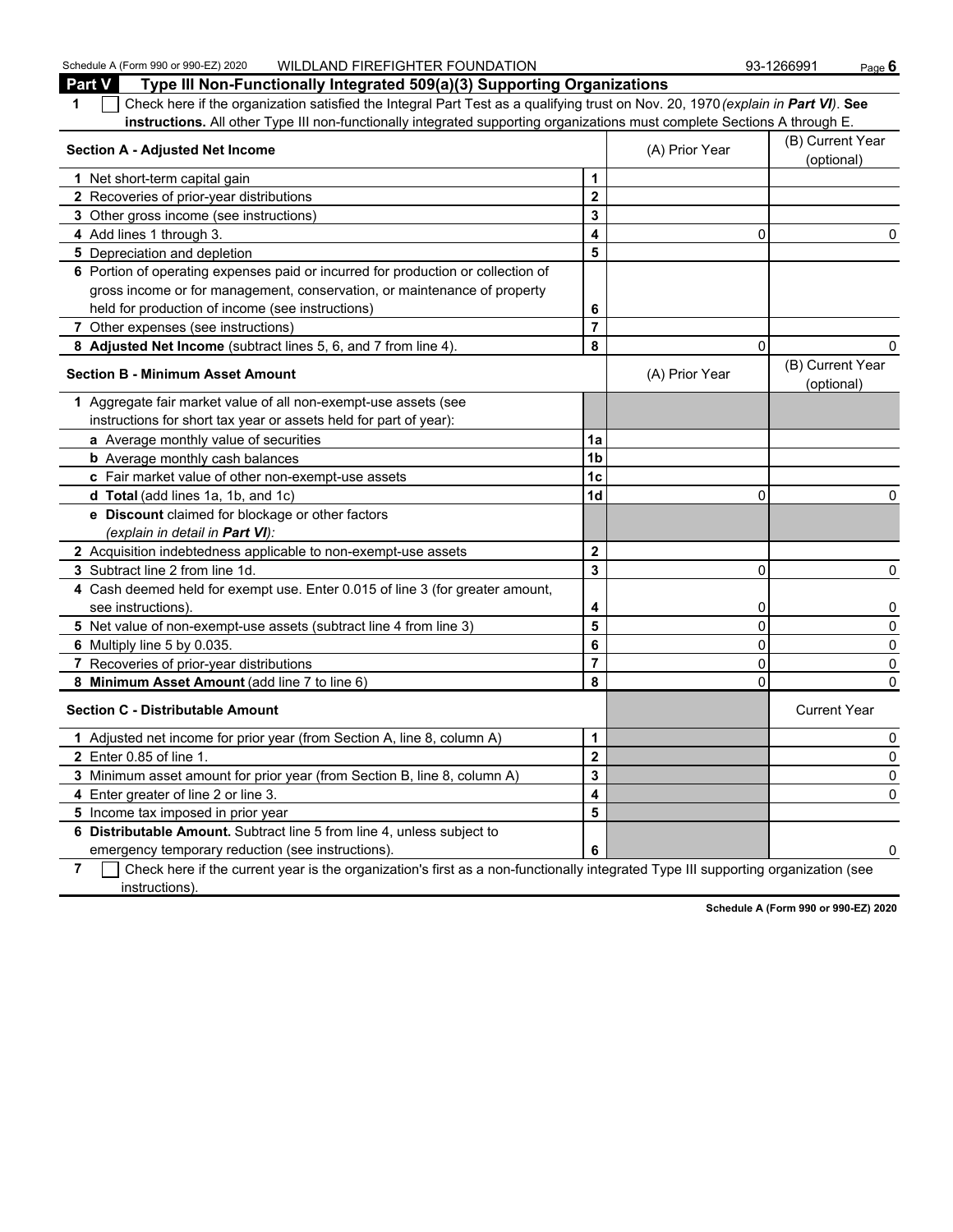| <b>Part V</b>  | Type III Non-Functionally Integrated 509(a)(3) Supporting Organizations (continued)          |    |                                             |                                               |                                                  |
|----------------|----------------------------------------------------------------------------------------------|----|---------------------------------------------|-----------------------------------------------|--------------------------------------------------|
|                | <b>Section D - Distributions</b>                                                             |    |                                             |                                               | <b>Current Year</b>                              |
| 1              | Amounts paid to supported organizations to accomplish exempt purposes                        |    |                                             |                                               |                                                  |
|                | 2 Amounts paid to perform activity that directly furthers exempt purposes of supported       |    |                                             |                                               |                                                  |
|                | organizations, in excess of income from activity                                             |    |                                             |                                               |                                                  |
|                | 3 Administrative expenses paid to accomplish exempt purposes of supported organizations      |    |                                             |                                               |                                                  |
|                | 4 Amounts paid to acquire exempt-use assets                                                  |    |                                             |                                               |                                                  |
| 5.             | Qualified set-aside amounts (prior IRS approval required-provide details in Part VI)         |    |                                             |                                               |                                                  |
| 6              | Other distributions (describe in Part VI). See instructions.                                 |    |                                             |                                               |                                                  |
|                | 7 Total annual distributions. Add lines 1 through 6.                                         |    |                                             |                                               |                                                  |
|                | 8 Distributions to attentive supported organizations to which the organization is responsive |    |                                             |                                               |                                                  |
|                | (provide details in Part VI). See instructions.                                              |    |                                             |                                               |                                                  |
| 9              | Distributable amount for 2020 from Section C, line 6                                         |    |                                             |                                               |                                                  |
| 10             | Line 8 amount divided by line 9 amount                                                       |    |                                             |                                               | 0.000                                            |
|                | <b>Section E - Distribution Allocations (see instructions)</b>                               |    | $\sf ^{(l)}$<br><b>Excess Distributions</b> | (ii)<br><b>Underdistributions</b><br>Pre-2020 | (iii)<br><b>Distributable</b><br>Amount for 2020 |
| $\mathbf 1$    | Distributable amount for 2020 from Section C, line 6                                         |    |                                             |                                               |                                                  |
| $\overline{2}$ | Underdistributions, if any, for years prior to 2020                                          |    |                                             |                                               |                                                  |
|                | (reasonable cause required-explain in Part VI). See                                          |    |                                             |                                               |                                                  |
|                | instructions.                                                                                |    |                                             |                                               |                                                  |
| 3.             | Excess distributions carryover, if any, to 2020                                              |    |                                             |                                               |                                                  |
| a              | From 2015. $\ldots$                                                                          | 0  |                                             |                                               |                                                  |
|                | <b>b</b> From 2016. $\frac{1}{1}$                                                            | 0  |                                             |                                               |                                                  |
|                | <b>c</b> From 2017.                                                                          | 0  |                                             |                                               |                                                  |
|                | d From 2018.                                                                                 | 0  |                                             |                                               |                                                  |
|                | <b>e</b> From 2019.                                                                          | ΩI |                                             |                                               |                                                  |
|                | f Total of lines 3a through 3e                                                               |    | 0                                           |                                               |                                                  |
|                | g Applied to underdistributions of prior years                                               |    |                                             | n                                             |                                                  |
|                | h Applied to 2020 distributable amount                                                       |    |                                             |                                               |                                                  |
| Ť.             | Carryover from 2015 not applied (see instructions)                                           |    |                                             |                                               |                                                  |
|                | Remainder. Subtract lines 3g, 3h, and 3i from line 3f.                                       |    | $\Omega$                                    |                                               |                                                  |
| 4              | Distributions for 2020 from                                                                  |    |                                             |                                               |                                                  |
|                | Section D, line 7:<br>\$                                                                     | 0  |                                             |                                               |                                                  |
|                | a Applied to underdistributions of prior years                                               |    |                                             | 0                                             |                                                  |
|                | <b>b</b> Applied to 2020 distributable amount                                                |    |                                             |                                               |                                                  |
|                | <b>c</b> Remainder. Subtract lines 4a and 4b from line 4.                                    |    | U.                                          |                                               |                                                  |
| 5              | Remaining underdistributions for years prior to 2020, if                                     |    |                                             |                                               |                                                  |
|                | any. Subtract lines 3g and 4a from line 2. For result                                        |    |                                             |                                               |                                                  |
|                | greater than zero, explain in Part VI. See instructions.                                     |    |                                             | 0                                             |                                                  |
| 6              | Remaining underdistributions for 2020. Subtract lines 3h                                     |    |                                             |                                               |                                                  |
|                | and 4b from line 1. For result greater than zero, explain                                    |    |                                             |                                               |                                                  |
|                | in Part VI. See instructions.                                                                |    |                                             |                                               |                                                  |
| $\overline{7}$ | Excess distributions carryover to 2021. Add lines 3j                                         |    |                                             |                                               |                                                  |
|                | and 4c.                                                                                      |    | 0                                           |                                               |                                                  |
| 8              | Breakdown of line 7:                                                                         |    |                                             |                                               |                                                  |
| a              | Excess from $2016. \ldots$ .                                                                 | 0  |                                             |                                               |                                                  |
| b              | Excess from $2017$ .                                                                         | 0  |                                             |                                               |                                                  |
|                | <b>c</b> Excess from $2018.$                                                                 | 0  |                                             |                                               |                                                  |
| d              | Excess from $2019. \ldots$                                                                   | 0  |                                             |                                               |                                                  |
|                | e Excess from 2020                                                                           | 0  |                                             |                                               |                                                  |

**Schedule A (Form 990 or 990-EZ) 2020**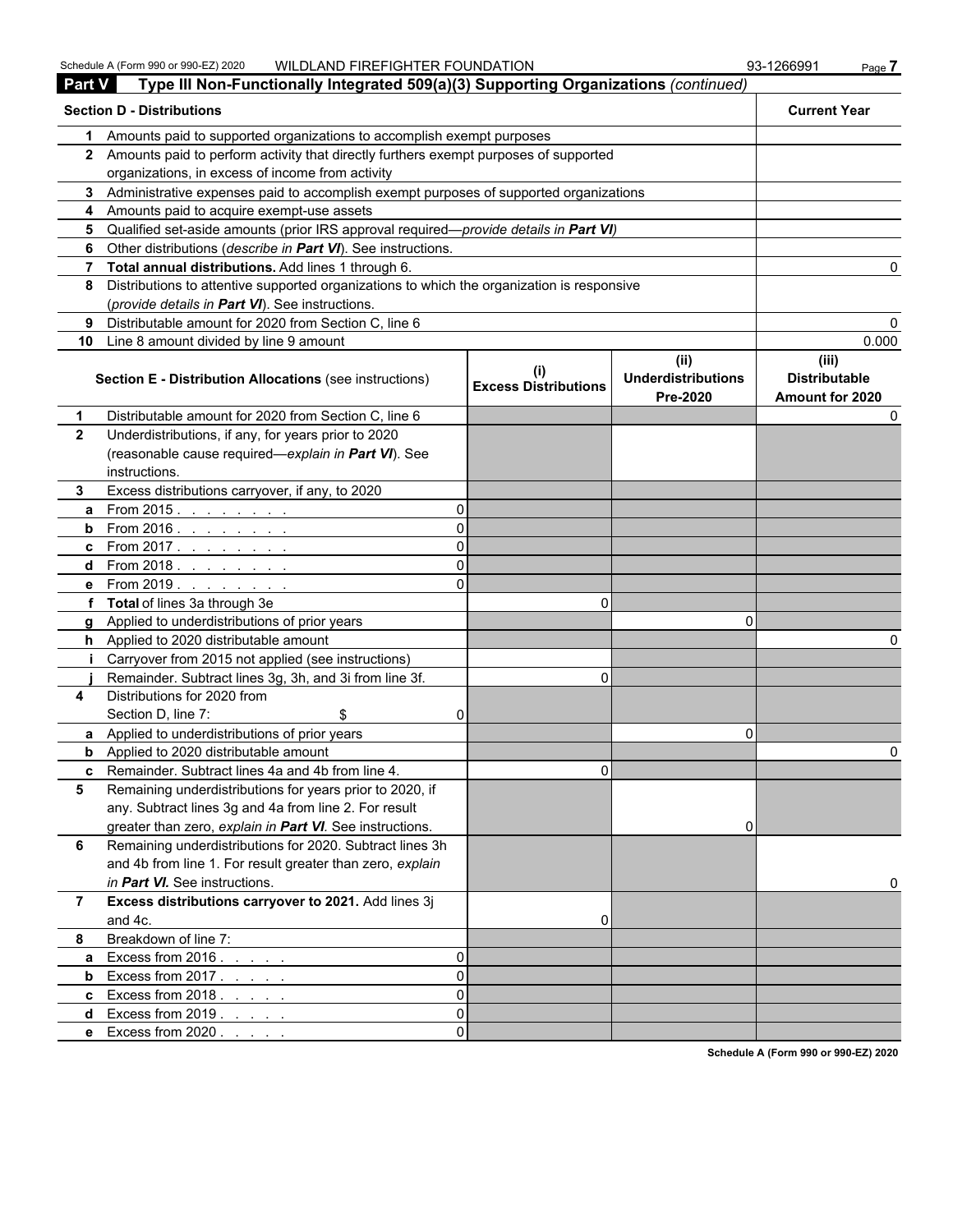|                | Schedule A (Form 990 or 990-EZ) 2020<br>WILDLAND FIREFIGHTER FOUNDATION                                                                                                                                                                                                                                                                                                                                                                                                                                                                                                                     | 93-1266991 | Page 8 |
|----------------|---------------------------------------------------------------------------------------------------------------------------------------------------------------------------------------------------------------------------------------------------------------------------------------------------------------------------------------------------------------------------------------------------------------------------------------------------------------------------------------------------------------------------------------------------------------------------------------------|------------|--------|
| <b>Part VI</b> | Supplemental Information. Provide the explanations required by Part II, line 10; Part II, line 17a or 17b; Part<br>III, line 12; Part IV, Section A, lines 1, 2, 3b, 3c, 4b, 4c, 5a, 6, 9a, 9b, 9c, 11a, 11b, and 11c; Part IV, Section<br>B, lines 1 and 2; Part IV, Section C, line 1; Part IV, Section D, lines 2 and 3; Part IV, Section E, lines 1c, 2a, 2b,<br>3a, and 3b; Part V, line 1; Part V, Section B, line 1e; Part V, Section D, lines 5, 6, and 8; and Part V, Section E,<br>lines 2, 5, and 6. Also complete this part for any additional information. (See instructions.) |            |        |
|                |                                                                                                                                                                                                                                                                                                                                                                                                                                                                                                                                                                                             |            |        |
|                |                                                                                                                                                                                                                                                                                                                                                                                                                                                                                                                                                                                             |            |        |
|                |                                                                                                                                                                                                                                                                                                                                                                                                                                                                                                                                                                                             |            |        |
|                |                                                                                                                                                                                                                                                                                                                                                                                                                                                                                                                                                                                             |            |        |
|                |                                                                                                                                                                                                                                                                                                                                                                                                                                                                                                                                                                                             |            |        |
|                |                                                                                                                                                                                                                                                                                                                                                                                                                                                                                                                                                                                             |            |        |
|                |                                                                                                                                                                                                                                                                                                                                                                                                                                                                                                                                                                                             |            |        |
|                |                                                                                                                                                                                                                                                                                                                                                                                                                                                                                                                                                                                             |            |        |
|                |                                                                                                                                                                                                                                                                                                                                                                                                                                                                                                                                                                                             |            |        |
|                |                                                                                                                                                                                                                                                                                                                                                                                                                                                                                                                                                                                             |            |        |
|                |                                                                                                                                                                                                                                                                                                                                                                                                                                                                                                                                                                                             |            |        |
|                |                                                                                                                                                                                                                                                                                                                                                                                                                                                                                                                                                                                             |            |        |
|                |                                                                                                                                                                                                                                                                                                                                                                                                                                                                                                                                                                                             |            |        |
|                |                                                                                                                                                                                                                                                                                                                                                                                                                                                                                                                                                                                             |            |        |
|                |                                                                                                                                                                                                                                                                                                                                                                                                                                                                                                                                                                                             |            |        |
|                |                                                                                                                                                                                                                                                                                                                                                                                                                                                                                                                                                                                             |            |        |
|                |                                                                                                                                                                                                                                                                                                                                                                                                                                                                                                                                                                                             |            |        |
|                |                                                                                                                                                                                                                                                                                                                                                                                                                                                                                                                                                                                             |            |        |
|                |                                                                                                                                                                                                                                                                                                                                                                                                                                                                                                                                                                                             |            |        |
|                |                                                                                                                                                                                                                                                                                                                                                                                                                                                                                                                                                                                             |            |        |
|                |                                                                                                                                                                                                                                                                                                                                                                                                                                                                                                                                                                                             |            |        |
|                |                                                                                                                                                                                                                                                                                                                                                                                                                                                                                                                                                                                             |            |        |
|                |                                                                                                                                                                                                                                                                                                                                                                                                                                                                                                                                                                                             |            |        |
|                |                                                                                                                                                                                                                                                                                                                                                                                                                                                                                                                                                                                             |            |        |
|                |                                                                                                                                                                                                                                                                                                                                                                                                                                                                                                                                                                                             |            |        |
|                |                                                                                                                                                                                                                                                                                                                                                                                                                                                                                                                                                                                             |            |        |
|                |                                                                                                                                                                                                                                                                                                                                                                                                                                                                                                                                                                                             |            |        |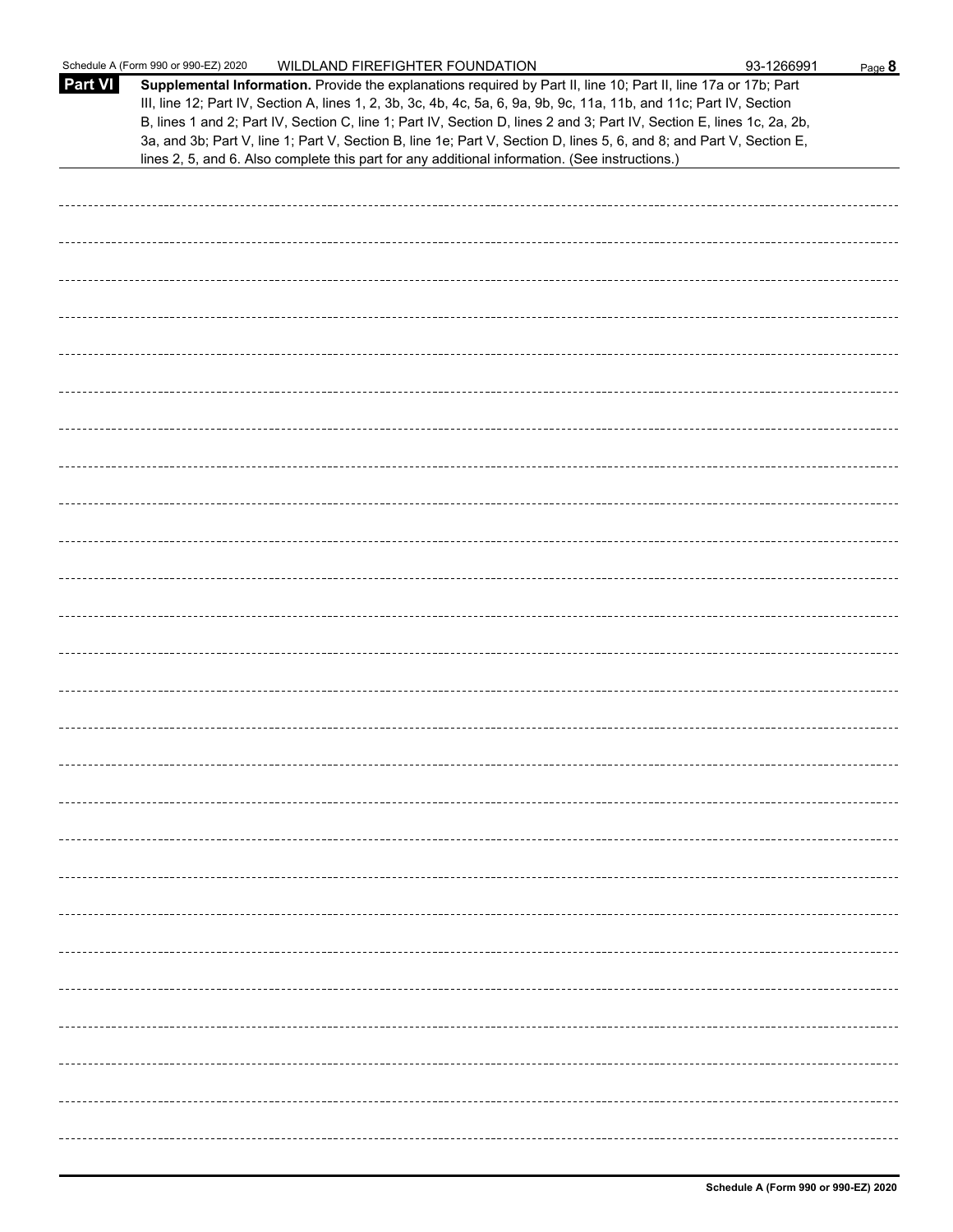| <b>SCHEDULE D</b> |  |
|-------------------|--|
| (Form 990)        |  |

 $\overline{\phantom{a}}$ 

# **Supplemental Financial Statements**<br> **Complete if the organization answered "Yes" on Form 990,**<br> **Complete if the organization answered "Yes" on Form 990,**

**Complete if the organization answered "Yes" on Form 990, 2020 Part IV, line 6, 7, 8, 9, 10, 11a, 11b, 11c, 11d, 11e, 11f, 12a, or 12b. Attach to Form 990.**

| Department of the Treasury<br>Internal Revenue Service |                                    |                                                                        | Attach to Form 990.<br>Go to www.irs.gov/Form990 for instructions and the latest information.                                                                                                                                       |                                                |                                       | <b>Open to Public</b><br>Inspection |
|--------------------------------------------------------|------------------------------------|------------------------------------------------------------------------|-------------------------------------------------------------------------------------------------------------------------------------------------------------------------------------------------------------------------------------|------------------------------------------------|---------------------------------------|-------------------------------------|
| Name of the organization                               |                                    |                                                                        |                                                                                                                                                                                                                                     |                                                | <b>Employer identification number</b> |                                     |
|                                                        |                                    | WILDLAND FIREFIGHTER FOUNDATION                                        |                                                                                                                                                                                                                                     |                                                | 93-1266991                            |                                     |
|                                                        |                                    |                                                                        | Part <b>Conservery Conserversity Conserversity</b> Operation System Conserversian and Conserversian Conserversian Conserversian Conserversian Conserversian Conserversian Conserversian Conserversian Conserversian Conserversian C |                                                |                                       |                                     |
|                                                        |                                    |                                                                        | Complete if the organization answered "Yes" on Form 990, Part IV, line 6.                                                                                                                                                           |                                                |                                       |                                     |
|                                                        |                                    |                                                                        | (a) Donor advised funds                                                                                                                                                                                                             |                                                | (b) Funds and other accounts          |                                     |
| 1                                                      |                                    | Total number at end of year                                            |                                                                                                                                                                                                                                     |                                                |                                       |                                     |
| $\mathbf{2}$                                           |                                    | Aggregate value of contributions to (during year). .                   |                                                                                                                                                                                                                                     |                                                |                                       |                                     |
| 3                                                      |                                    | Aggregate value of grants from (during year)                           |                                                                                                                                                                                                                                     |                                                |                                       |                                     |
| 4                                                      |                                    | Aggregate value at end of year                                         |                                                                                                                                                                                                                                     |                                                |                                       |                                     |
| 5                                                      |                                    |                                                                        | Did the organization inform all donors and donor advisors in writing that the assets held in donor advised                                                                                                                          |                                                |                                       |                                     |
|                                                        |                                    |                                                                        | funds are the organization's property, subject to the organization's exclusive legal control?                                                                                                                                       |                                                |                                       | <b>Yes</b><br>No                    |
| 6                                                      |                                    |                                                                        | Did the organization inform all grantees, donors, and donor advisors in writing that grant funds can be used                                                                                                                        |                                                |                                       |                                     |
|                                                        |                                    |                                                                        | only for charitable purposes and not for the benefit of the donor or donor advisor, or for any other purpose                                                                                                                        |                                                |                                       |                                     |
|                                                        |                                    |                                                                        |                                                                                                                                                                                                                                     |                                                |                                       | <b>Yes</b><br>No.                   |
|                                                        |                                    | <b>Conservation Easements.</b>                                         |                                                                                                                                                                                                                                     |                                                |                                       |                                     |
| Part II                                                |                                    |                                                                        |                                                                                                                                                                                                                                     |                                                |                                       |                                     |
|                                                        |                                    |                                                                        | Complete if the organization answered "Yes" on Form 990, Part IV, line 7.                                                                                                                                                           |                                                |                                       |                                     |
|                                                        |                                    |                                                                        | Purpose(s) of conservation easements held by the organization (check all that apply).                                                                                                                                               |                                                |                                       |                                     |
|                                                        |                                    |                                                                        | Preservation of land for public use (for example, recreation or education)     Preservation of a historically important land area                                                                                                   |                                                |                                       |                                     |
|                                                        |                                    | Protection of natural habitat                                          |                                                                                                                                                                                                                                     | Preservation of a certified historic structure |                                       |                                     |
|                                                        |                                    | Preservation of open space                                             |                                                                                                                                                                                                                                     |                                                |                                       |                                     |
| $\mathbf{2}$                                           |                                    |                                                                        | Complete lines 2a through 2d if the organization held a qualified conservation contribution in the form of a conservation                                                                                                           |                                                |                                       |                                     |
|                                                        |                                    | easement on the last day of the tax year.                              |                                                                                                                                                                                                                                     |                                                |                                       | Held at the End of the Tax Year     |
|                                                        |                                    | Total number of conservation easements.                                | and a construction of the construction of the construction of the construction of the construction of the construction of the construction of the construction of the construction of the construction of the construction of       |                                                | 2a                                    |                                     |
|                                                        |                                    |                                                                        |                                                                                                                                                                                                                                     |                                                | 2 <sub>b</sub>                        |                                     |
|                                                        |                                    |                                                                        | Number of conservation easements on a certified historic structure included in (a)                                                                                                                                                  |                                                | 2 <sub>c</sub>                        |                                     |
|                                                        |                                    |                                                                        | Number of conservation easements included in (c) acquired after 7/25/06, and not on a                                                                                                                                               |                                                |                                       |                                     |
|                                                        |                                    |                                                                        |                                                                                                                                                                                                                                     |                                                | 2d                                    |                                     |
| 3                                                      |                                    |                                                                        | Number of conservation easements modified, transferred, released, extinguished, or terminated by the organization during                                                                                                            |                                                |                                       |                                     |
|                                                        | the tax year $\blacktriangleright$ |                                                                        |                                                                                                                                                                                                                                     |                                                |                                       |                                     |
| 4                                                      |                                    |                                                                        | Number of states where property subject to conservation easement is located                                                                                                                                                         |                                                |                                       |                                     |
| 5                                                      |                                    |                                                                        | Does the organization have a written policy regarding the periodic monitoring, inspection, handling of                                                                                                                              |                                                |                                       |                                     |
|                                                        |                                    |                                                                        |                                                                                                                                                                                                                                     |                                                |                                       | Yes<br>No                           |
| 6                                                      |                                    |                                                                        | Staff and volunteer hours devoted to monitoring, inspecting, handling of violations, and enforcing conservation easements during the year                                                                                           |                                                |                                       |                                     |
|                                                        |                                    |                                                                        |                                                                                                                                                                                                                                     |                                                |                                       |                                     |
| 7                                                      |                                    |                                                                        | Amount of expenses incurred in monitoring, inspecting, handling of violations, and enforcing conservation easements during the year                                                                                                 |                                                |                                       |                                     |
| \$                                                     | -------------------                |                                                                        |                                                                                                                                                                                                                                     |                                                |                                       |                                     |
|                                                        |                                    |                                                                        | Does each conservation easement reported on line 2(d) above satisfy the requirements of section 170(h)(4)(B)(i)                                                                                                                     |                                                |                                       |                                     |
|                                                        |                                    | and section $170(h)(4)(B)(ii)?$ .                                      |                                                                                                                                                                                                                                     |                                                |                                       | Yes<br>No                           |
| 9                                                      |                                    |                                                                        | In Part XIII, describe how the organization reports conservation easements in its revenue and expense statement and                                                                                                                 |                                                |                                       |                                     |
|                                                        |                                    |                                                                        | balance sheet, and include, if applicable, the text of the footnote to the organization's financial statements that describes the                                                                                                   |                                                |                                       |                                     |
|                                                        |                                    | organization's accounting for conservation easements.                  |                                                                                                                                                                                                                                     |                                                |                                       |                                     |
|                                                        |                                    |                                                                        | Part III Organizations Maintaining Collections of Art, Historical Treasures, or Other Similar Assets.                                                                                                                               |                                                |                                       |                                     |
|                                                        |                                    |                                                                        | Complete if the organization answered "Yes" on Form 990, Part IV, line 8.                                                                                                                                                           |                                                |                                       |                                     |
| 1a                                                     |                                    |                                                                        | If the organization elected, as permitted under FASB ASC 958, not to report in its revenue statement and balance sheet                                                                                                              |                                                |                                       |                                     |
|                                                        |                                    |                                                                        | works of art, historical treasures, or other similar assets held for public exhibition, education, or research in furtherance of                                                                                                    |                                                |                                       |                                     |
|                                                        |                                    |                                                                        | public service, provide in Part XIII the text of the footnote to its financial statements that describes these items.                                                                                                               |                                                |                                       |                                     |
|                                                        |                                    |                                                                        | <b>b</b> If the organization elected, as permitted under FASB ASC 958, to report in its revenue statement and balance sheet                                                                                                         |                                                |                                       |                                     |
|                                                        |                                    |                                                                        | works of art, historical treasures, or other similar assets held for public exhibition, education, or research in furtherance of                                                                                                    |                                                |                                       |                                     |
|                                                        |                                    |                                                                        |                                                                                                                                                                                                                                     |                                                |                                       |                                     |
|                                                        |                                    | public service, provide the following amounts relating to these items: |                                                                                                                                                                                                                                     |                                                |                                       |                                     |
|                                                        |                                    |                                                                        |                                                                                                                                                                                                                                     |                                                |                                       |                                     |
|                                                        |                                    |                                                                        |                                                                                                                                                                                                                                     |                                                | $\triangleright$ s                    |                                     |
| $\mathbf{2}$                                           |                                    |                                                                        | If the organization received or held works of art, historical treasures, or other similar assets for financial gain, provide the                                                                                                    |                                                |                                       |                                     |
|                                                        |                                    |                                                                        | following amounts required to be reported under FASB ASC 958 relating to these items:                                                                                                                                               |                                                |                                       |                                     |
|                                                        |                                    |                                                                        |                                                                                                                                                                                                                                     |                                                |                                       |                                     |

| 990.<br>-orm<br>Part ∧<br>$\Lambda$ ccat<br>$\sim$<br>$\overline{\phantom{a}}$<br>140d<br>lueu |
|------------------------------------------------------------------------------------------------|
|                                                                                                |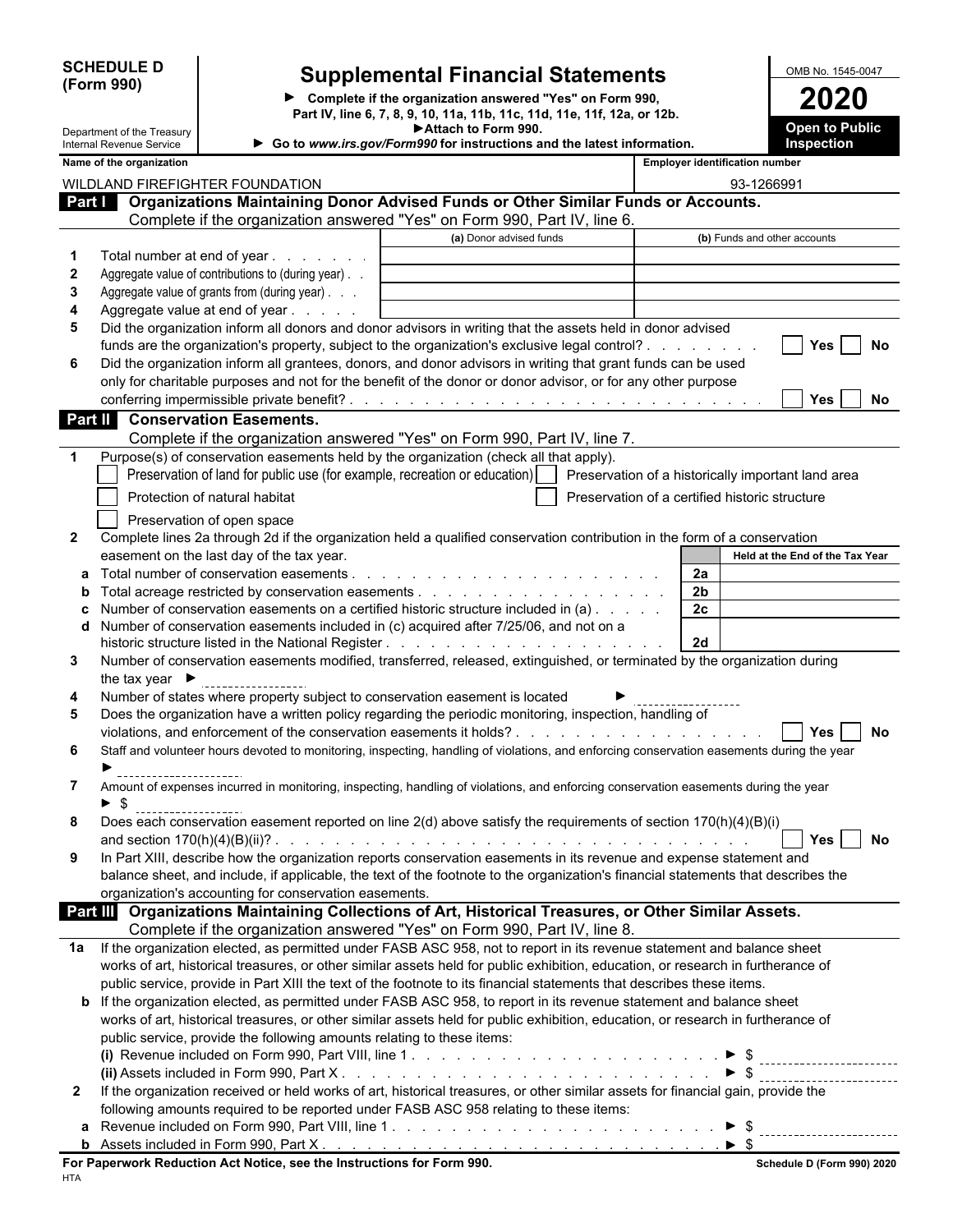|                | Schedule D (Form 990) 2020<br>WILDLAND FIREFIGHTER FOUNDATION                                                                                                                                                                |                         |                |                          |                      | 93-1266991            |                          | Page $2$     |
|----------------|------------------------------------------------------------------------------------------------------------------------------------------------------------------------------------------------------------------------------|-------------------------|----------------|--------------------------|----------------------|-----------------------|--------------------------|--------------|
|                | Part III Organizations Maintaining Collections of Art, Historical Treasures, or Other Similar Assets (continued)                                                                                                             |                         |                |                          |                      |                       |                          |              |
| 3              | Using the organization's acquisition, accession, and other records, check any of the following that make significant use of its                                                                                              |                         |                |                          |                      |                       |                          |              |
|                | collection items (check all that apply):                                                                                                                                                                                     |                         |                |                          |                      |                       |                          |              |
| а              | Public exhibition                                                                                                                                                                                                            |                         |                | Loan or exchange program |                      |                       |                          |              |
| b              | Scholarly research                                                                                                                                                                                                           |                         | Other<br>е     |                          |                      |                       |                          |              |
| c              | Preservation for future generations                                                                                                                                                                                          |                         |                |                          |                      |                       |                          |              |
| 4              | Provide a description of the organization's collections and explain how they further the organization's exempt purpose in Part<br>XIII.                                                                                      |                         |                |                          |                      |                       |                          |              |
| 5              | During the year, did the organization solicit or receive donations of art, historical treasures, or other similar<br>assets to be sold to raise funds rather than to be maintained as part of the organization's collection? |                         |                |                          |                      |                       | Yes $ $                  | No           |
|                | Part IV Escrow and Custodial Arrangements.                                                                                                                                                                                   |                         |                |                          |                      |                       |                          |              |
|                | Complete if the organization answered "Yes" on Form 990, Part IV, line 9, or reported an amount on Form<br>990, Part X, line 21                                                                                              |                         |                |                          |                      |                       |                          |              |
| 1a             | Is the organization an agent, trustee, custodian or other intermediary for contributions or other assets not                                                                                                                 |                         |                |                          |                      |                       |                          |              |
|                |                                                                                                                                                                                                                              |                         |                |                          |                      |                       | <b>Yes</b>               | No           |
| b              | If "Yes," explain the arrangement in Part XIII and complete the following table:                                                                                                                                             |                         |                |                          |                      |                       |                          |              |
|                |                                                                                                                                                                                                                              |                         |                |                          |                      |                       | Amount                   |              |
| c              |                                                                                                                                                                                                                              |                         |                |                          | 1с<br>1 <sub>d</sub> |                       |                          | 0            |
|                |                                                                                                                                                                                                                              |                         |                |                          | 1e                   |                       |                          |              |
|                |                                                                                                                                                                                                                              |                         |                |                          | 1f                   |                       |                          |              |
|                |                                                                                                                                                                                                                              |                         |                |                          |                      |                       | Yes $ X $                |              |
| 2a             | Did the organization include an amount on Form 990, Part X, line 21, for escrow or custodial account liability?                                                                                                              |                         |                |                          |                      |                       |                          | No           |
| b              | If "Yes," explain the arrangement in Part XIII. Check here if the explanation has been provided on Part XIII.                                                                                                                |                         |                |                          |                      |                       |                          |              |
| Part V         | <b>Endowment Funds.</b>                                                                                                                                                                                                      |                         |                |                          |                      |                       |                          |              |
|                | Complete if the organization answered "Yes" on Form 990, Part IV, line 10.                                                                                                                                                   |                         |                |                          |                      |                       |                          |              |
|                |                                                                                                                                                                                                                              | (a) Current year        | (b) Prior year | (c) Two years back       |                      | (d) Three years back  | (e) Four years back      |              |
| 1a             | Beginning of year balance                                                                                                                                                                                                    | 523,585                 | 447,833        | 630,196                  |                      | 566,717               |                          |              |
|                | Contributions<br>Net investment earnings, gains,                                                                                                                                                                             |                         |                |                          |                      |                       |                          | 500,000      |
| c              | and losses                                                                                                                                                                                                                   | 37,331                  | 95,375         |                          | 49,670               | 69,186                |                          | 66,717       |
|                | Grants or scholarships                                                                                                                                                                                                       |                         |                |                          |                      |                       |                          |              |
| е              | Other expenditures for facilities                                                                                                                                                                                            |                         |                |                          |                      |                       |                          |              |
|                | and programs                                                                                                                                                                                                                 | 83,694                  | 14,961         | 226.699                  |                      |                       |                          |              |
|                | Administrative expenses                                                                                                                                                                                                      | 1,420                   | 4,662          |                          | 5,334                | 5,707                 |                          |              |
| a              | End of year balance                                                                                                                                                                                                          | 475,802                 | 523,585        | 447,833                  |                      | 630,196               |                          | 566.717      |
| $\mathbf{2}$   | Provide the estimated percentage of the current year end balance (line 1g, column (a)) held as:                                                                                                                              |                         |                |                          |                      |                       |                          |              |
| а              | Board designated or quasi-endowment<br>Ferritorial Languardian                                                                                                                                                               |                         | %              |                          |                      |                       |                          |              |
| b              | Permanent endowment                                                                                                                                                                                                          |                         |                |                          |                      |                       |                          |              |
| c              | Term endowment ▶<br>100%                                                                                                                                                                                                     |                         |                |                          |                      |                       |                          |              |
|                | The percentages on lines 2a, 2b, and 2c should equal 100%.                                                                                                                                                                   |                         |                |                          |                      |                       |                          |              |
| За             | Are there endowment funds not in the possession of the organization that are held and administered for the                                                                                                                   |                         |                |                          |                      |                       |                          |              |
|                | organization by:                                                                                                                                                                                                             |                         |                |                          |                      |                       | Yes                      | No           |
|                | (i)                                                                                                                                                                                                                          |                         |                |                          |                      |                       | 3a(i)                    | $\mathsf{X}$ |
|                | (ii)<br>If "Yes" on line 3a(ii), are the related organizations listed as required on Schedule R?                                                                                                                             |                         |                |                          |                      |                       | 3a(ii)<br>3 <sub>b</sub> | X.           |
| b<br>4         | Describe in Part XIII the intended uses of the organization's endowment funds.                                                                                                                                               |                         |                |                          |                      |                       |                          |              |
| <b>Part VI</b> | Land, Buildings, and Equipment.                                                                                                                                                                                              |                         |                |                          |                      |                       |                          |              |
|                | Complete if the organization answered "Yes" on Form 990, Part IV, line 11a. See Form 990, Part X, line 10.                                                                                                                   |                         |                |                          |                      |                       |                          |              |
|                | Description of property                                                                                                                                                                                                      | (a) Cost or other basis |                | (b) Cost or other basis  | (c) Accumulated      |                       | (d) Book value           |              |
|                |                                                                                                                                                                                                                              | (investment)            |                | (other)                  | depreciation         |                       |                          |              |
| 1a             | $Land.$                                                                                                                                                                                                                      |                         | $\mathbf{0}$   | $\Omega$                 |                      |                       |                          | <sup>0</sup> |
| b              | Buildings                                                                                                                                                                                                                    |                         | $\mathbf{0}$   | 1,503,910                |                      | 0                     |                          | 1,503,910    |
| С              | Leasehold improvements                                                                                                                                                                                                       |                         | $\Omega$       | $\Omega$                 |                      | 0                     |                          |              |
| d              | Equipment.                                                                                                                                                                                                                   |                         | $\Omega$       | 169,809                  |                      | 58,513                |                          | 111,296      |
| е              | Other $\ldots$ $\ldots$ $\ldots$ $\ldots$ $\ldots$ $\ldots$                                                                                                                                                                  |                         | $\Omega$       |                          |                      | U                     |                          |              |
|                | Total. Add lines 1a through 1e. (Column (d) must equal Form 990, Part X, column (B), line 10c.).                                                                                                                             |                         |                |                          |                      | $\blacktriangleright$ |                          | 1,615,206    |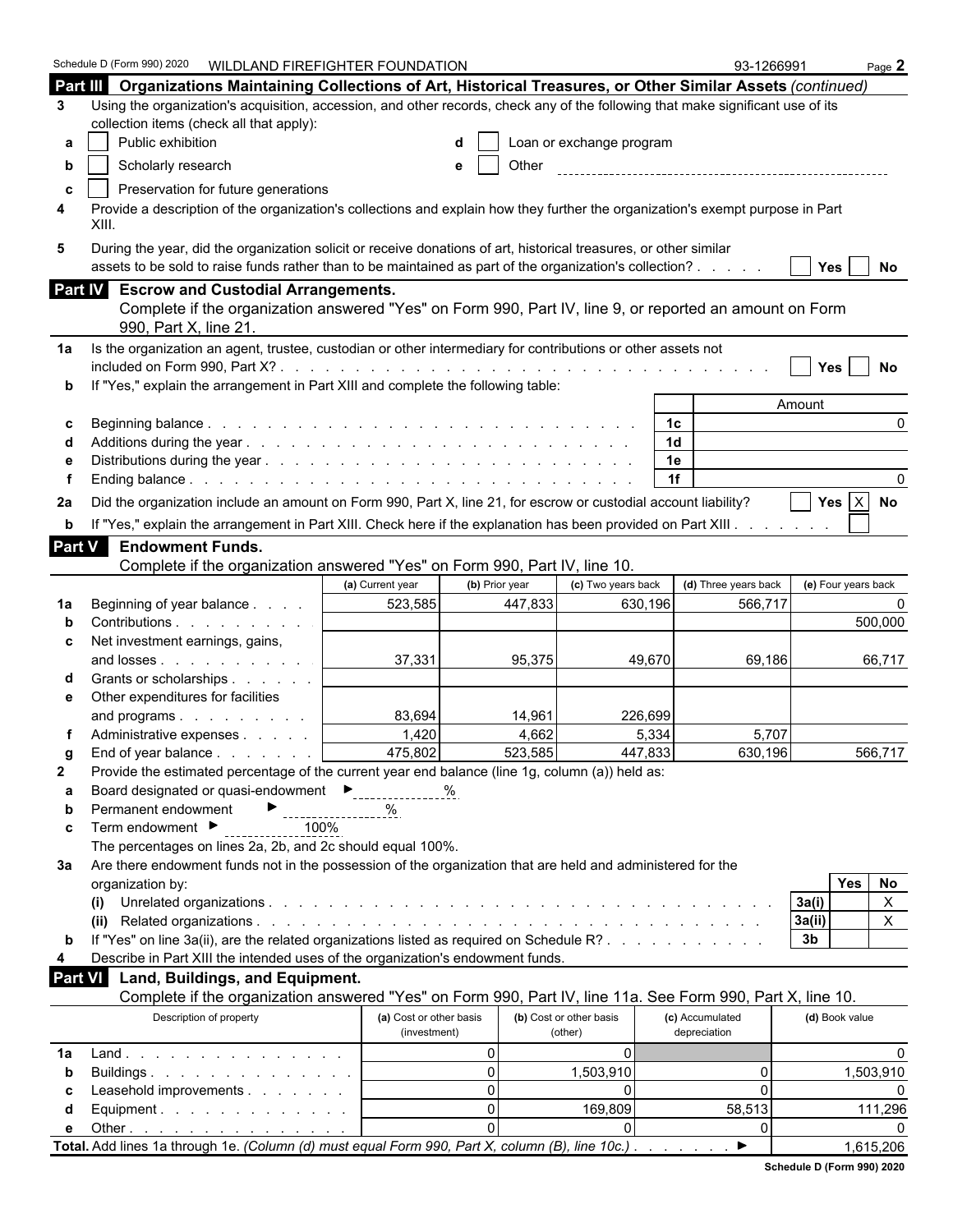**Part VII** Investments—Other Securities.

#### Complete if the organization answered "Yes" on Form 990, Part IV, line 11b. See Form 990, Part X, line 12. **(a)** Description of security or category (including name of security) **(b)** Book value **(c)** Method of valuation: Cost or end-of-year market value **(1)** Financial derivatives . . . . . . . . . . . . . . . . . 0 **(2)** Closely held equity interests . . . . . . . . . . . . . . . . . . . . . . . . . . . . . . . . . . . . . . . . . . . . . . . . . . . . . . 0 **(3)** Other (A) (B)  $(C)$ (D)  $(E)$ (F)  $(G)$ <sub>\_\_\_\_\_\_\_</sub> (H) **Total.** *(Column (b) must equal Form 990, Part X, col.* (B) line  $12.$ ) .  $\blacktriangleright$ **Part VIII Investments—Program Related.** Complete if the organization answered "Yes" on Form 990, Part IV, line 11c. See Form 990, Part X, line 13. **(a)** Description of investment **(b)** Book value **(c)** Method of valuation: Cost or end-of-year market value **(1)** WFA ENDOWMENT  $\vert$  475,802 F **(2) (3) (4) (5) (6) (7) (8) (9) Total.** *(Column (b) must equal Form 990, Part X, col. (B) line 13.)*  $\blacktriangleright$  . 475,802 **Part IX Other Assets.** Complete if the organization answered "Yes" on Form 990, Part IV, line 11d. See Form 990, Part X, line 15. **(a)** Description **(b)** Book value **(1) (2) (3) (4) (5) (6) (7) (8) (9) Total.** *(Column (b) must equal Form 990, Part X, col. (B) line 15.) . . . . . . . . . . . . . . . . . . . . . . . . . . . . . . . . . . . . . . . . . . . .* 0 **Part X Other Liabilities.** Complete if the organization answered "Yes" on Form 990, Part IV, line 11e or 11f. See Form 990, Part X, line 25. **1. (a)** Description of liability **(b)** Book value (1) Federal income taxes 0 (2) Credit Card Liability 3,634 (3) Sales Tax Liability (4) Payroll Liability 7,266 (5) (6) (7) (8) (9) **Total.** *(Column (b) must equal Form 990, Part X, col. (B) line 25.) . . . . . . . . . . . . . . . . . . . . . . . . . . . . . . . . . . . . . . . . . . . . .* 10,900

**2.** Liability for uncertain tax positions. In Part XIII, provide the text of the footnote to the organization's financial statements that reports the organization's liability for uncertain tax positions under FASB ASC 740. Check here if the text of the footnote has been provided in Part XIII.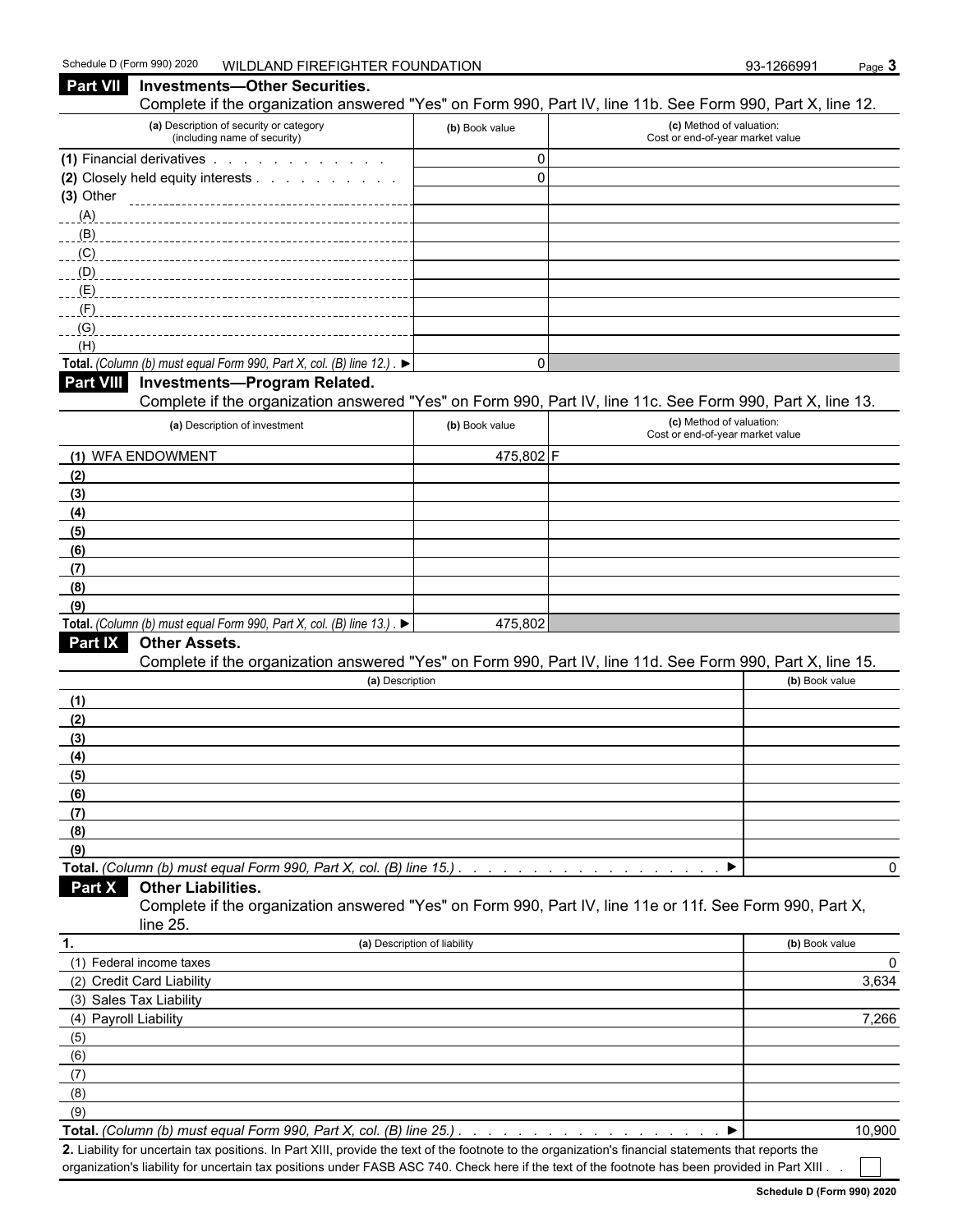|                   | Schedule D (Form 990) 2020                  | WILDLAND FIREFIGHTER FOUNDATION                                      |                                                                                                                                                    |                      |         | 93-1266991     | Page 4    |
|-------------------|---------------------------------------------|----------------------------------------------------------------------|----------------------------------------------------------------------------------------------------------------------------------------------------|----------------------|---------|----------------|-----------|
|                   |                                             |                                                                      | Part XI Reconciliation of Revenue per Audited Financial Statements With Revenue per Return.                                                        |                      |         |                |           |
|                   |                                             |                                                                      | Complete if the organization answered "Yes" on Form 990, Part IV, line 12a.                                                                        |                      |         |                |           |
| $\mathbf 1$       |                                             |                                                                      | Total revenue, gains, and other support per audited financial statements                                                                           |                      |         | $\overline{1}$ | 3,072,565 |
| $\mathbf{2}$      |                                             | Amounts included on line 1 but not on Form 990, Part VIII, line 12:  |                                                                                                                                                    |                      |         |                |           |
| a                 |                                             |                                                                      | Net unrealized gains (losses) on investments                                                                                                       | 2a                   | 38,955  |                |           |
| b                 |                                             |                                                                      |                                                                                                                                                    | 2 <sub>b</sub><br>2c |         |                |           |
| C<br>d            |                                             |                                                                      |                                                                                                                                                    | 2d                   | 100,964 |                |           |
| е                 |                                             |                                                                      |                                                                                                                                                    |                      |         | 2e             | 139,919   |
| 3                 |                                             |                                                                      |                                                                                                                                                    |                      |         | $\mathbf{3}$   | 2,932,646 |
| 4                 |                                             | Amounts included on Form 990, Part VIII, line 12, but not on line 1: |                                                                                                                                                    |                      |         |                |           |
| a                 |                                             |                                                                      | Investment expenses not included on Form 990, Part VIII, line 7b                                                                                   | 4a                   |         |                |           |
| b                 |                                             |                                                                      |                                                                                                                                                    | 4 <sub>b</sub>       | 2,222   |                |           |
| C                 |                                             |                                                                      |                                                                                                                                                    |                      |         | 4c             | 2,222     |
| 5                 |                                             |                                                                      | Total revenue. Add lines 3 and 4c. (This must equal Form 990, Part I, line 12.)                                                                    |                      |         | 5              | 2,934,868 |
| Part XII          |                                             |                                                                      | Reconciliation of Expenses per Audited Financial Statements With Expenses per Return.                                                              |                      |         |                |           |
|                   |                                             |                                                                      | Complete if the organization answered "Yes" on Form 990, Part IV, line 12a.                                                                        |                      |         |                |           |
| 1                 |                                             | Amounts included on line 1 but not on Form 990, Part IX, line 25:    |                                                                                                                                                    |                      |         |                | 1,661,961 |
| $\mathbf{2}$<br>a |                                             |                                                                      |                                                                                                                                                    | 2a                   |         |                |           |
| $\mathbf b$       |                                             |                                                                      |                                                                                                                                                    | 2 <sub>b</sub>       |         |                |           |
| c                 |                                             |                                                                      |                                                                                                                                                    | 2c                   |         |                |           |
| d                 |                                             |                                                                      |                                                                                                                                                    | 2d                   | 100,964 |                |           |
| е                 |                                             |                                                                      |                                                                                                                                                    |                      |         | 2e             | 100,964   |
| 3                 |                                             |                                                                      |                                                                                                                                                    |                      |         | 3              | 1,560,997 |
| 4                 |                                             | Amounts included on Form 990, Part IX, line 25, but not on line 1:   |                                                                                                                                                    |                      |         |                |           |
| a                 |                                             |                                                                      | Investment expenses not included on Form 990, Part VIII, line 7b                                                                                   | 4a                   |         |                |           |
| b                 |                                             |                                                                      |                                                                                                                                                    | 4 <sub>b</sub>       | 2,224   |                |           |
| c                 |                                             |                                                                      |                                                                                                                                                    |                      |         | 4с             | 2,224     |
| 5                 |                                             |                                                                      | Total expenses. Add lines 3 and 4c. (This must equal Form 990, Part I, line 18.)                                                                   |                      |         | 5              | 1,563,221 |
|                   | Part XIII Supplemental Information.         |                                                                      |                                                                                                                                                    |                      |         |                |           |
|                   |                                             |                                                                      | Provide the descriptions required for Part II, lines 3, 5, and 9; Part III, lines 1a and 4; Part IV, lines 1b and 2b; Part V, line 4; Part X, line |                      |         |                |           |
|                   |                                             |                                                                      | 2; Part XI, lines 2d and 4b; and Part XII, lines 2d and 4b. Also complete this part to provide any additional information.                         |                      |         |                |           |
|                   |                                             |                                                                      | Part XI Line 2d Adjustment for \$100,964 in fundraising expenses allocated under Revenue in                                                        |                      |         |                |           |
|                   | the 990 but under expenses in the audit.    |                                                                      |                                                                                                                                                    |                      |         |                |           |
|                   |                                             |                                                                      |                                                                                                                                                    |                      |         |                |           |
|                   |                                             |                                                                      | Part XI Line 3b Adjustment for \$2,222 that were allocated under Expenses in the 990, but                                                          |                      |         |                |           |
|                   |                                             |                                                                      |                                                                                                                                                    |                      |         |                |           |
|                   | netted out of revenue in the audit.         |                                                                      |                                                                                                                                                    |                      |         |                |           |
|                   |                                             |                                                                      |                                                                                                                                                    |                      |         |                |           |
|                   |                                             |                                                                      | Part XII Line 2d Adjustment for \$100,964 in fundraising expenses allocated under Revenue                                                          |                      |         |                |           |
|                   |                                             |                                                                      |                                                                                                                                                    |                      |         |                |           |
|                   | in the 990 but under expenses in the audit. |                                                                      |                                                                                                                                                    |                      |         |                |           |
|                   |                                             |                                                                      |                                                                                                                                                    |                      |         |                |           |
|                   |                                             |                                                                      | Part XII Line 4b Adjustment for \$2,222 that were allocated under Expenses in the 990, but                                                         |                      |         |                |           |
|                   |                                             |                                                                      | netted out of revenue in the audit. The remaining \$2 difference is in the rounding.                                                               |                      |         |                |           |
|                   |                                             |                                                                      |                                                                                                                                                    |                      |         |                |           |
|                   |                                             |                                                                      |                                                                                                                                                    |                      |         |                |           |
|                   |                                             |                                                                      |                                                                                                                                                    |                      |         |                |           |
|                   |                                             |                                                                      |                                                                                                                                                    |                      |         |                |           |
|                   |                                             |                                                                      |                                                                                                                                                    |                      |         |                |           |
|                   |                                             |                                                                      |                                                                                                                                                    |                      |         |                |           |
|                   |                                             |                                                                      |                                                                                                                                                    |                      |         |                |           |
|                   |                                             |                                                                      |                                                                                                                                                    |                      |         |                |           |
|                   |                                             |                                                                      |                                                                                                                                                    |                      |         |                |           |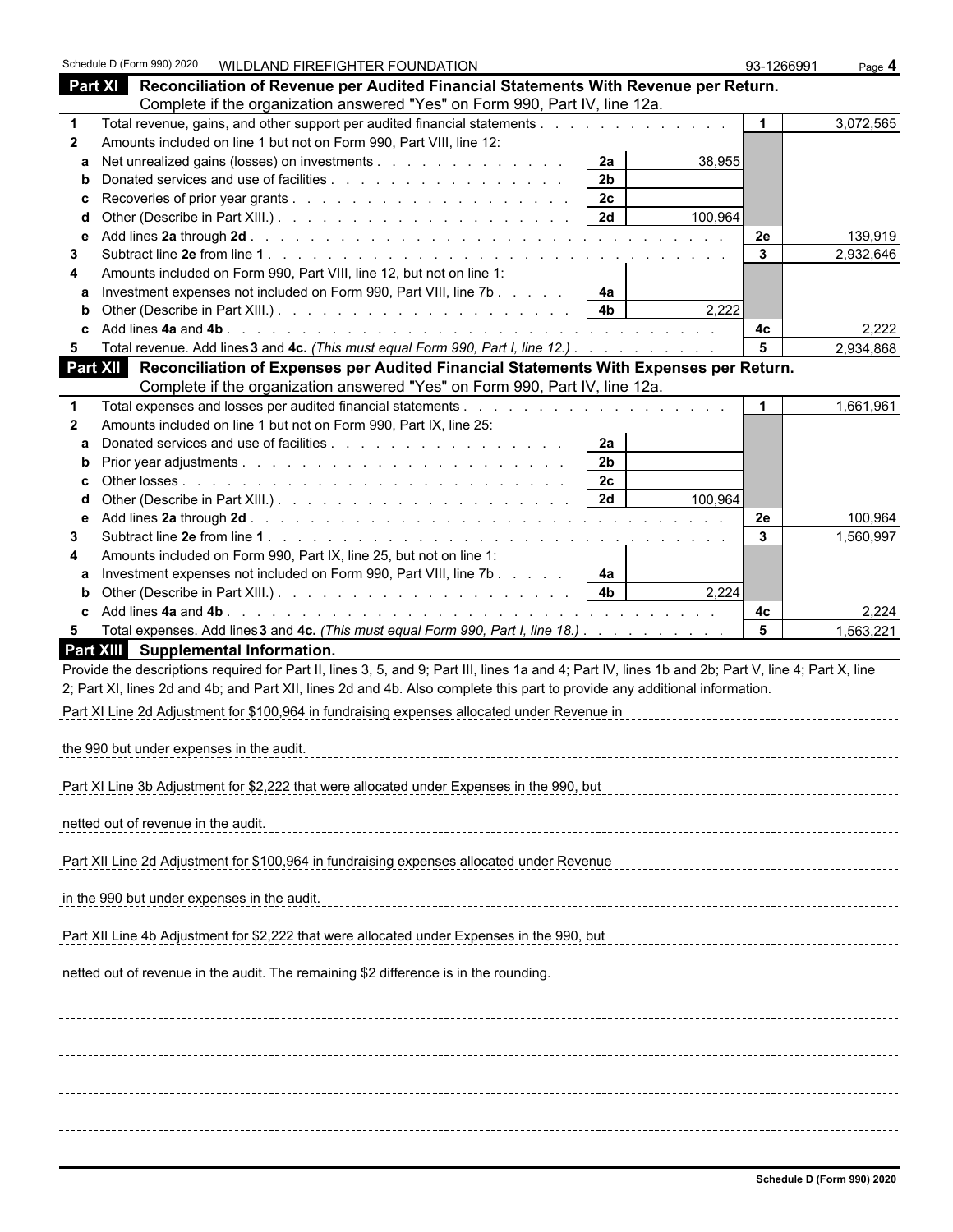| Part XIII Supplemental Information (continued) |
|------------------------------------------------|
|                                                |
|                                                |
|                                                |
|                                                |
|                                                |
|                                                |
|                                                |
|                                                |
|                                                |
|                                                |
|                                                |
|                                                |
|                                                |
|                                                |
|                                                |
|                                                |
|                                                |
|                                                |
|                                                |
|                                                |
|                                                |
|                                                |
|                                                |
|                                                |
|                                                |
|                                                |
|                                                |
|                                                |
|                                                |
|                                                |
|                                                |
|                                                |
|                                                |
|                                                |
|                                                |
|                                                |
|                                                |
|                                                |
|                                                |
|                                                |
|                                                |
| ----------------                               |
|                                                |
|                                                |
|                                                |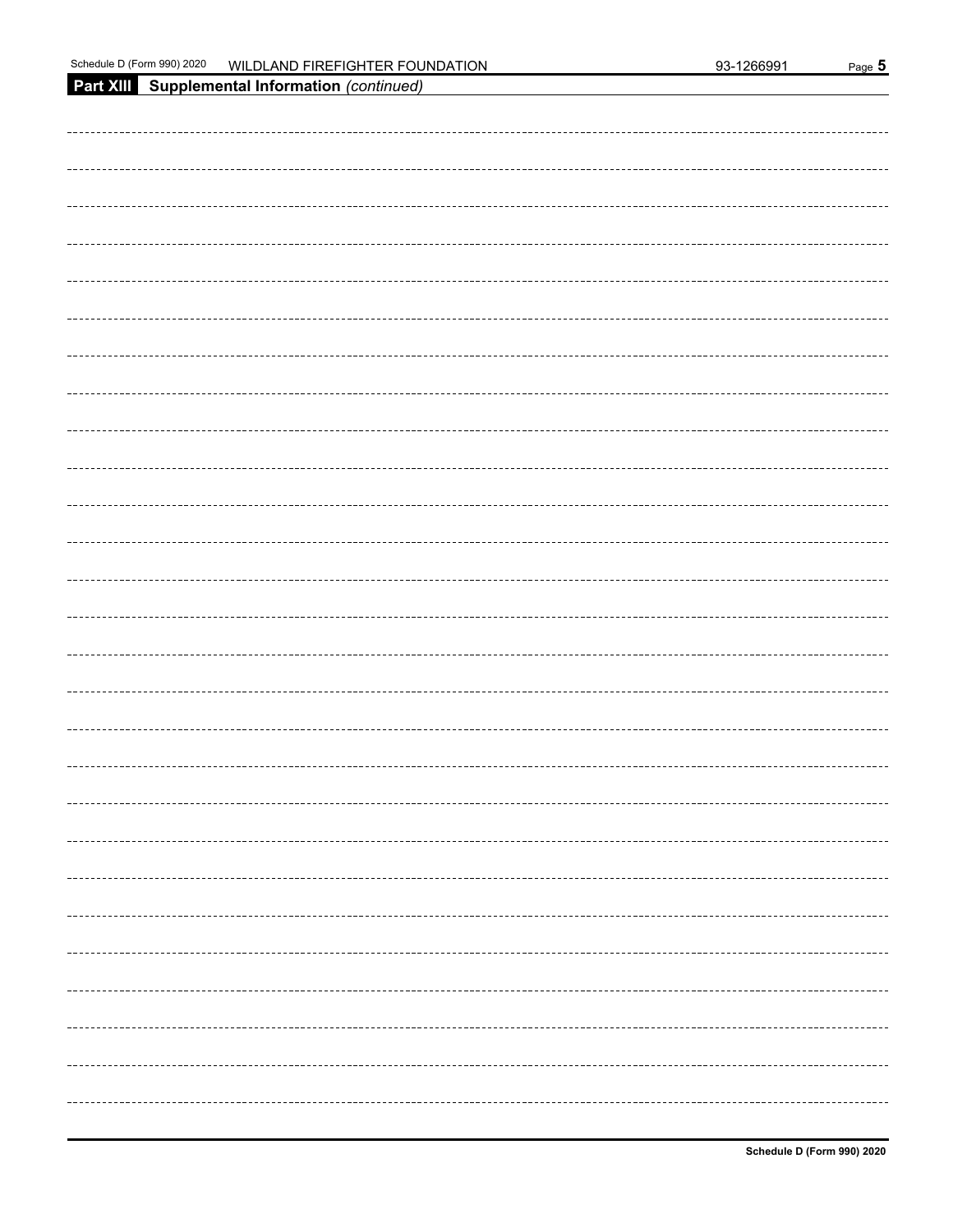| <b>SCHEDULE G</b>                                                                                                                                                                                                                                        |                                                                                                                                                                  |                                                                                                                                                                     |                                    |                                                                      | Supplemental Information Regarding Fundraising or Gaming Activities    |                                                                            | OMB No. 1545-0047                                       |  |  |  |  |
|----------------------------------------------------------------------------------------------------------------------------------------------------------------------------------------------------------------------------------------------------------|------------------------------------------------------------------------------------------------------------------------------------------------------------------|---------------------------------------------------------------------------------------------------------------------------------------------------------------------|------------------------------------|----------------------------------------------------------------------|------------------------------------------------------------------------|----------------------------------------------------------------------------|---------------------------------------------------------|--|--|--|--|
| (Form 990 or 990-EZ)                                                                                                                                                                                                                                     |                                                                                                                                                                  | Complete if the organization answered "Yes" on Form 990, Part IV, line 17, 18, or 19, or if the<br>organization entered more than \$15,000 on Form 990-EZ, line 6a. |                                    |                                                                      |                                                                        |                                                                            |                                                         |  |  |  |  |
| Department of the Treasury<br>Internal Revenue Service                                                                                                                                                                                                   |                                                                                                                                                                  |                                                                                                                                                                     | Attach to Form 990 or Form 990-EZ. |                                                                      | Go to www.irs.gov/Form990 for instructions and the latest information. |                                                                            | <b>Open to Public</b><br><b>Inspection</b>              |  |  |  |  |
| Name of the organization                                                                                                                                                                                                                                 |                                                                                                                                                                  |                                                                                                                                                                     |                                    |                                                                      |                                                                        | <b>Employer identification number</b>                                      |                                                         |  |  |  |  |
| WILDLAND FIREFIGHTER FOUNDATION                                                                                                                                                                                                                          |                                                                                                                                                                  |                                                                                                                                                                     |                                    |                                                                      |                                                                        |                                                                            | 93-1266991                                              |  |  |  |  |
| Part I                                                                                                                                                                                                                                                   | Fundraising Activities. Complete if the organization answered "Yes" on Form 990, Part IV, line 17.<br>Form 990-EZ filers are not required to complete this part. |                                                                                                                                                                     |                                    |                                                                      |                                                                        |                                                                            |                                                         |  |  |  |  |
| 1                                                                                                                                                                                                                                                        | Indicate whether the organization raised funds through any of the following activities. Check all that apply.                                                    |                                                                                                                                                                     |                                    |                                                                      |                                                                        |                                                                            |                                                         |  |  |  |  |
| Mail solicitations<br>а                                                                                                                                                                                                                                  |                                                                                                                                                                  |                                                                                                                                                                     | e                                  |                                                                      | $ X $ Solicitation of non-government grants                            |                                                                            |                                                         |  |  |  |  |
| b                                                                                                                                                                                                                                                        | Internet and email solicitations                                                                                                                                 |                                                                                                                                                                     | f                                  |                                                                      | $ X $ Solicitation of government grants                                |                                                                            |                                                         |  |  |  |  |
| Phone solicitations<br>c                                                                                                                                                                                                                                 |                                                                                                                                                                  |                                                                                                                                                                     | l X I<br>g                         |                                                                      | Special fundraising events                                             |                                                                            |                                                         |  |  |  |  |
| In-person solicitations<br>d                                                                                                                                                                                                                             |                                                                                                                                                                  |                                                                                                                                                                     |                                    |                                                                      |                                                                        |                                                                            |                                                         |  |  |  |  |
| Did the organization have a written or oral agreement with any individual (including officers, directors, trustees,<br>2a<br>key employees listed in Form 990, Part VII) or entity in connection with professional fundraising services?<br>Yes $ X $ No |                                                                                                                                                                  |                                                                                                                                                                     |                                    |                                                                      |                                                                        |                                                                            |                                                         |  |  |  |  |
| b                                                                                                                                                                                                                                                        | If "Yes," list the 10 highest paid individuals or entities (fundraisers) pursuant to agreements under which the fundraiser is to                                 |                                                                                                                                                                     |                                    |                                                                      |                                                                        |                                                                            |                                                         |  |  |  |  |
|                                                                                                                                                                                                                                                          | be compensated at least \$5,000 by the organization.                                                                                                             |                                                                                                                                                                     |                                    |                                                                      |                                                                        |                                                                            |                                                         |  |  |  |  |
| (i) Name and address of individual<br>or entity (fundraiser)                                                                                                                                                                                             |                                                                                                                                                                  | (ii) Activity                                                                                                                                                       |                                    | (iii) Did fundraiser have<br>custody or control of<br>contributions? | (iv) Gross receipts<br>from activity                                   | (v) Amount paid to<br>(or retained by)<br>fundraiser listed in<br>col. (i) | (vi) Amount paid to<br>(or retained by)<br>organization |  |  |  |  |
|                                                                                                                                                                                                                                                          |                                                                                                                                                                  |                                                                                                                                                                     | <b>Yes</b>                         | No                                                                   |                                                                        |                                                                            |                                                         |  |  |  |  |
| 1                                                                                                                                                                                                                                                        |                                                                                                                                                                  |                                                                                                                                                                     |                                    |                                                                      |                                                                        |                                                                            |                                                         |  |  |  |  |
| $\mathbf{2}$                                                                                                                                                                                                                                             |                                                                                                                                                                  |                                                                                                                                                                     |                                    |                                                                      | 0                                                                      | 0                                                                          | 0                                                       |  |  |  |  |
|                                                                                                                                                                                                                                                          |                                                                                                                                                                  |                                                                                                                                                                     |                                    |                                                                      | 0                                                                      | 0                                                                          | 0                                                       |  |  |  |  |
| 3                                                                                                                                                                                                                                                        |                                                                                                                                                                  |                                                                                                                                                                     |                                    |                                                                      |                                                                        |                                                                            |                                                         |  |  |  |  |
|                                                                                                                                                                                                                                                          |                                                                                                                                                                  |                                                                                                                                                                     |                                    |                                                                      | 0                                                                      | 0                                                                          | 0                                                       |  |  |  |  |
|                                                                                                                                                                                                                                                          |                                                                                                                                                                  |                                                                                                                                                                     |                                    |                                                                      | 0                                                                      | 0                                                                          | 0                                                       |  |  |  |  |
| 5                                                                                                                                                                                                                                                        |                                                                                                                                                                  |                                                                                                                                                                     |                                    |                                                                      |                                                                        |                                                                            |                                                         |  |  |  |  |
|                                                                                                                                                                                                                                                          |                                                                                                                                                                  |                                                                                                                                                                     |                                    |                                                                      | 0                                                                      | 0                                                                          | 0                                                       |  |  |  |  |
| 6                                                                                                                                                                                                                                                        |                                                                                                                                                                  |                                                                                                                                                                     |                                    |                                                                      | 0                                                                      | 0                                                                          | 0                                                       |  |  |  |  |
| 7                                                                                                                                                                                                                                                        |                                                                                                                                                                  |                                                                                                                                                                     |                                    |                                                                      |                                                                        |                                                                            |                                                         |  |  |  |  |
|                                                                                                                                                                                                                                                          |                                                                                                                                                                  |                                                                                                                                                                     |                                    |                                                                      | 0                                                                      | 0                                                                          | 0                                                       |  |  |  |  |
|                                                                                                                                                                                                                                                          |                                                                                                                                                                  |                                                                                                                                                                     |                                    |                                                                      |                                                                        |                                                                            |                                                         |  |  |  |  |
| 9                                                                                                                                                                                                                                                        |                                                                                                                                                                  |                                                                                                                                                                     |                                    |                                                                      | 0                                                                      | 0                                                                          | 0                                                       |  |  |  |  |
|                                                                                                                                                                                                                                                          |                                                                                                                                                                  |                                                                                                                                                                     |                                    |                                                                      | 0                                                                      | 0                                                                          |                                                         |  |  |  |  |
| 10                                                                                                                                                                                                                                                       |                                                                                                                                                                  |                                                                                                                                                                     |                                    |                                                                      |                                                                        |                                                                            |                                                         |  |  |  |  |
|                                                                                                                                                                                                                                                          |                                                                                                                                                                  |                                                                                                                                                                     |                                    |                                                                      | 0                                                                      | Ω                                                                          | 0                                                       |  |  |  |  |
| Total .                                                                                                                                                                                                                                                  |                                                                                                                                                                  |                                                                                                                                                                     |                                    |                                                                      | 0                                                                      |                                                                            | 0                                                       |  |  |  |  |
| 3                                                                                                                                                                                                                                                        | List all states in which the organization is registered or licensed to solicit contributions or has been notified it is exempt from                              |                                                                                                                                                                     |                                    |                                                                      |                                                                        |                                                                            |                                                         |  |  |  |  |
| registration or licensing.                                                                                                                                                                                                                               |                                                                                                                                                                  |                                                                                                                                                                     |                                    |                                                                      |                                                                        |                                                                            |                                                         |  |  |  |  |
| AK, AL, AR, AZ, CA, CO, CT, DC, DE, FL, GA, HI, IA, ID, IL, IN, KS, KY, LA, MA, MD, ME, MI, MN, MO, MS<br><u>, MT, NC, ND, NE, NH, NJ, NM, NV, NY, OH, OK, OR, PA, RI, SC, SD, TN, TX, UT, VA, VT, WA, WI, WV, WY</u>                                    |                                                                                                                                                                  |                                                                                                                                                                     |                                    |                                                                      |                                                                        |                                                                            |                                                         |  |  |  |  |
|                                                                                                                                                                                                                                                          |                                                                                                                                                                  |                                                                                                                                                                     |                                    |                                                                      |                                                                        |                                                                            |                                                         |  |  |  |  |
|                                                                                                                                                                                                                                                          |                                                                                                                                                                  |                                                                                                                                                                     |                                    |                                                                      |                                                                        |                                                                            |                                                         |  |  |  |  |
|                                                                                                                                                                                                                                                          |                                                                                                                                                                  |                                                                                                                                                                     |                                    |                                                                      |                                                                        |                                                                            |                                                         |  |  |  |  |
|                                                                                                                                                                                                                                                          |                                                                                                                                                                  |                                                                                                                                                                     |                                    |                                                                      |                                                                        |                                                                            |                                                         |  |  |  |  |
|                                                                                                                                                                                                                                                          |                                                                                                                                                                  |                                                                                                                                                                     |                                    |                                                                      |                                                                        |                                                                            |                                                         |  |  |  |  |
|                                                                                                                                                                                                                                                          |                                                                                                                                                                  |                                                                                                                                                                     |                                    |                                                                      |                                                                        |                                                                            |                                                         |  |  |  |  |
|                                                                                                                                                                                                                                                          |                                                                                                                                                                  |                                                                                                                                                                     |                                    |                                                                      |                                                                        |                                                                            |                                                         |  |  |  |  |
|                                                                                                                                                                                                                                                          |                                                                                                                                                                  |                                                                                                                                                                     |                                    |                                                                      |                                                                        |                                                                            |                                                         |  |  |  |  |
|                                                                                                                                                                                                                                                          |                                                                                                                                                                  |                                                                                                                                                                     |                                    |                                                                      |                                                                        |                                                                            |                                                         |  |  |  |  |
| For Panerwork Reduction Act Notice, see the Instructions for Form 990 or 990-FZ                                                                                                                                                                          |                                                                                                                                                                  |                                                                                                                                                                     |                                    |                                                                      |                                                                        |                                                                            | Schedule G (Form 990 or 990-F7) 2020                    |  |  |  |  |

**For Paperwork Reduction Act Notice, see the Instructions for Form 990 or 990-EZ. Schedule G (Form 990 or 990-EZ) 2020** HTA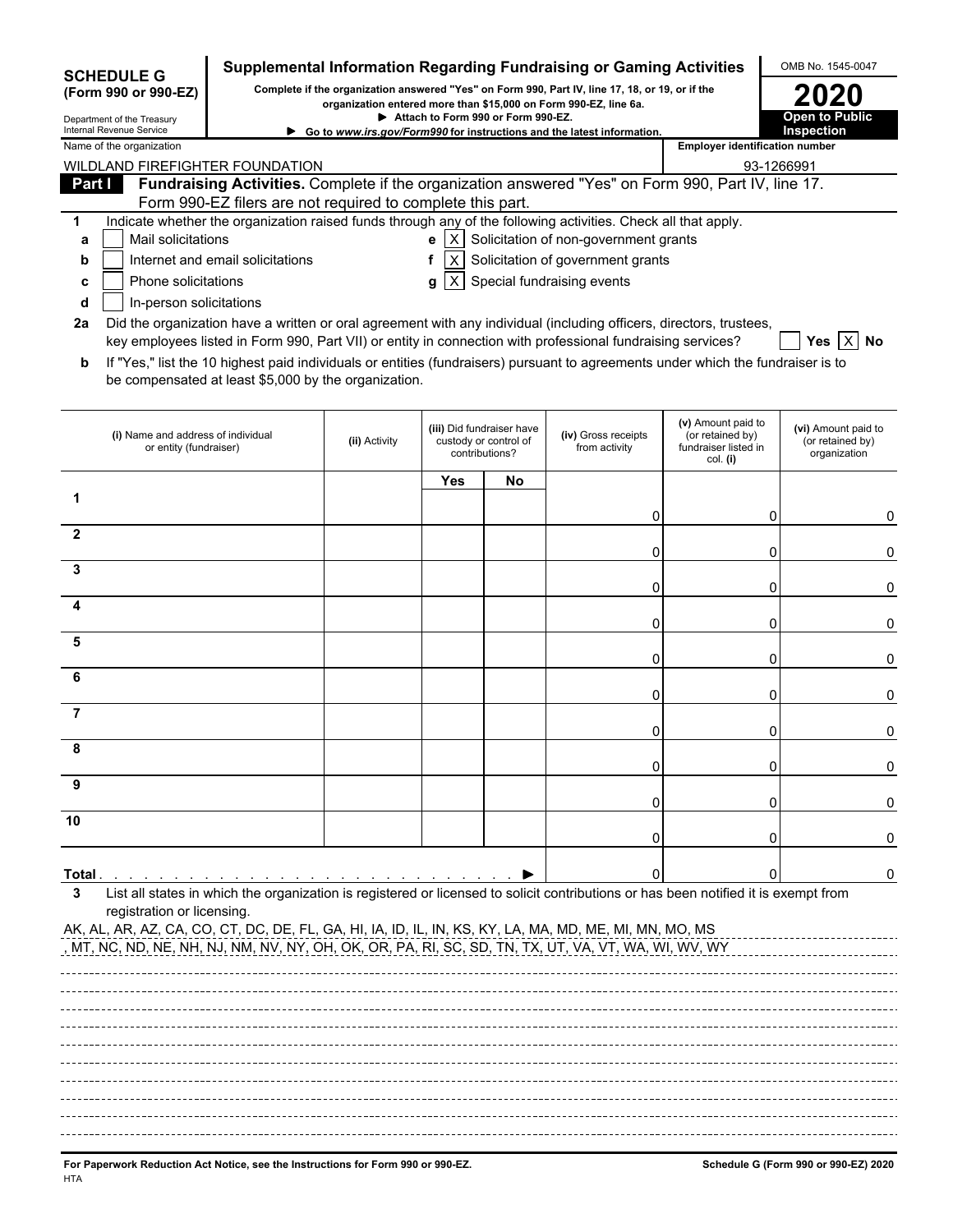| Part II | Fundraising Events. Complete if the organization answered "Yes" on Form 990, Part IV, line 18, or reported  |
|---------|-------------------------------------------------------------------------------------------------------------|
|         | more than \$15,000 of fundraising event contributions and gross income on Form 990-EZ, lines 1 and 6b. List |
|         | events with gross receipts greater than \$5,000.                                                            |

| Revenue<br>Direct Expenses<br>Revenue<br>Direct Expenses |                                                                                                                                                                                   | events with gross receipts greater than \$0,000.                                                                                                                                           |                                        |                                                  |                            |                                                     |  |  |
|----------------------------------------------------------|-----------------------------------------------------------------------------------------------------------------------------------------------------------------------------------|--------------------------------------------------------------------------------------------------------------------------------------------------------------------------------------------|----------------------------------------|--------------------------------------------------|----------------------------|-----------------------------------------------------|--|--|
|                                                          |                                                                                                                                                                                   |                                                                                                                                                                                            | (a) Event $#1$                         | (b) Event $#2$                                   | (c) Other events           | (d) Total events                                    |  |  |
| Part III                                                 |                                                                                                                                                                                   |                                                                                                                                                                                            | <b>ERCHANDISE SALE</b><br>(event type) | WILDFIRE ON ICE<br>(event type)                  | 10<br>(total number)       | (add col. (a) through<br>col. (c)                   |  |  |
|                                                          |                                                                                                                                                                                   |                                                                                                                                                                                            |                                        |                                                  |                            |                                                     |  |  |
|                                                          | 1.                                                                                                                                                                                | Gross receipts                                                                                                                                                                             | 46,811                                 | 44,867                                           | 105,489                    | 197,167                                             |  |  |
|                                                          | 2                                                                                                                                                                                 | Less: Contributions                                                                                                                                                                        |                                        |                                                  | 2,225                      | 2,225                                               |  |  |
|                                                          |                                                                                                                                                                                   | Gross income (line 1 minus<br>$line 2)$ .                                                                                                                                                  | 46,811                                 | 44,867                                           | 103,264                    | 194,942                                             |  |  |
|                                                          |                                                                                                                                                                                   | 4 Cash prizes                                                                                                                                                                              |                                        |                                                  |                            | 0                                                   |  |  |
|                                                          | 5                                                                                                                                                                                 | Noncash prizes                                                                                                                                                                             |                                        |                                                  | $\Omega$                   | 0                                                   |  |  |
|                                                          | 6                                                                                                                                                                                 | Rent/facility costs                                                                                                                                                                        |                                        | 1,600                                            | ΩI                         | 1,600                                               |  |  |
|                                                          |                                                                                                                                                                                   | 7 Food and beverages                                                                                                                                                                       |                                        |                                                  | 0                          | 0                                                   |  |  |
|                                                          | 8                                                                                                                                                                                 | Entertainment                                                                                                                                                                              |                                        |                                                  | O                          | 0                                                   |  |  |
|                                                          | 9                                                                                                                                                                                 | Other direct expenses                                                                                                                                                                      | 42,215                                 | 10,400                                           | 30,639                     | 83,254                                              |  |  |
|                                                          | 10<br>11                                                                                                                                                                          |                                                                                                                                                                                            |                                        |                                                  |                            | 84,854)<br>110,088                                  |  |  |
|                                                          |                                                                                                                                                                                   | Net income summary. Subtract line 10 from line 3, column (d) ▶   110, (<br><b>Gaming.</b> Complete if the organization answered "Yes" on Form 990, Part IV, line 19, or reported more than |                                        |                                                  |                            |                                                     |  |  |
|                                                          |                                                                                                                                                                                   | than \$15,000 on Form 990-EZ, line 6a.                                                                                                                                                     |                                        |                                                  |                            |                                                     |  |  |
|                                                          |                                                                                                                                                                                   |                                                                                                                                                                                            | (a) Bingo                              | (b) Pull tabs/instant<br>bingo/progressive bingo | (c) Other gaming           | (d) Total gaming (add<br>col. (a) through col. (c)) |  |  |
|                                                          | $\blacktriangleleft$                                                                                                                                                              | Gross revenue                                                                                                                                                                              |                                        |                                                  |                            | U                                                   |  |  |
|                                                          | $\mathbf{2}$                                                                                                                                                                      | Cash prizes                                                                                                                                                                                |                                        |                                                  |                            |                                                     |  |  |
|                                                          | 3                                                                                                                                                                                 | Noncash prizes                                                                                                                                                                             |                                        |                                                  |                            |                                                     |  |  |
|                                                          | 4                                                                                                                                                                                 | Rent/facility costs                                                                                                                                                                        |                                        |                                                  |                            |                                                     |  |  |
|                                                          |                                                                                                                                                                                   | 5 Other direct expenses                                                                                                                                                                    |                                        |                                                  |                            |                                                     |  |  |
|                                                          | 6                                                                                                                                                                                 | Volunteer labor                                                                                                                                                                            | $\Box$<br>$\%$<br>Yes<br>No            | $\Box$ $\Box$<br>$\%$<br>Yes<br>No               | $\Box$<br>Yes<br><b>No</b> |                                                     |  |  |
|                                                          | 7                                                                                                                                                                                 | Direct expense summary. Add lines 2 through 5 in column (d)                                                                                                                                |                                        |                                                  |                            | O)                                                  |  |  |
|                                                          | Net gaming income summary. Subtract line 7 from line 1, column (d)<br>8<br>0                                                                                                      |                                                                                                                                                                                            |                                        |                                                  |                            |                                                     |  |  |
| 9                                                        |                                                                                                                                                                                   |                                                                                                                                                                                            |                                        |                                                  |                            |                                                     |  |  |
| a<br>b                                                   | Enter the state(s) in which the organization conducts gaming activities:<br>Is the organization licensed to conduct gaming activities in each of these states?<br>$ $ Yes<br>∣ No |                                                                                                                                                                                            |                                        |                                                  |                            |                                                     |  |  |
|                                                          |                                                                                                                                                                                   |                                                                                                                                                                                            |                                        |                                                  |                            |                                                     |  |  |
| 10a                                                      | Were any of the organization's gaming licenses revoked, suspended, or terminated during the tax year? $\therefore$     Yes     No                                                 |                                                                                                                                                                                            |                                        |                                                  |                            |                                                     |  |  |

**Schedule G (Form 990 or 990-EZ) 2020**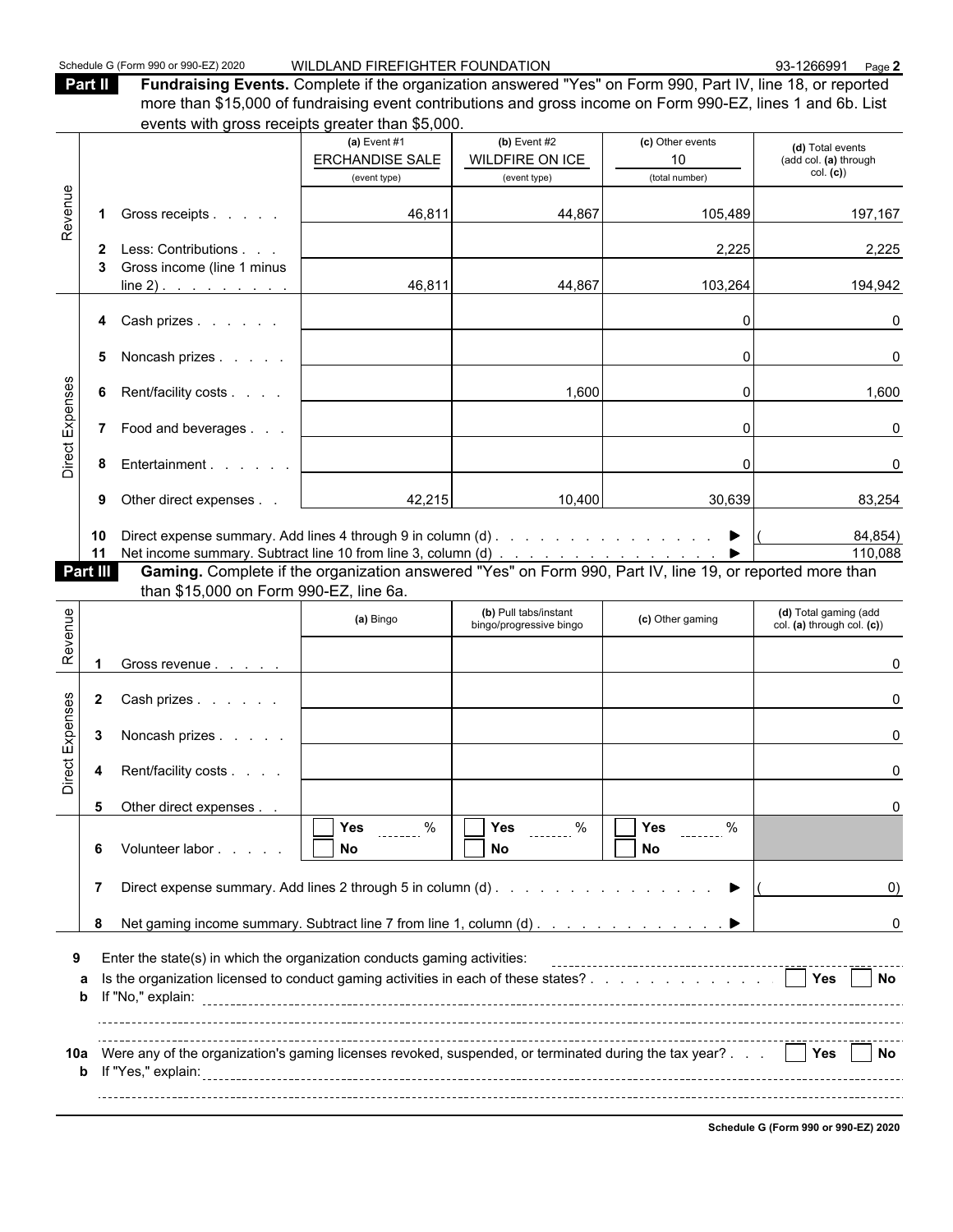| 11<br>Is the organization a grantor, beneficiary or trustee of a trust, or a member of a partnership or other entity<br>12<br>Indicate the percentage of gaming activity conducted in:<br>13<br>%<br>a<br>$\frac{0}{0}$<br>b<br>Enter the name and address of the person who prepares the organization's gaming/special events books and<br>14<br>records:<br>15a Does the organization have a contract with a third party from whom the organization receives gaming |
|-----------------------------------------------------------------------------------------------------------------------------------------------------------------------------------------------------------------------------------------------------------------------------------------------------------------------------------------------------------------------------------------------------------------------------------------------------------------------|
|                                                                                                                                                                                                                                                                                                                                                                                                                                                                       |
|                                                                                                                                                                                                                                                                                                                                                                                                                                                                       |
|                                                                                                                                                                                                                                                                                                                                                                                                                                                                       |
|                                                                                                                                                                                                                                                                                                                                                                                                                                                                       |
|                                                                                                                                                                                                                                                                                                                                                                                                                                                                       |
|                                                                                                                                                                                                                                                                                                                                                                                                                                                                       |
|                                                                                                                                                                                                                                                                                                                                                                                                                                                                       |
|                                                                                                                                                                                                                                                                                                                                                                                                                                                                       |
| If "Yes," enter the amount of gaming revenue received by the organization $\triangleright$ \$ ______________0 and the                                                                                                                                                                                                                                                                                                                                                 |
| b<br>amount of gaming revenue retained by the third party $\triangleright$ \$ 0                                                                                                                                                                                                                                                                                                                                                                                       |
| If "Yes," enter name and address of the third party:<br>c.                                                                                                                                                                                                                                                                                                                                                                                                            |
|                                                                                                                                                                                                                                                                                                                                                                                                                                                                       |
|                                                                                                                                                                                                                                                                                                                                                                                                                                                                       |
| Gaming manager information:<br>16                                                                                                                                                                                                                                                                                                                                                                                                                                     |
|                                                                                                                                                                                                                                                                                                                                                                                                                                                                       |
|                                                                                                                                                                                                                                                                                                                                                                                                                                                                       |
| Description of services provided                                                                                                                                                                                                                                                                                                                                                                                                                                      |
| Director/officer<br>Employee<br>Independent contractor                                                                                                                                                                                                                                                                                                                                                                                                                |
| Mandatory distributions:<br>17                                                                                                                                                                                                                                                                                                                                                                                                                                        |
| a Is the organization required under state law to make charitable distributions from the gaming proceeds to                                                                                                                                                                                                                                                                                                                                                           |
| Yes<br><b>No</b><br>Enter the amount of distributions required under state law to be distributed to other exempt organizations or<br>b                                                                                                                                                                                                                                                                                                                                |
| spent in the organization's own exempt activities during the tax year $\triangleright$ \$<br>0                                                                                                                                                                                                                                                                                                                                                                        |
| Supplemental Information. Provide the explanations required by Part I, line 2b, columns (iii) and (v); and<br>Part IV<br>Part III, lines 9, 9b, 10b, 15b, 15c, 16, and 17b, as applicable. Also provide any additional information.<br>See instructions.                                                                                                                                                                                                              |
|                                                                                                                                                                                                                                                                                                                                                                                                                                                                       |
|                                                                                                                                                                                                                                                                                                                                                                                                                                                                       |
|                                                                                                                                                                                                                                                                                                                                                                                                                                                                       |
|                                                                                                                                                                                                                                                                                                                                                                                                                                                                       |
|                                                                                                                                                                                                                                                                                                                                                                                                                                                                       |
|                                                                                                                                                                                                                                                                                                                                                                                                                                                                       |
|                                                                                                                                                                                                                                                                                                                                                                                                                                                                       |
|                                                                                                                                                                                                                                                                                                                                                                                                                                                                       |
|                                                                                                                                                                                                                                                                                                                                                                                                                                                                       |
| Schodule C (Form 000 or 000 EZ) 2020                                                                                                                                                                                                                                                                                                                                                                                                                                  |

**Schedule G (Form 990 or 990-EZ) 2020**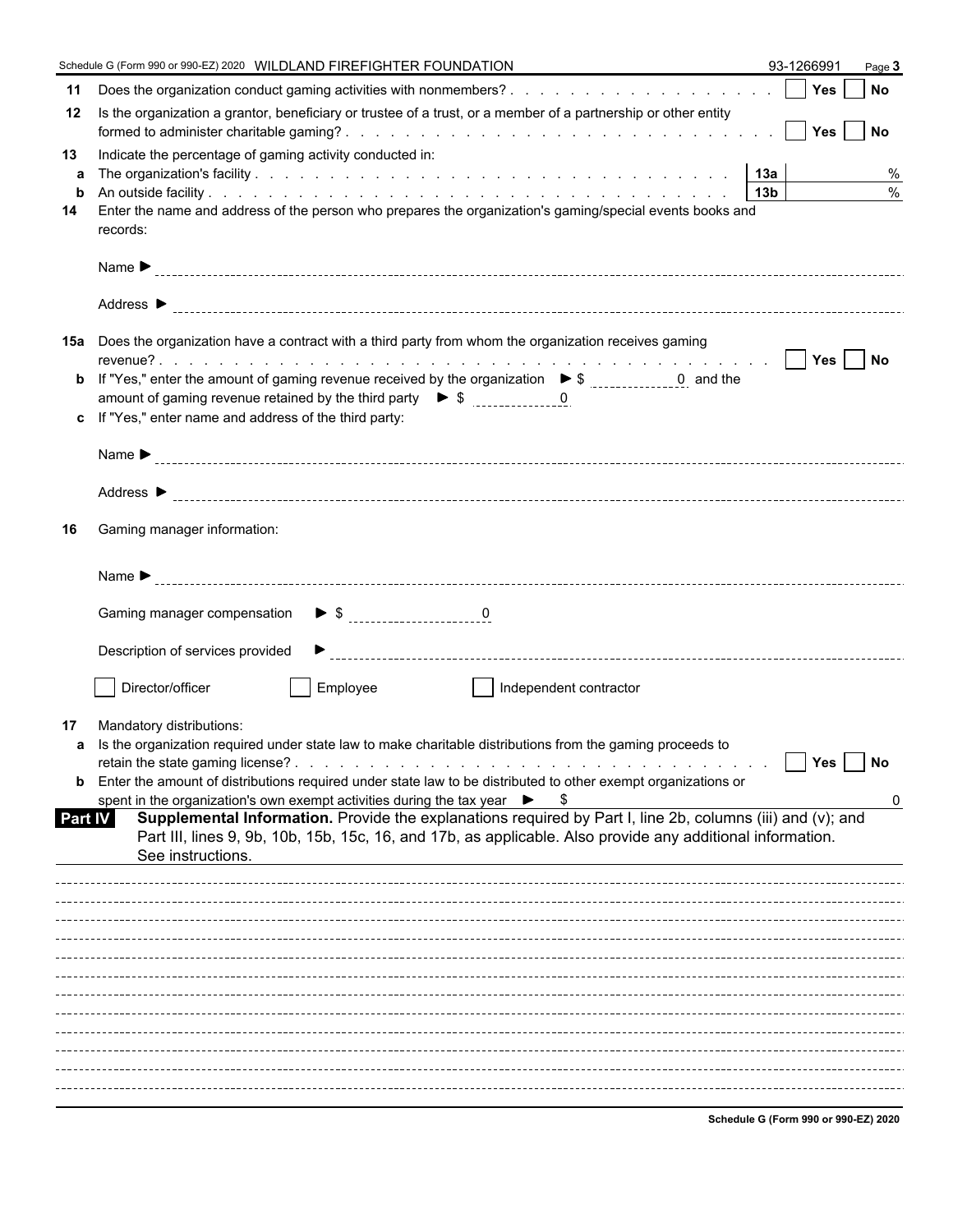| <b>SCHEDULE I</b>                                                                                                                                                                                                                                                                                          | <b>Grants and Other Assistance to Organizations,</b><br>Governments, and Individuals in the United States |                                    |                                                       |                                       |                                                             |                                          |                                       |
|------------------------------------------------------------------------------------------------------------------------------------------------------------------------------------------------------------------------------------------------------------------------------------------------------------|-----------------------------------------------------------------------------------------------------------|------------------------------------|-------------------------------------------------------|---------------------------------------|-------------------------------------------------------------|------------------------------------------|---------------------------------------|
| (Form 990)                                                                                                                                                                                                                                                                                                 |                                                                                                           |                                    |                                                       |                                       |                                                             |                                          |                                       |
| Complete if the organization answered "Yes" on Form 990, Part IV, line 21 or 22.<br>Attach to Form 990.                                                                                                                                                                                                    |                                                                                                           |                                    |                                                       |                                       |                                                             |                                          | 2020<br><b>Open to Public</b>         |
| Department of the Treasury<br>Internal Revenue Service                                                                                                                                                                                                                                                     |                                                                                                           |                                    | Go to www.irs.gov/Form990 for the latest information. |                                       |                                                             |                                          | Inspection                            |
| Name of the organization                                                                                                                                                                                                                                                                                   |                                                                                                           |                                    |                                                       |                                       |                                                             | <b>Employer identification number</b>    |                                       |
| WILDLAND FIREFIGHTER FOUNDATION                                                                                                                                                                                                                                                                            |                                                                                                           |                                    |                                                       |                                       |                                                             |                                          | 93-1266991                            |
| Part I<br><b>General Information on Grants and Assistance</b>                                                                                                                                                                                                                                              |                                                                                                           |                                    |                                                       |                                       |                                                             |                                          |                                       |
| Does the organization maintain records to substantiate the amount of the grants or assistance, the grantees' eligibility for the grants or assistance, and<br>$\mathbf 1$<br>Describe in Part IV the organization's procedures for monitoring the use of grant funds in the United States.<br>$\mathbf{2}$ |                                                                                                           |                                    |                                                       |                                       |                                                             |                                          | $X$ Yes $\Box$ No                     |
| Grants and Other Assistance to Domestic Organizations and Domestic Governments. Complete if the organization answered "Yes" on Form<br><b>Part II</b><br>990, Part IV, line 21, for any recipient that received more than \$5,000. Part II can be duplicated if additional space is needed.                |                                                                                                           |                                    |                                                       |                                       |                                                             |                                          |                                       |
| 1 (a) Name and address of organization<br>or government                                                                                                                                                                                                                                                    | $(b)$ EIN                                                                                                 | (c) IRC section<br>(if applicable) | (d) Amount of cash<br>grant                           | (e) Amount of non-<br>cash assistance | (f) Method of valuation<br>(book, FMV, appraisal,<br>other) | (g) Description of<br>noncash assistance | (h) Purpose of grant<br>or assistance |
| (1)                                                                                                                                                                                                                                                                                                        |                                                                                                           |                                    |                                                       |                                       |                                                             |                                          |                                       |
| (2)                                                                                                                                                                                                                                                                                                        |                                                                                                           |                                    |                                                       |                                       |                                                             |                                          |                                       |
| (3)                                                                                                                                                                                                                                                                                                        |                                                                                                           |                                    |                                                       |                                       |                                                             |                                          |                                       |
| (4)                                                                                                                                                                                                                                                                                                        |                                                                                                           |                                    |                                                       |                                       |                                                             |                                          |                                       |
| (5)                                                                                                                                                                                                                                                                                                        |                                                                                                           |                                    |                                                       |                                       |                                                             |                                          |                                       |
| (6)                                                                                                                                                                                                                                                                                                        |                                                                                                           |                                    |                                                       |                                       |                                                             |                                          |                                       |
| (7)                                                                                                                                                                                                                                                                                                        |                                                                                                           |                                    |                                                       |                                       |                                                             |                                          |                                       |
| (8)                                                                                                                                                                                                                                                                                                        |                                                                                                           |                                    |                                                       |                                       |                                                             |                                          |                                       |
| (9)                                                                                                                                                                                                                                                                                                        |                                                                                                           |                                    |                                                       |                                       |                                                             |                                          |                                       |
| (10)                                                                                                                                                                                                                                                                                                       |                                                                                                           |                                    |                                                       |                                       |                                                             |                                          |                                       |
| (11)                                                                                                                                                                                                                                                                                                       |                                                                                                           |                                    |                                                       |                                       |                                                             |                                          |                                       |
|                                                                                                                                                                                                                                                                                                            |                                                                                                           |                                    |                                                       |                                       |                                                             |                                          |                                       |

**For Paperwork Reduction Act Notice, see the Instructions for Form 990. Schedule I (Form 990) 2020**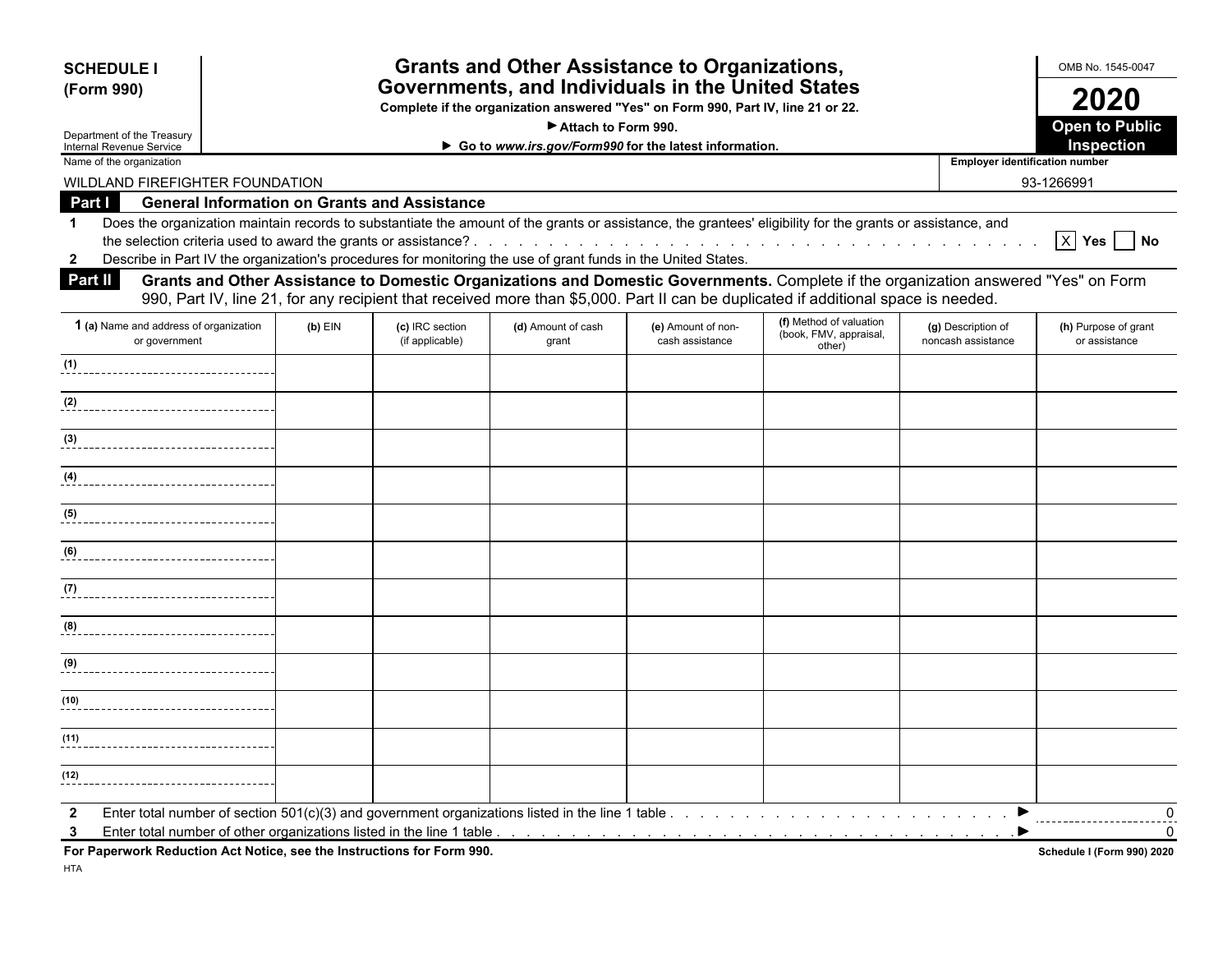Schedule I (Form 990) 2020 Page 2

#### **Part III** Grants and Other Assistance to Domestic Individuals. Complete if the organization answered "Yes" on Form 990, Part IV, line 22. Part III can be duplicated if additional space is needed.

| (a) Type of grant or assistance                                                                                                                      | (b) Number of<br>recipients | (c) Amount of<br>cash grant | (d) Amount of<br>noncash assistance | (e) Method of valuation (book,<br>FMV, appraisal, other) | (f) Description of noncash assistance |
|------------------------------------------------------------------------------------------------------------------------------------------------------|-----------------------------|-----------------------------|-------------------------------------|----------------------------------------------------------|---------------------------------------|
| Cash award for fallen firefighters' families                                                                                                         |                             |                             |                                     |                                                          | Travel, Meals, Books                  |
| $\mathbf{1}$                                                                                                                                         | 51                          | 97,400                      | 33,832                              | Book                                                     |                                       |
| Cash award for injured firefighters                                                                                                                  |                             |                             |                                     |                                                          | Travel, Meals, Books                  |
| $\overline{2}$                                                                                                                                       | 188                         | 115,075                     | 33,016                              | Book                                                     |                                       |
| Santa's Helper award to firefighter families in need                                                                                                 |                             |                             |                                     |                                                          |                                       |
| $\overline{\mathbf{3}}$                                                                                                                              | 212                         | 21,150                      |                                     | Book                                                     |                                       |
| Benevolence for firefighters' hardship                                                                                                               |                             |                             |                                     |                                                          | <b>Mental Health</b>                  |
| 4                                                                                                                                                    | 392                         | 414,598                     | 17,953                              | Book                                                     |                                       |
|                                                                                                                                                      |                             |                             |                                     |                                                          |                                       |
| 5                                                                                                                                                    |                             |                             |                                     |                                                          |                                       |
|                                                                                                                                                      |                             |                             |                                     |                                                          |                                       |
|                                                                                                                                                      |                             |                             |                                     |                                                          |                                       |
|                                                                                                                                                      |                             |                             |                                     |                                                          |                                       |
| 7                                                                                                                                                    |                             |                             |                                     |                                                          |                                       |
| Supplemental Information. Provide the information required in Part I, line 2; Part III, column (b); and any other additional information.<br>Part IV |                             |                             |                                     |                                                          |                                       |
|                                                                                                                                                      |                             |                             |                                     |                                                          |                                       |
|                                                                                                                                                      |                             |                             |                                     |                                                          |                                       |
|                                                                                                                                                      |                             |                             |                                     |                                                          |                                       |
|                                                                                                                                                      |                             |                             |                                     |                                                          |                                       |
|                                                                                                                                                      |                             |                             |                                     |                                                          |                                       |
|                                                                                                                                                      |                             |                             |                                     |                                                          |                                       |
|                                                                                                                                                      |                             |                             |                                     |                                                          |                                       |
|                                                                                                                                                      |                             |                             |                                     |                                                          |                                       |
|                                                                                                                                                      |                             |                             |                                     |                                                          |                                       |
|                                                                                                                                                      |                             |                             |                                     |                                                          |                                       |
|                                                                                                                                                      |                             |                             |                                     |                                                          |                                       |
|                                                                                                                                                      |                             |                             |                                     |                                                          |                                       |
|                                                                                                                                                      |                             |                             |                                     |                                                          |                                       |
|                                                                                                                                                      |                             |                             |                                     |                                                          |                                       |
|                                                                                                                                                      |                             |                             |                                     |                                                          |                                       |
|                                                                                                                                                      |                             |                             |                                     |                                                          |                                       |
|                                                                                                                                                      |                             |                             |                                     |                                                          |                                       |
|                                                                                                                                                      |                             |                             |                                     |                                                          |                                       |
|                                                                                                                                                      |                             |                             |                                     |                                                          |                                       |
|                                                                                                                                                      |                             |                             |                                     |                                                          |                                       |
|                                                                                                                                                      |                             |                             |                                     |                                                          |                                       |
|                                                                                                                                                      |                             |                             |                                     |                                                          |                                       |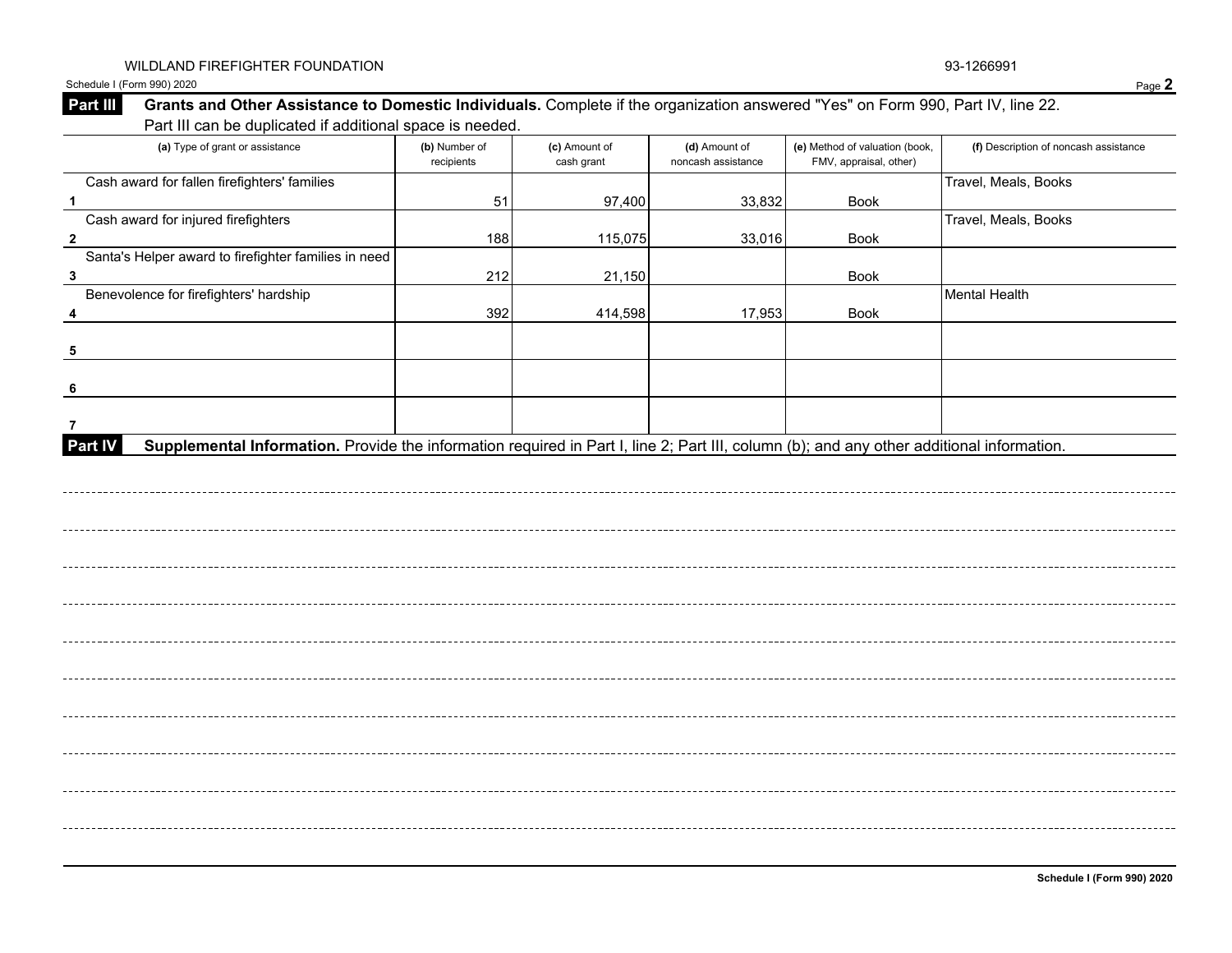**SCHEDULE O Supplemental Information to Form 990 or 990-EZ OMB No. 1545-0047 (Form 990 or 990-EZ) Complete to provide information for responses to specific questions on Form 990 or 990-EZ or to provide any additional information. 2020** Department of the Treasury Internal Revenue Service ▶ Attach to Form 990 or 990-EZ.<br>
w.irs.gov/Form990 for the latest information. **Open to Public**<br>
Inspection ▶ Go to *www.irs.gov/Form990* for the latest information. Name of the organization<br> **Name of the organization** WILDLAND FIREFIGHTER FOUNDATION 83-1266991 Form 990, Part VI, Section A, Line 2: Executive Director, Kenneth B Minor, and former Director, Vicki Minor, are son and mother, respectively. Form 990, Part VI, Section B, Line 11b: The 990 is distributed to board members for review prior to filing. Form 990, Part VI, Section B, Line 12c: The WFF board requires each member to be aware of and in compliance with the WFF conflict of interest policy. Board members review the conflict of interest policy at the annual meeting, and any new members are made aware of the conflict of interest policy upon joining the board of directors. Form 990, Part VI, Section B, Line 15: WFF requires a comparability study regarding compensation for all primary salaried positions. The WFF Board of Directors then reviews the study and makes the decisions accordingly. Form 990, Part VI, Section C, Line 19: WFF governing documents, conflict of interest policy, financial statements and 990 returns are made available to the public upon request. The 990 is also available on the WFF website, Charity Navigator and on Guidestar.